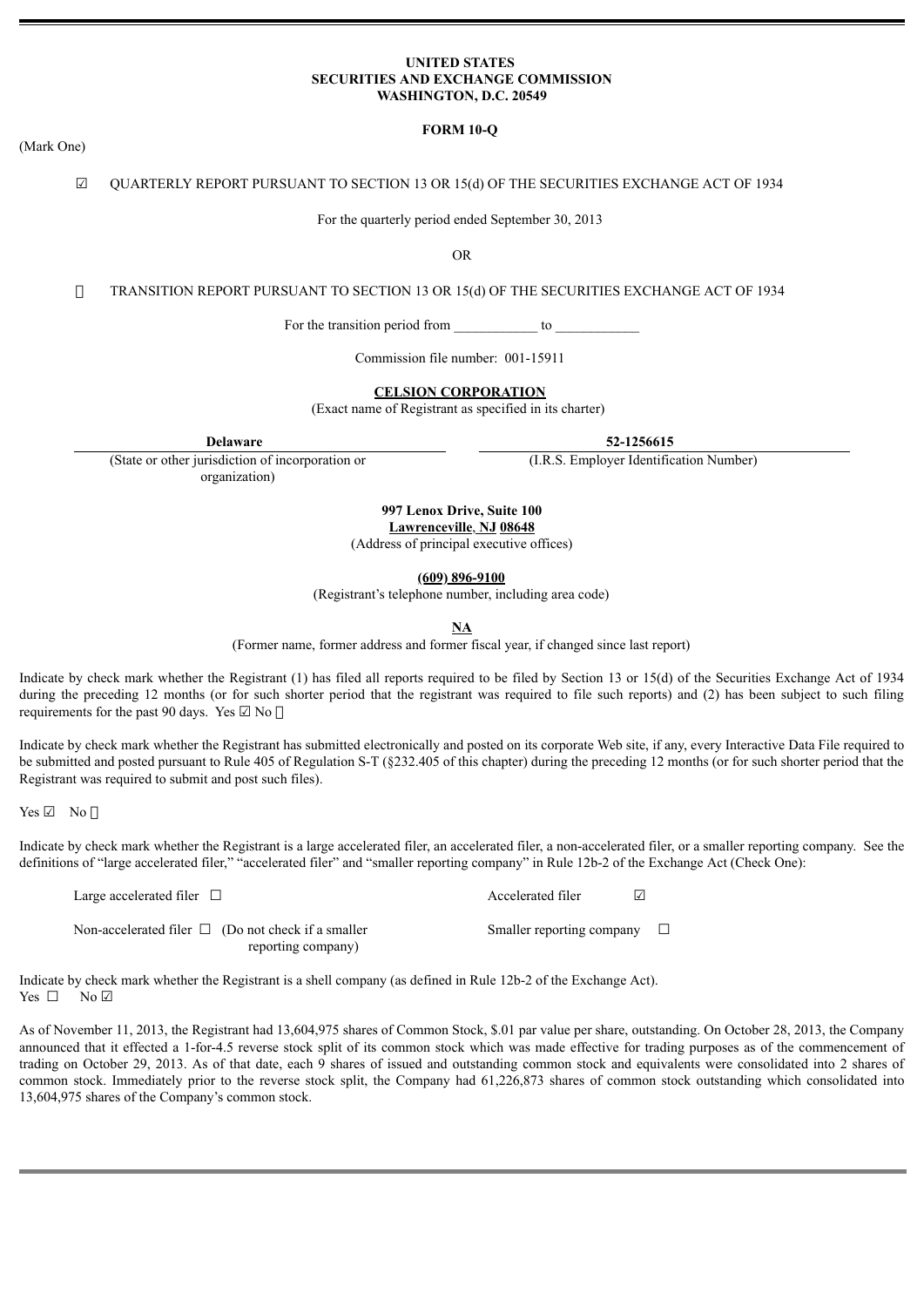## **CELSION CORPORATION QUARTERLY REPORT ON FORM 10-Q**

# **TABLE OF CONTENTS**

|                   | <b>PART I: FINANCIAL INFORMATION</b>                                                          |                |
|-------------------|-----------------------------------------------------------------------------------------------|----------------|
|                   |                                                                                               | Page           |
|                   | Item 1. Financial Statements (Unaudited)                                                      |                |
|                   | <b>Balance Sheets</b>                                                                         |                |
|                   | <b>Statements of Operations</b>                                                               | $\overline{2}$ |
|                   | Statements of Comprehensive Income (Loss)                                                     | 3              |
|                   | <b>Statements of Cash Flows</b>                                                               | $\overline{4}$ |
|                   | Notes to Financial Statements                                                                 | $5 - 17$       |
|                   |                                                                                               |                |
|                   | Item 2. Management's Discussion and Analysis of Financial Condition and Results of Operations | 18             |
|                   | Item 3. Quantitative and Qualitative Disclosures about Market Risk                            | 27             |
|                   |                                                                                               |                |
|                   | Item 4. Controls and Procedures                                                               | 27             |
|                   |                                                                                               |                |
|                   | <b>PART II: OTHER INFORMATION</b>                                                             |                |
|                   |                                                                                               |                |
|                   | Item 1. Legal Proceedings                                                                     | 29             |
| Item<br>$1A$ .    | <b>Risk Factors</b>                                                                           | 29             |
| Item 2.           | Unregistered Sales of Equity Securities and Use of Proceeds                                   | 39             |
|                   | Item 3. Defaults Upon Senior Securities                                                       | 39             |
|                   | Item 4. Mine Safety Disclosures                                                               | 39             |
|                   | Item 5. Other Information                                                                     | 39             |
|                   | Item 6. Exhibits                                                                              | 40             |
|                   |                                                                                               |                |
| <b>SIGNATURES</b> |                                                                                               | 41             |

i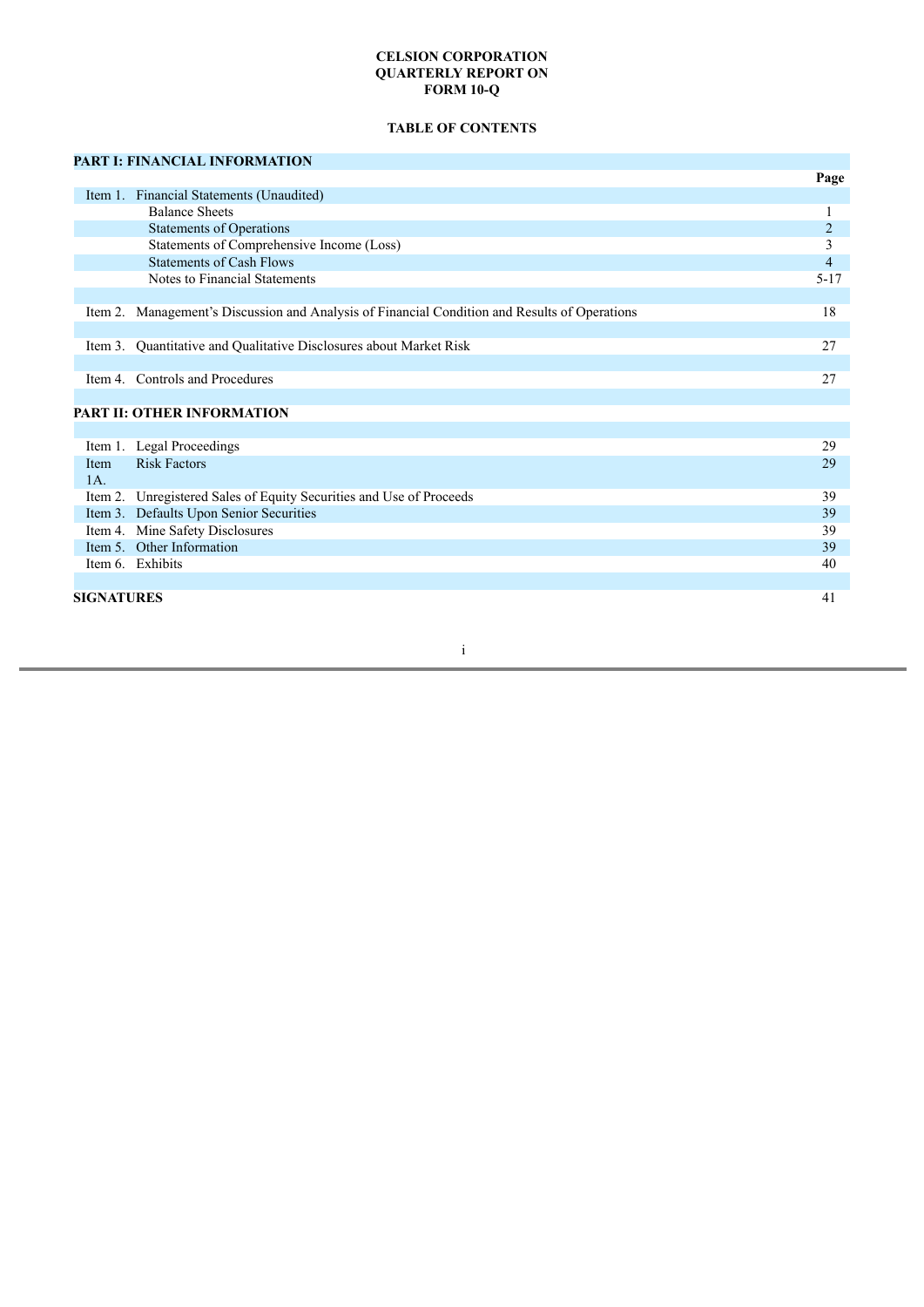## **Forward-Looking Statements**

This report includes "forward-looking statements" within the meaning of Section 27A of the Securities Act of 1933, as amended and Section 21E of the Securities Exchange Act of 1934, as amended. All statements other than statements of historical fact are "forward-looking statements" for purposes of this Quarterly Report on Form 10-Q, including, without limitation, any projections of earnings, revenue or other financial items, any statements of the plans and objectives of management for future operations (including, but not limited to, pre-clinical development, clinical trials, manufacturing and commercialization), any statements concerning proposed drug candidates or other new products or services, any statements regarding future economic conditions or performance, any changes in the course of research and development activities and in clinical trials, any possible changes in cost and timing of development and testing, capital structure, financial condition, working capital needs and other financial items, any changes in approaches to medical treatment, any introduction of new products by others, any possible licenses or acquisitions of other technologies, assets or businesses, any possible actions by customers, suppliers, partners, competitors and regulatory authorities, compliance with listing standards of the NASDAQ Capital Market and any statements of assumptions underlying any of the foregoing. In some cases, forward-looking statements can be identified by the use of terminology such as "may," "will," "expects," "plans," "anticipates," "estimates," "potential" or "continue," or the negative thereof or other comparable terminology. Although we believe that our expectations are based on reasonable assumptions within the bounds of our knowledge of our industry, business and operations, we cannot guarantee that actual results will not differ materially from our expectations. Our future financial condition and results of operations, as well as any forward-looking statements, are subject to inherent risks and uncertainties, including, but not limited to, the risk factors set forth in Part II, Item 1A "Risk Factors" below and for the reasons described elsewhere in this Quarterly Report on Form 10-Q. All forward-looking statements and reasons why results may differ included in this report are made as of the date hereof and we do not intend to update any forward-looking statements, except as required by law or applicable regulations. The discussion of risks and uncertainties set forth in this Quarterly Report on Form 10-Q is not necessarily a complete or exhaustive list of all risks facing us at any particular point in time. We operate in a highly competitive, highly regulated and rapidly changing environment and our business is in a state of evolution. Therefore, it is likely that new risks will emerge, and that the nature and elements of existing risks will change, over time. It is not possible for management to predict all such risk factors or changes therein, or to assess either the impact of all such risk factors on our business or the extent to which any individual risk factor, combination of factors, or new or altered factors, may cause results to differ materially from those contained in any forward-looking statement.

Except where the context otherwise requires, in this Quarterly Report on Form 10-Q, the "Company," "Celsion," "we," "us," and "our" refer to Celsion Corporation, a Delaware corporation.

#### **Trademarks**

The Celsion brand and product names, including but not limited to Celsion® and ThermoDox® , contained in this document are trademarks, registered trademarks or service marks of Celsion Corporation in the United States (U.S.) and certain other countries. This document also contains references to trademarks and service marks of other companies that are the property of their respective owners.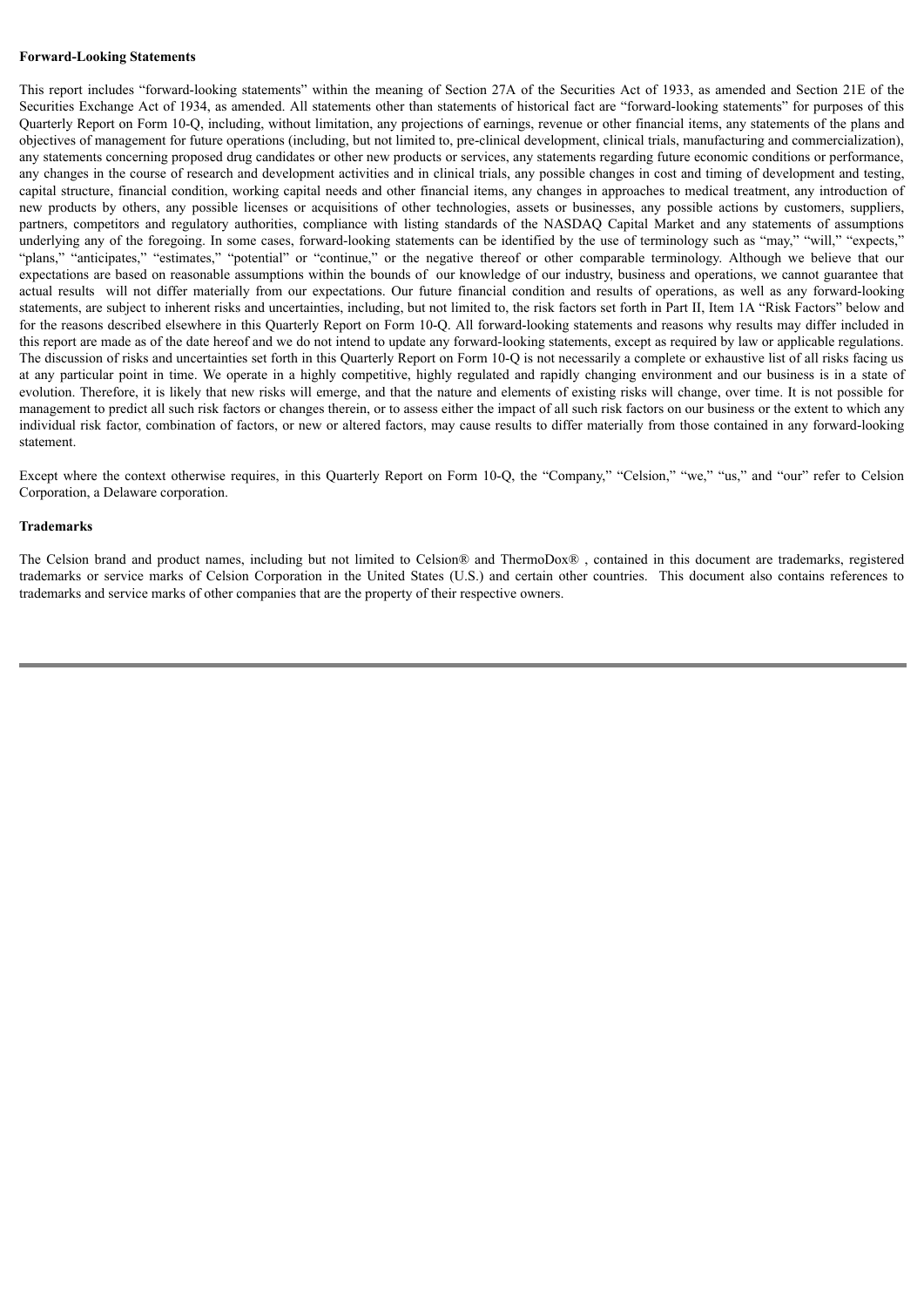## **PART I: FINANCIAL INFORMATION Item 1. FINANCIAL STATEMENTS**

# **CELSION CORPORATION BALANCE SHEETS**

|                                                                                                                                                                                                                                     |                    | September 30,<br>2013<br>(unaudited) |               | December 31,<br>2012 |
|-------------------------------------------------------------------------------------------------------------------------------------------------------------------------------------------------------------------------------------|--------------------|--------------------------------------|---------------|----------------------|
| <b>ASSETS</b>                                                                                                                                                                                                                       |                    |                                      |               |                      |
| <b>Current assets:</b>                                                                                                                                                                                                              |                    |                                      |               |                      |
| Cash and cash equivalents                                                                                                                                                                                                           | \$                 | 13,170,412                           | $\mathcal{S}$ | 14,991,488           |
| Investment securities – available for sale, at fair value                                                                                                                                                                           |                    | 32,038,638                           |               | 8,037,620            |
| Accrued interest receivable on investment securities                                                                                                                                                                                |                    | 251,298                              |               | 65,925               |
| Advances and deposits for investigator grants                                                                                                                                                                                       |                    | 118,240                              |               | 246,252              |
| Other current assets                                                                                                                                                                                                                |                    | 519,378                              |               | 307,699              |
| Total current assets                                                                                                                                                                                                                |                    | 46,097,966                           |               | 23,648,984           |
| <b>Property and equipment</b> (at cost, less accumulated depreciation of \$1,149,961 and \$924,961, respectively)                                                                                                                   |                    | 947,115                              |               | 1,114,621            |
| Other assets:                                                                                                                                                                                                                       |                    |                                      |               |                      |
| Deposits, deferred fees and other assets                                                                                                                                                                                            |                    | 364,173                              |               | 567,188              |
| Patent licensing fees, net                                                                                                                                                                                                          |                    | 22,500                               |               | 28,125               |
| Total other assets                                                                                                                                                                                                                  |                    | 386,673                              |               | 595,313              |
| <b>Total assets</b>                                                                                                                                                                                                                 | \$                 | 47,431,754                           | \$            | 25,358,918           |
| <b>LIABILITIES AND STOCKHOLDERS' EQUITY</b>                                                                                                                                                                                         |                    |                                      |               |                      |
| <b>Current liabilities:</b>                                                                                                                                                                                                         |                    |                                      |               |                      |
| Accounts payable                                                                                                                                                                                                                    | $\mathbf{\hat{S}}$ | 2,249,000                            | $^{\circ}$    | 2,339,768            |
| <b>Accrued liabilities</b>                                                                                                                                                                                                          |                    | 1,394,120                            |               | 1,254,979            |
| Notes payable - current portion                                                                                                                                                                                                     |                    | 1,944,608                            |               | 1,410,455            |
| Deferred revenue - current portion                                                                                                                                                                                                  |                    | 500,000                              |               |                      |
| Total current liabilities                                                                                                                                                                                                           |                    | 6,087,728                            |               | 5,005,202            |
| Common stock warrant liability                                                                                                                                                                                                      |                    | 5,252,660                            |               | 4,283,932            |
| Notes payable - non-current portion                                                                                                                                                                                                 |                    | 2,346,973                            |               | 3,661,147            |
| Deferred revenue - non-current portion                                                                                                                                                                                              |                    | 4,125,000                            |               |                      |
| Other non-current liabilities                                                                                                                                                                                                       |                    | 477,919                              |               | 446,779              |
| <b>Total liabilities</b>                                                                                                                                                                                                            |                    | 18,290,280                           |               | 13,397,060           |
| Stockholders' equity:                                                                                                                                                                                                               |                    |                                      |               |                      |
| Preferred stock, \$0.01 par value: 100,000 shares authorized; 20,000 and 5,000 shares issued at September<br>30, 2013 and December 31, 2012 and -0- shares outstanding at September 30, 2013 and December 31,<br>2012, respectively |                    |                                      |               |                      |
| Common stock, \$0.01 par value; 75,000,000 shares authorized; 13,740,629 and 8,437,267 shares issued at<br>September 30, 2013 and December 31, 2012 and 13,604,975 and 8,289,507 shares outstanding at                              |                    |                                      |               |                      |
| September 30, 2013 and December 31, 2012, respectively                                                                                                                                                                              |                    | 137,406                              |               | 84,373               |
| Additional paid-in capital                                                                                                                                                                                                          |                    | 197,082,448                          |               | 170,957,891          |
| Accumulated other comprehensive loss                                                                                                                                                                                                |                    | (305, 831)                           |               | (126, 607)           |
| Accumulated deficit                                                                                                                                                                                                                 |                    | (165, 302, 674)                      |               | (156, 263, 288)      |
| Subtotal                                                                                                                                                                                                                            |                    | 31,611,349                           |               | 14,652,369           |
| Treasury stock, at cost (135,654 and 147,760 shares at September 30, 2013 and December 31, 2012,<br>respectively)                                                                                                                   |                    | (2,469,875)                          |               | (2,690,511)          |
| <b>Total stockholders' equity</b>                                                                                                                                                                                                   |                    | 29, 141, 474                         |               | 11,961,858           |
|                                                                                                                                                                                                                                     |                    |                                      |               |                      |
| Total liabilities and stockholders' equity                                                                                                                                                                                          | \$                 | 47, 431, 754                         | \$            | 25,358,918           |
| See accompanying notes to the financial statements.                                                                                                                                                                                 |                    |                                      |               |                      |

-1-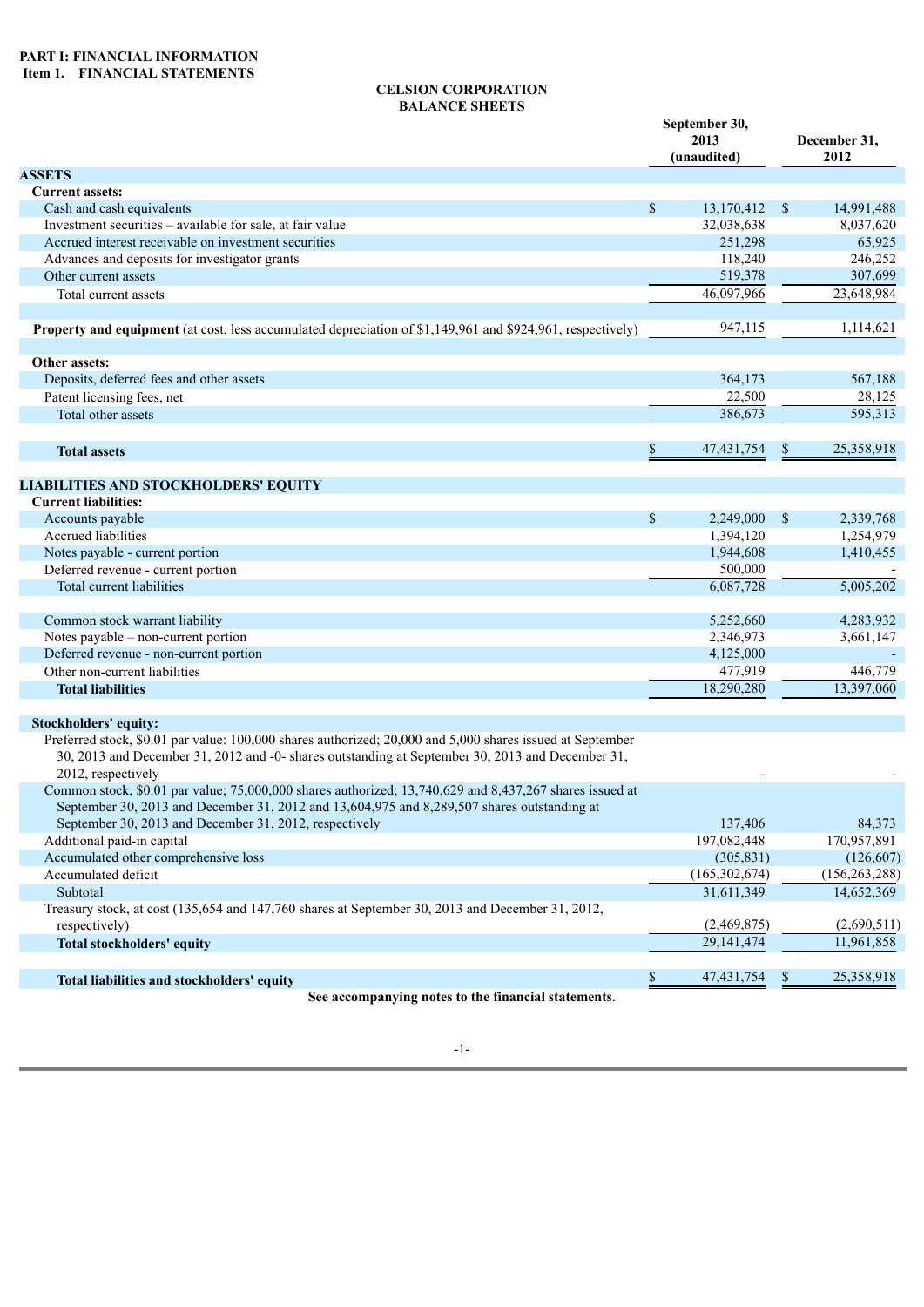## **CELSION CORPORATION STATEMENTS OF OPERATIONS (Unaudited)**

|                                                                                               | <b>Three Months Ended</b><br>September 30, |             |                           |             |               | <b>Nine Months Ended</b><br>September 30, |               |              |
|-----------------------------------------------------------------------------------------------|--------------------------------------------|-------------|---------------------------|-------------|---------------|-------------------------------------------|---------------|--------------|
|                                                                                               |                                            | 2013        |                           | 2012        |               | 2013                                      |               | 2012         |
| <b>Licensing revenue</b>                                                                      | \$                                         | 125,000     |                           |             | \$            | 375,000                                   |               |              |
| <b>Operating expenses:</b>                                                                    |                                            |             |                           |             |               |                                           |               |              |
| Research and development                                                                      |                                            | 2,269,228   |                           | 3,539,309   |               | 7,494,981                                 |               | 12,344,559   |
| General and administrative                                                                    |                                            | 1,389,539   |                           | 1,420,258   |               | 5,028,988                                 |               | 4,586,005    |
| <b>Total operating expenses</b>                                                               |                                            | 3,658,767   |                           | 4,959,567   |               | 12,523,969                                |               | 16,930,564   |
| <b>Loss from operations</b>                                                                   |                                            | (3,533,767) |                           | (4,959,567) |               | (12, 148, 969)                            |               | (16,930,564) |
| Other income (expense):                                                                       |                                            |             |                           |             |               |                                           |               |              |
| (Loss) gain from change in valuation of common stock warrant liability                        |                                            | (518, 843)  |                           | (881, 127)  |               | 8,141,574                                 |               | (1,250,850)  |
| Investment income (loss), net                                                                 |                                            | 144,532     |                           | (5,581)     |               | 228,227                                   |               | 61,828       |
| Interest expense                                                                              |                                            | (162, 774)  |                           | (171, 720)  |               | (519, 913)                                |               | (187,995)    |
| Other expense                                                                                 |                                            | (669)       |                           |             |               | (2,530)                                   |               | (1,040)      |
| Total other income (expense), net                                                             |                                            | (537,754)   |                           | (1,058,428) |               | 7,847,358                                 |               | (1,378,057)  |
| <b>Net loss</b>                                                                               |                                            | (4,071,521) |                           | (6,017,995) |               | (4,301,611)                               |               | (18,308,621) |
| Non-cash deemed dividend from beneficial conversion feature on convertible<br>preferred stock |                                            |             |                           |             |               | (4,601,410)                               |               |              |
| Net loss attributable to common shareholders                                                  | \$                                         | (4,071,521) | S                         | (6,017,995) | <sup>\$</sup> | (8,903,021)                               | <sup>\$</sup> | (18,308,621) |
| Net loss attributable to common shareholders per common share<br>- basic and diluted          | \$                                         | (0.30)      | $\boldsymbol{\mathsf{S}}$ | $(0.80)$ \$ |               | $(0.76)$ \$                               |               | (2.47)       |
| Weighted average shares outstanding<br>- basic and diluted                                    |                                            | 13,601,800  |                           | 7,475,958   |               | 11,755,611                                |               | 7,425,072    |

**See accompanying notes to the financial statements.**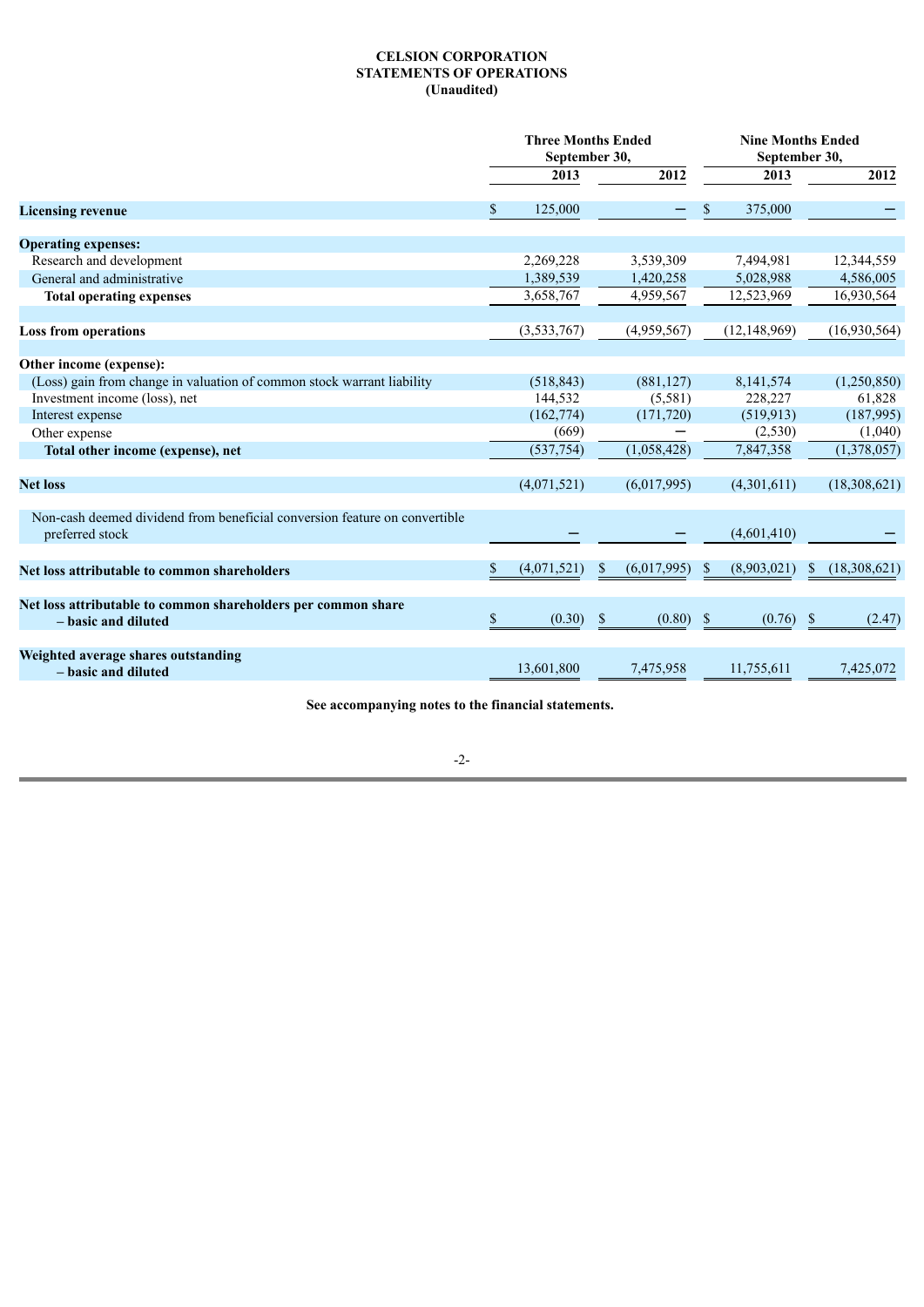### **CELSION CORPORATION STATEMENTS OF COMPREHENSIVE INCOME (LOSS) (Unaudited)**

|                                                                             | <b>Three Months Ended</b><br>September 30, |             |  |             |  |             | <b>Nine Months Ended</b><br>September 30, |                |  |
|-----------------------------------------------------------------------------|--------------------------------------------|-------------|--|-------------|--|-------------|-------------------------------------------|----------------|--|
|                                                                             | 2012<br>2013                               |             |  | 2013        |  | 2012        |                                           |                |  |
| Net loss                                                                    |                                            | (4,071,521) |  | (6,017,995) |  | (4,301,611) |                                           | (18,308,621)   |  |
| Changes in:                                                                 |                                            |             |  |             |  |             |                                           |                |  |
| Realized loss on investment securities recognized in investment income, net |                                            | 108.718     |  | (76, 146)   |  | 299.401     |                                           | 121,030        |  |
| Unrealized loss on investment securities                                    |                                            | (200, 708)  |  | 260,440     |  | (478, 625)  |                                           | 24,364         |  |
| Other comprehensive (loss) income                                           |                                            | (91,990)    |  | 184,294     |  | (179, 224)  |                                           | 145,394        |  |
| <b>Total comprehensive loss</b>                                             |                                            | (4,163,511) |  | (5,833,701) |  | (4,480,835) |                                           | (18, 163, 227) |  |

**See accompanying notes to the financial statements.**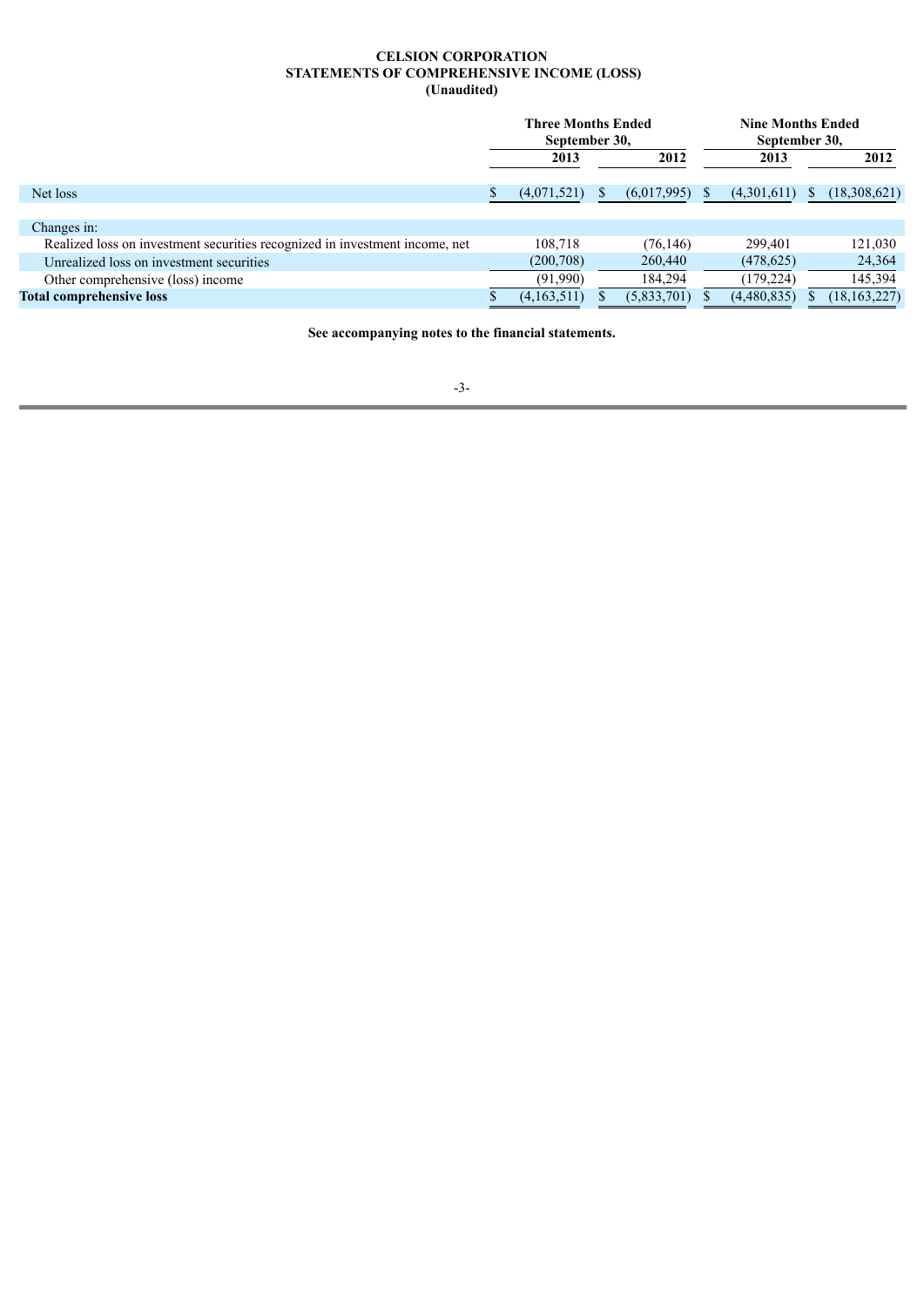## **CELSION CORPORATION STATEMENTS OF CASH FLOWS (Unaudited)**

|                                                                        | <b>Nine Months Ended</b><br>September 30, |    |                |  |  |  |
|------------------------------------------------------------------------|-------------------------------------------|----|----------------|--|--|--|
|                                                                        |                                           |    |                |  |  |  |
| Cash flows from operating activities:                                  | 2013                                      |    | 2012           |  |  |  |
| Net loss                                                               | \$<br>$(4,301,611)$ \$                    |    | (18,308,621)   |  |  |  |
| Non-cash items included in net loss:                                   |                                           |    |                |  |  |  |
| Depreciation and amortization                                          | 230,625                                   |    | 161,865        |  |  |  |
| Change in fair value of common stock warrant liability                 | (8, 141, 574)                             |    | 1,250,850      |  |  |  |
| Deferred revenue                                                       | (375,000)                                 |    |                |  |  |  |
| Stock-based compensation                                               | 995,950                                   |    | 850,990        |  |  |  |
| Treasury shares issued for services and $401(k)$ matching contribution | 84,271                                    |    | 94,189         |  |  |  |
| Change in deferred rent liability                                      | (13,752)                                  |    | 59,085         |  |  |  |
| Deferred finance charges                                               | 98,817                                    |    | 21,607         |  |  |  |
| Cash received for non-refundable research and development fee          | 5.000,000                                 |    |                |  |  |  |
| Net changes in:                                                        |                                           |    |                |  |  |  |
| Prepaid expenses and other current assets                              | (29, 469)                                 |    | (11,710)       |  |  |  |
| Accounts payable                                                       | (90, 768)                                 |    | (967, 967)     |  |  |  |
| Accrued liabilities                                                    | 184,033                                   |    | 683,575        |  |  |  |
| Net cash used in operating activities:                                 | (6,358,478)                               |    | (16, 166, 137) |  |  |  |
|                                                                        |                                           |    |                |  |  |  |
| Cash flows from investing activities:                                  |                                           |    |                |  |  |  |
| Purchases of investment securities                                     | (42, 584, 990)                            |    | (16,213,657)   |  |  |  |
| Proceeds from sale and maturity of investment securities               | 18,219,375                                |    | 12,287,030     |  |  |  |
| Refund of deposit for letter of credit                                 | 50,000                                    |    |                |  |  |  |
| Purchases of property and equipment                                    | (57, 494)                                 |    | (381, 110)     |  |  |  |
| Net cash used in investing activities                                  | (24, 373, 109)                            |    | (4,307,737)    |  |  |  |
| <b>Cash flows from financing activities:</b>                           |                                           |    |                |  |  |  |
| Proceeds from sale of preferred stock, net of issuance costs           | 13,616,442                                |    |                |  |  |  |
| Proceeds from sale of common stock equity, net of issuance costs       | 15,628,099                                |    |                |  |  |  |
| Proceeds from exercise of common stock warrants                        | 261,944                                   |    | 3,823,690      |  |  |  |
| Proceeds from exercise of options to purchase common stock             | 184,047                                   |    | 104,538        |  |  |  |
| Proceeds from note payable                                             |                                           |    | 4,814,398      |  |  |  |
| Principal payments on notes payable                                    | (780, 021)                                |    | (96, 270)      |  |  |  |
| Net cash provided by financing activities                              | 28,910,511                                |    | 8,646,356      |  |  |  |
|                                                                        | (1,821,076)                               |    |                |  |  |  |
| Decrease in cash and cash equivalents                                  |                                           |    | (11, 827, 518) |  |  |  |
| Cash and cash equivalents at beginning of period                       | 14,991,488                                |    | 20,145,854     |  |  |  |
| Cash and cash equivalents at end of period                             | \$<br>13,170,412                          | \$ | 8,318,336      |  |  |  |
| Supplemental disclosures of cash flow information:                     |                                           |    |                |  |  |  |
| Interest paid                                                          | \$<br>390,668                             | \$ | 187,995        |  |  |  |
|                                                                        |                                           |    |                |  |  |  |

**See accompanying notes to the financial statements.**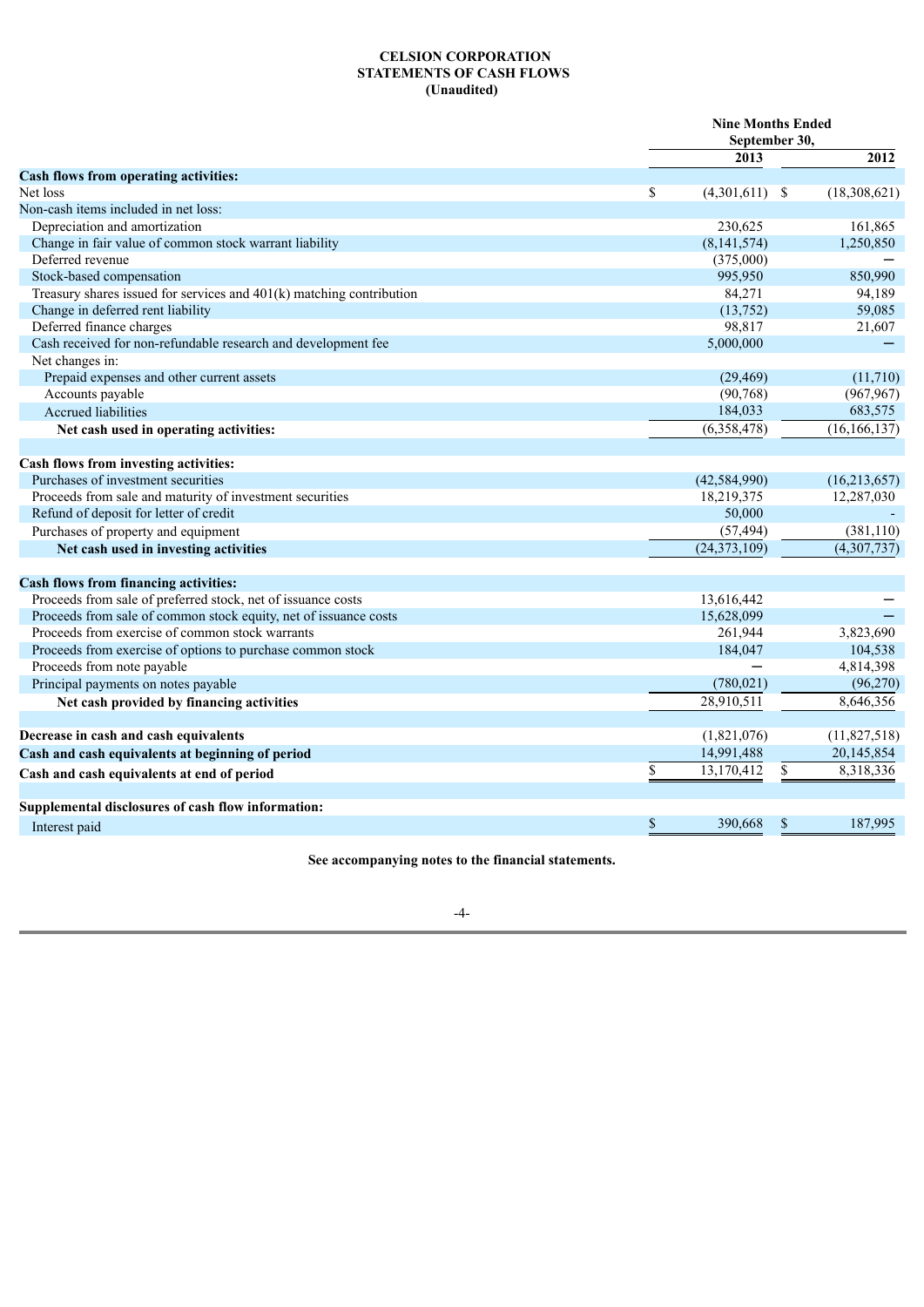## **CELSION CORPORATION NOTES TO FINANCIAL STATEMENTS (UNAUDITED) FOR THE THREE AND NINE MONTHS ENDED SEPTEMBER 30, 2013 AND 2012**

#### **Note 1. Business Description**

Celsion Corporation, referred to herein as "Celsion", "We", or "the Company," a Delaware corporation based in Lawrenceville, New Jersey, is an oncology drug development company focused on improving treatment for those suffering with difficult-to-treat forms of cancer. We are working to develop and commercialize more efficient, effective, targeted chemotherapeutic oncology drugs based on our proprietary heat-activated liposomal technology. Our lead product ThermoDox®, is being tested in human clinical trials for the treatment of primary liver cancer, recurrent chest wall breast cancer and colorectal liver metastases.

### **Note 2. Basis of Presentation**

The accompanying unaudited financial statements of Celsion have been prepared in accordance with generally accepted accounting principles (GAAP) in the United States for interim financial information and with the instructions to Form 10-Q and Article 10 of Regulation S-X. Certain information and footnote disclosures normally included in financial statements prepared in accordance with GAAP have been condensed or omitted pursuant to such rules and regulations.

In the opinion of management, all adjustments, consisting only of normal recurring accruals considered necessary for a fair presentation, have been included in the accompanying unaudited financial statements. Operating results for the three and nine month periods ended September 30, 2013 are not necessarily indicative of the results that may be expected for any other interim period(s) or for any full year. For further information, refer to the financial statements and notes thereto included in the Company's Annual Report on Form 10-K for the fiscal year ended December 31, 2012 filed on March 18, 2013 and our Amendment No. 1 to the Annual Report on Form 10-K/A filed on April 30, 2013 with the Securities and Exchange Commission.

The preparation of financial statements in conformity with GAAP requires management to make judgments, estimates, and assumptions that affect the amount reported in the Company's financial statements and accompanying notes. Actual results could differ materially from those estimates.

Events and conditions arising subsequent to the most recent balance sheet date have been evaluated for their possible impact on the financial statements and accompanying notes. On October 28, 2013, the Company effected a reverse stock split of the Company's common stock such that each 4.5 shares of issued common stock were reclassified into one share of common stock. All common stock share and per-share amounts for all periods presented in these financial statements have been adjusted to retroactively reflect the reverse stock split.

#### **Note 3. New Accounting Pronouncements**

From time to time, new accounting pronouncements are issued by Financial Accounting Standards Board (FASB) and are adopted by us as of the specified effective date. Unless otherwise discussed, we believe that the impact of recently issued accounting pronouncements will not have a material impact on the Company's consolidated financial position, results of operations, and cash flows, or do not apply to our operations.

In February 2013, the FASB issued Accounting Standards Update (ASU) No. 2013-02, Comprehensive Income (Topic 220): Reporting of Amounts *Reclassified out of Accumulated Other Comprehensive Income* , a new standard to improve the reporting of reclassifications out of accumulated other comprehensive income. The new standard requires the disclosure of significant amounts reclassified from each component of accumulated other comprehensive income and the income statement line items affected by the reclassification. The standard is effective prospectively for interim and annual periods beginning after December 15, 2012. The adoption of this guidance did not have a material effect on the financial statements on January 1, 2013, the date adopted.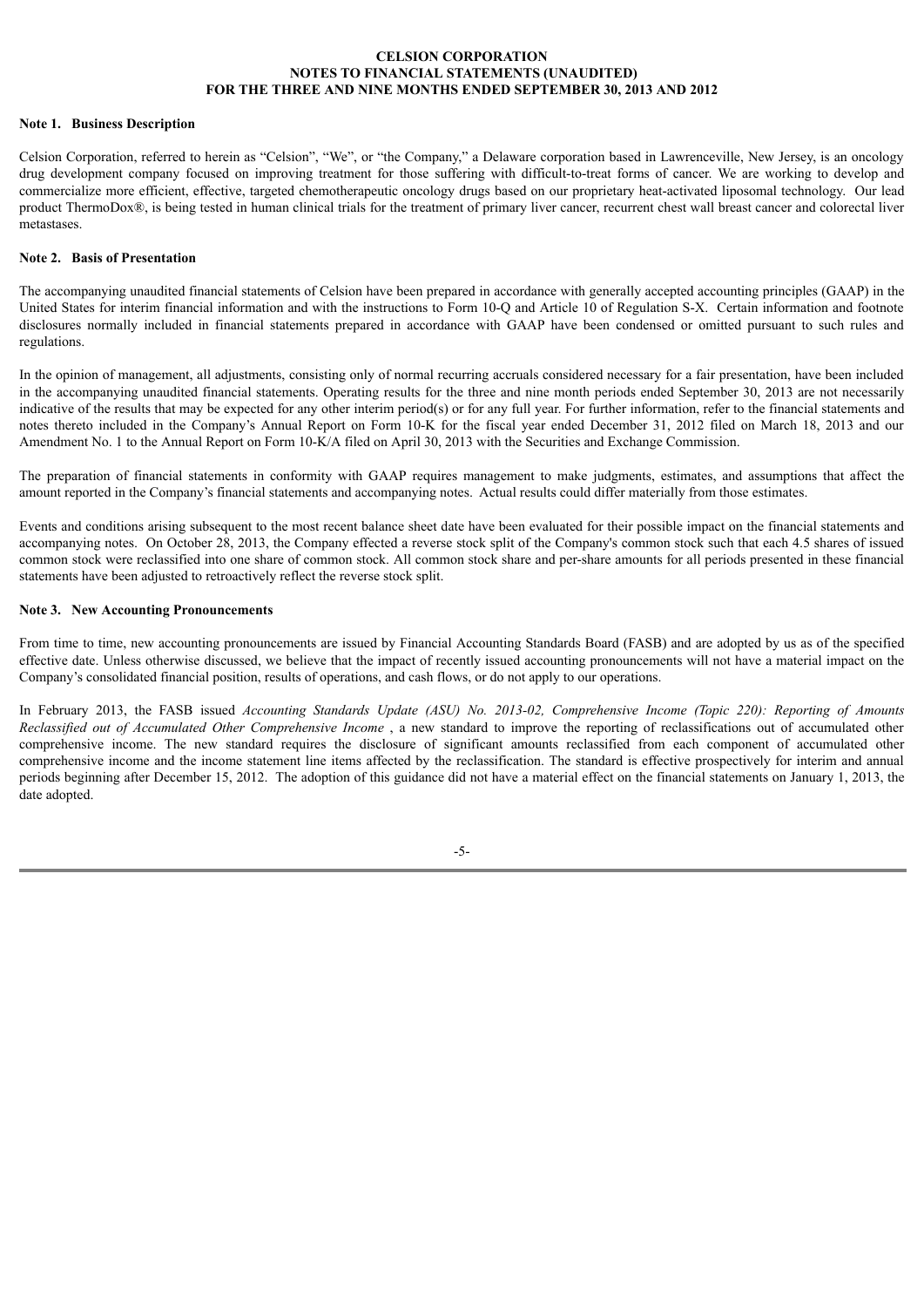#### **Note 4. Net Loss per Common Share**

Basic earnings per share is calculated based upon the net income (loss) available to common shareholders divided by the weighted average number of common shares outstanding during the period. Diluted earnings per share is calculated after adjusting the denominator of the basic earnings per share computation for the effects of all dilutive potential common shares outstanding during the period. The dilutive effects of preferred stock, options and warrants and their equivalents are computed using the treasury stock method.

On October 28, 2013, the Company announced that it effected a 1-for-4.5 reverse stock split of its common stock which was made effective for trading purposes as of the commencement of trading on October 29, 2013. Immediately prior to the reverse stock split, the Company had 61,226,873 shares of common stock outstanding which consolidated into 13,604,975 shares of the Company's common stock. In accordance with *Accounting Standards Update* (ASU) No. 2010-01, Equity (Topic 505): Accounting for Distributions to Shareholders with Components of Stock and Cash, the changes in the Company's common stock as a result of the reverse stock split require the per share components of the current and prior period financial statements presented be based on the new number of shares. Therefore, net loss per common share for the three and nine months ended September 30, 2013 and 2012 reflect post reverse stock split shares.

For the three months ended September 30, 2013 and 2012 and the nine months ended September 30, 2013 and 2012, diluted loss per common share was the same as basic loss per common share as all options and warrants that were convertible into shares of the Company's common stock were excluded from the calculation of diluted earnings per share as their effect would have been anti-dilutive. The total number of shares of common stock issuable upon exercise of warrants and equity awards for the three and nine month periods ended September 30, 2013 and 2012 affected for the October 28, 2013 reverse stock split were 3,939,484 and 3,031,868, respectively.

## **Note 5. Investment Securities - Available For Sale**

Investment securities available for sale of \$32,038,638 and \$8,037,620 as of September 30, 2013 and December 31, 2012, respectively, consist of commercial paper and corporate debt securities. They are valued at fair value, with unrealized gains and losses reported as a separate component of Stockholders' Equity in Accumulated Other Comprehensive Loss.

Investment securities available for sale are evaluated periodically to determine whether a decline in their value is other than temporary. The term "other than temporary" is not intended to indicate a permanent decline in value. Rather, it means that the prospects for near-term recovery of value are not necessarily favorable, or that there is a lack of evidence to support fair values equal to, or greater than, the carrying value of the security. Management reviews criteria such as the magnitude and duration of the decline, as well as the reasons for the decline, to predict whether the loss in value is other than temporary. Once a decline in value is determined to be other than temporary, the value of the security is reduced and a corresponding charge to earnings is recognized.

A summary of the cost, fair value and bond maturities of the Company's investment securities is as follows:

|                                  | <b>September 30, 2013</b> |              |  |                   |           | <b>December 31, 2012</b> |                   |
|----------------------------------|---------------------------|--------------|--|-------------------|-----------|--------------------------|-------------------|
|                                  |                           | Cost         |  | <b>Fair Value</b> | Cost      |                          | <b>Fair Value</b> |
| <b>Corporate bond maturities</b> |                           |              |  |                   |           |                          |                   |
| Within 3 months                  |                           | 19.170.591   |  | 19.015.521        | 3.053.740 |                          | 3,002,350         |
| Between 3-12 months              |                           | 13, 173, 878 |  | 13,023,117        | 5.110.487 |                          | 5,035,270         |
| Total                            |                           | 32.344.469   |  | 32,038,638        | 8.164.227 |                          | 8,037,620         |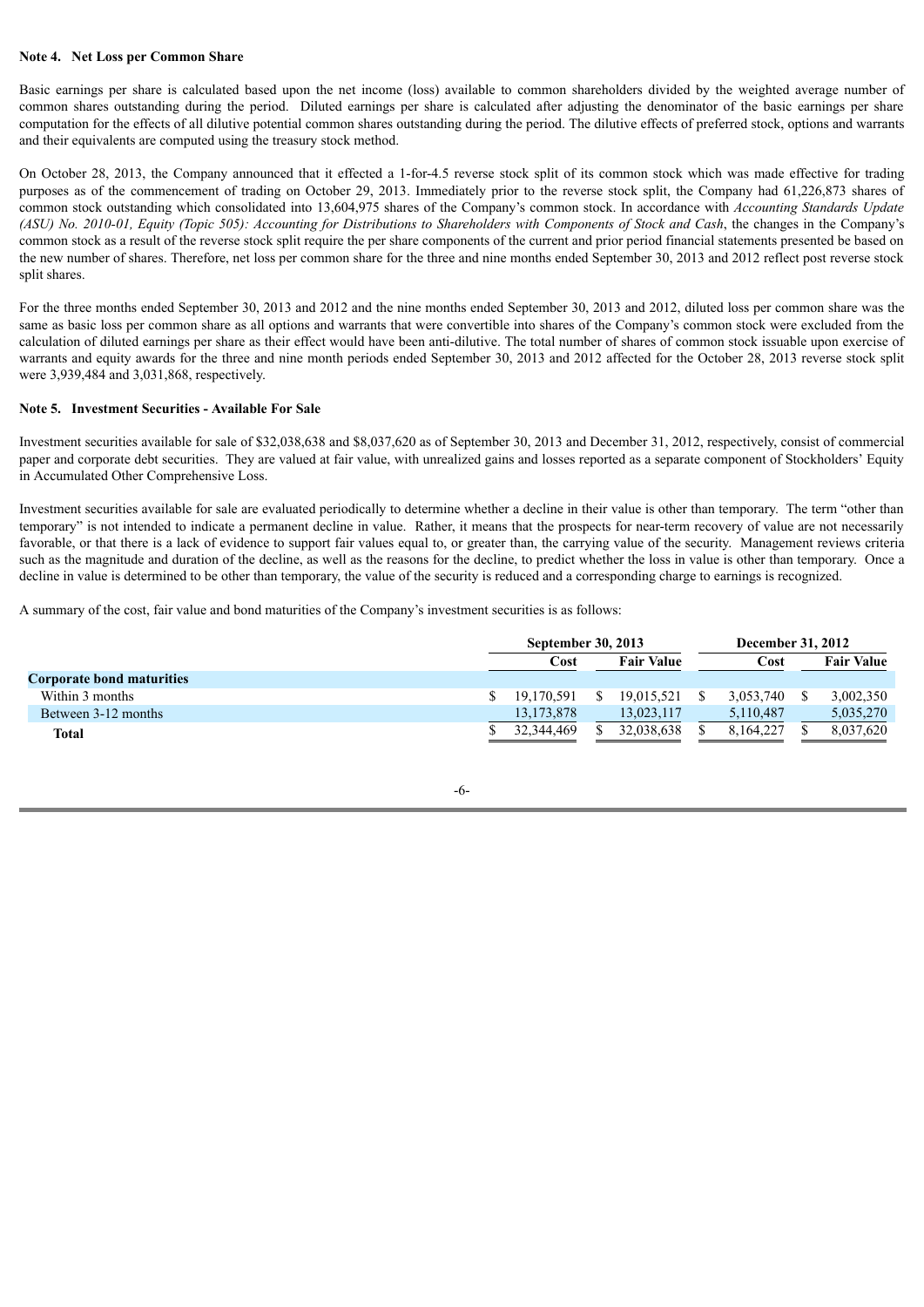The following table shows the Company's investment securities with unrealized holding gains and losses and their fair value by investment category and length of time that individual securities have been in a continuous unrealized loss position at September 30, 2013 and December 31, 2012. The Company has reviewed individual securities to determine whether a decline in fair value below the amortizable cost basis is other than temporary.

|                                                                                                                | September 30, 2013 |                   |     | December 31, 2012                     |                   |                                |
|----------------------------------------------------------------------------------------------------------------|--------------------|-------------------|-----|---------------------------------------|-------------------|--------------------------------|
|                                                                                                                |                    |                   |     | <b>Unrealized</b><br>Holding<br>Gains |                   | Unrealized<br>Holding<br>Gains |
| <b>Description of Securities</b>                                                                               |                    | <b>Fair Value</b> |     | (Losses)                              | <b>Fair Value</b> | (Losses)                       |
| Available for Sale (all unrealized holding gains and losses are less than 12 months<br>at date of measurement) |                    |                   |     |                                       |                   |                                |
| Bonds – corporate issuances with unrealized gains                                                              |                    | 3,499,580         | \$. | 1.858                                 | 998,330           | 1.063                          |
| Bonds – corporate issuances with unrealized losses                                                             |                    | 28,539,058        |     | (307,689)                             | 7,039,290         | (127, 670)                     |
| Bonds – corporate issuances                                                                                    |                    | 32,038,638        |     | (305, 831)                            | 8,037,620         | (126, 607)                     |

Investment income which includes interest and dividends and gross realized gains and losses on sales of available for sale securities, is summarized as follows:

|                                  |    | <b>Three Months Ended</b><br>September 30, |  |            |  |            |  | <b>Nine Months Ended</b><br>September 30, |
|----------------------------------|----|--------------------------------------------|--|------------|--|------------|--|-------------------------------------------|
| <b>Description of Securities</b> |    | 2013                                       |  | 2012       |  | 2013       |  | 2012                                      |
| Interest and dividend income     | \$ | 253,250                                    |  | 115,449    |  | 527.628    |  | 380,034                                   |
| Realized losses                  |    | (108, 718)                                 |  | (121, 030) |  | (299, 401) |  | (318, 206)                                |
|                                  |    | 144,532                                    |  | (5,581)    |  | 228,227    |  | 61,828                                    |

The following table presents the changes in each component of accumulated other comprehensive loss for the first nine months of 2013.

|                                                                      | <b>Accumulated Other</b><br>Comprehensive |            |
|----------------------------------------------------------------------|-------------------------------------------|------------|
|                                                                      | Loss                                      |            |
| Balance at January 1, 2013                                           |                                           | (126, 607) |
|                                                                      |                                           |            |
| Other comprehensive loss before reclassifications                    |                                           | (478, 625) |
| Realized loss reclassified from other accumulated comprehensive loss |                                           | 299,401    |
| Net other comprehensive loss, net                                    |                                           | (179, 224) |
|                                                                      |                                           |            |
| Balance at September 30, 2013                                        |                                           | (305, 831) |

#### **Note 6. Fair Value of Measurements**

FASB Accounting Standards Codification (ASC) Section 820 (formerly SFAS No. 157) "*Fair Value Measurements and Disclosures,"* establishes a three level hierarchy for fair value measurements which requires an entity to maximize the use of observable inputs and minimize the use of unobservable inputs when measuring fair value. The three levels of inputs that may be used to measure fair value are as follows:

Level 1: Quoted prices (unadjusted) or identical assets or liabilities in active markets that the entity has the ability to access as of the measurement date;

Level 2: Significant other observable inputs other than Level 1 prices such as quoted prices for similar assets or liabilities; quoted prices in markets that are not active; or other inputs that are observable or can be corroborated by observable market data; and

Level 3: Significant unobservable inputs that reflect a reporting entity's own assumptions that market participants would use in pricing an asset or liability.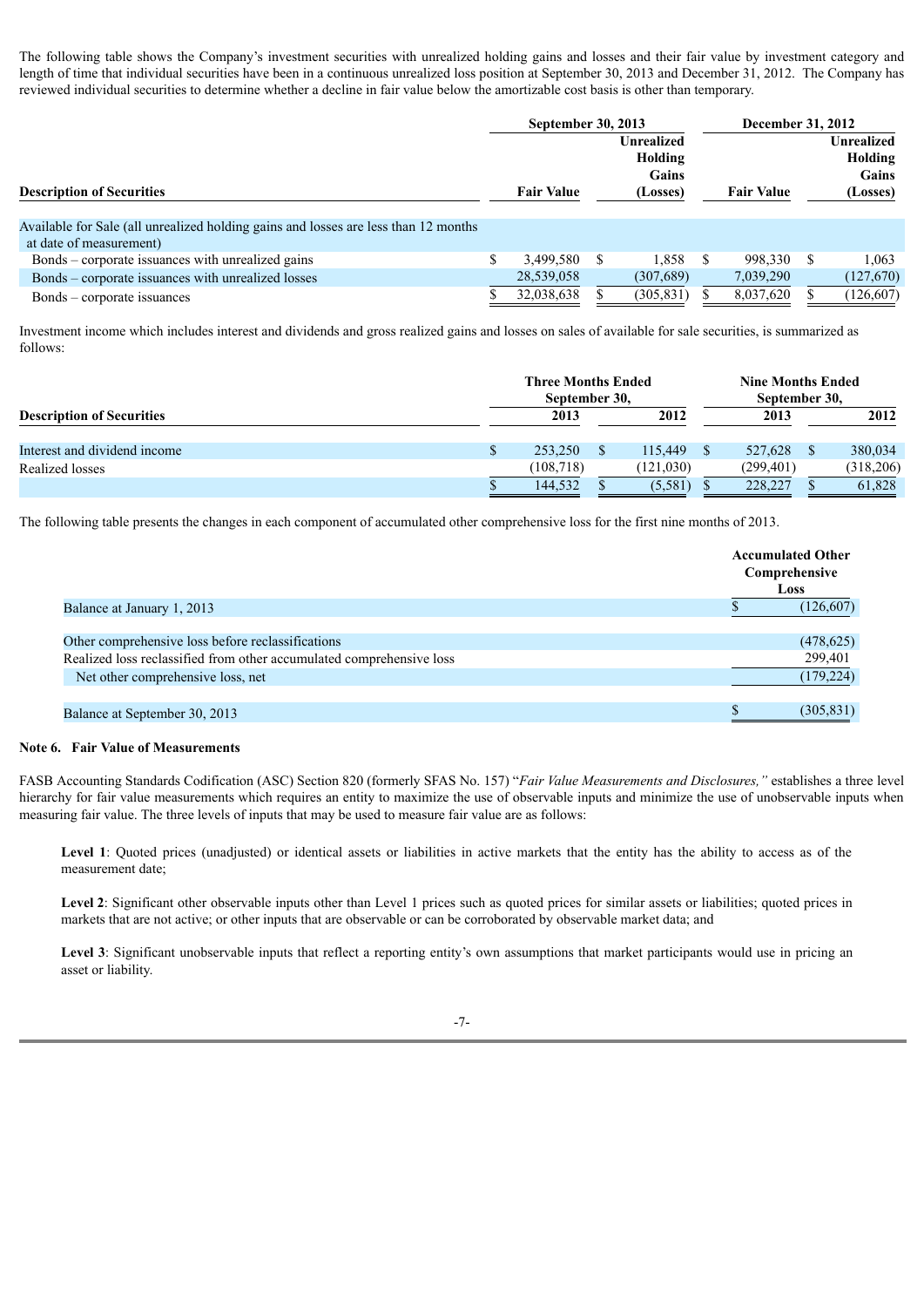The fair values of securities available for sale are determined by obtaining quoted prices on nationally recognized exchanges (Level 1 inputs) or matrix pricing, which is a mathematical technique widely used in the industry to value debt securities without relying exclusively on quoted prices for the specific securities but rather by relying on the securities' relationship to other benchmark quoted securities (Level 2 inputs). The common stock warrant liability has been valued using the Black-Scholes option pricing model, the inputs of which are more fully described in Note 11 to the financial statements.

Cash and cash equivalents, other current assets, accounts payable and other accrued liabilities are reflected in the balance sheet at their estimated fair values primarily due to their short-term nature.

The following table presents information about assets and liabilities recorded at fair value on a recurring basis as of September 30, 2013 and December 31, 2012 on the Company's Balance Sheet:

|                                                                       |    | <b>Total Fair</b><br>Value on the<br><b>Balance</b><br><b>Sheet</b> |    | <b>Ouoted Prices</b><br>In Active<br><b>Markets For</b><br><b>Identical</b><br><b>Assets</b><br>/Liabilities<br>(Level 1) | Significant<br>Other<br><b>Observable</b><br>Inputs<br>(Level 2) |              | Significant<br>Unobservable<br>Inputs<br>(Level 3) |
|-----------------------------------------------------------------------|----|---------------------------------------------------------------------|----|---------------------------------------------------------------------------------------------------------------------------|------------------------------------------------------------------|--------------|----------------------------------------------------|
| <b>Assets:</b>                                                        |    |                                                                     |    |                                                                                                                           |                                                                  |              |                                                    |
| As of September 30, 2013                                              |    |                                                                     |    |                                                                                                                           |                                                                  |              |                                                    |
| Short-term investments available for sale Bonds – corporate issuances | S. | 32,038,638                                                          | \$ | 32,038,638                                                                                                                | \$                                                               | \$.          |                                                    |
| As of December 31, 2012                                               |    |                                                                     |    |                                                                                                                           |                                                                  |              |                                                    |
| Short-term investments available for sale Bonds – corporate issuances |    | 8,037,620                                                           | S. | 8,037,620                                                                                                                 | \$                                                               | S            |                                                    |
| <b>Liabilities:</b>                                                   |    |                                                                     |    |                                                                                                                           |                                                                  |              |                                                    |
| As of September 30, 2013                                              |    |                                                                     |    |                                                                                                                           |                                                                  |              |                                                    |
| Common stock warrant liability                                        |    | 5,252,660                                                           | \$ |                                                                                                                           | \$                                                               | S.           | 5,252,660                                          |
| As of December 31, 2012                                               |    |                                                                     |    |                                                                                                                           |                                                                  |              |                                                    |
| Common stock warrant liability                                        | S  | 4,283,932                                                           | S  |                                                                                                                           |                                                                  | <sup>S</sup> | 4,283,932                                          |

There were no transfers of assets or liabilities between Level 1 and Level 2 and no transfers in or out of Level 3 during the nine month period ended September 30, 2013.

## **Note 7. Other Accrued Liabilities**

Accrued liabilities at September 30, 2013 and December 31, 2012 include the following:

|                                                                                 | September 30, | December 31, |  |
|---------------------------------------------------------------------------------|---------------|--------------|--|
|                                                                                 | 2013          | 2012         |  |
| Amounts due to contract research organizations and other contractual agreements | 1,124,285     | 827,989      |  |
| Accrued payroll and related benefits                                            | 145.231       | 338,365      |  |
| Accrued professional fees                                                       | 49,500        | 37,400       |  |
| Accrued interest on notes payable                                               | 41.759        |              |  |
| Other                                                                           | 33,345        | 51,225       |  |
| Total                                                                           | 1.394.120     | 1,254,979    |  |
|                                                                                 |               |              |  |

-8-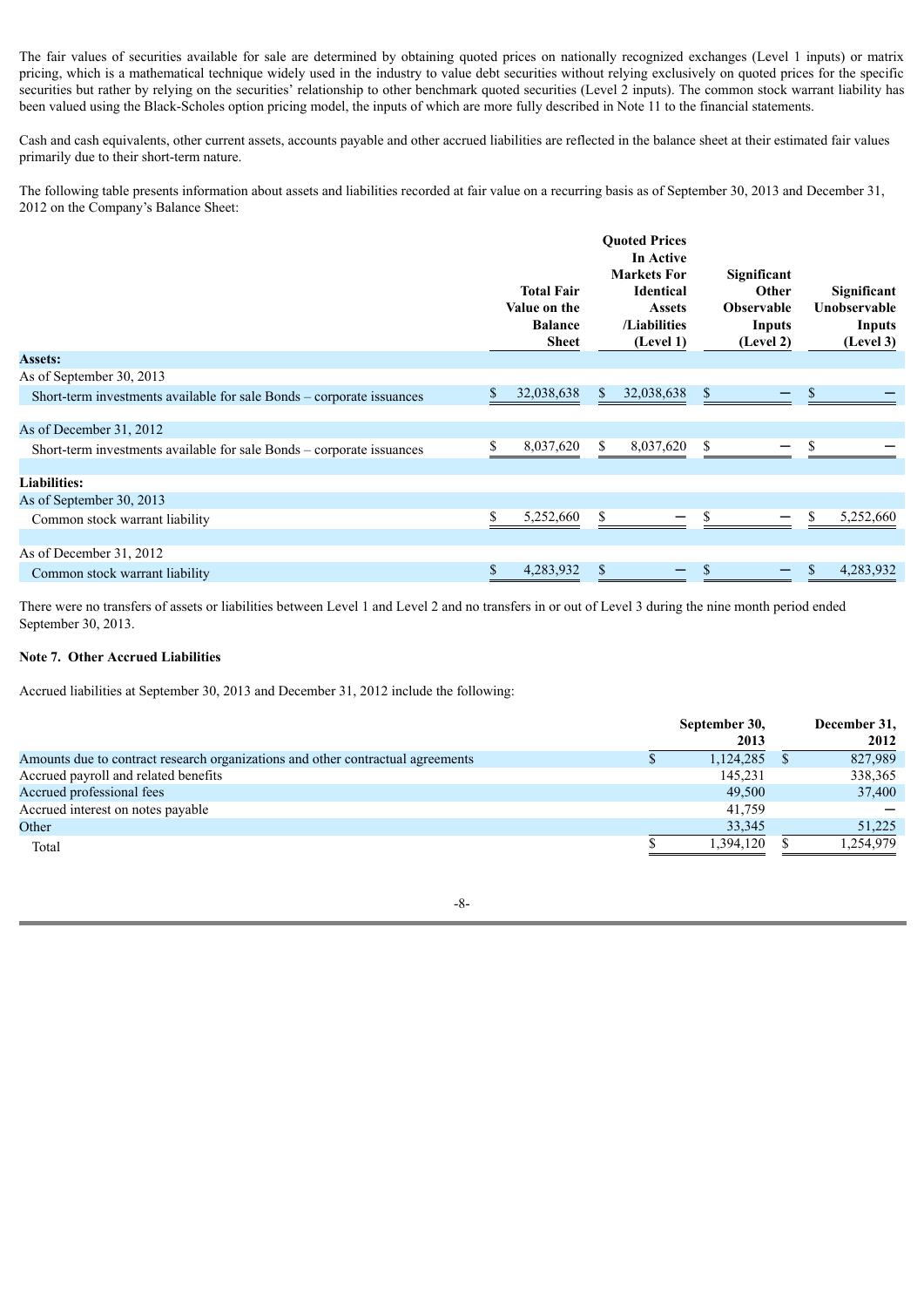## **Note 8. Note Payable**

In June 2012, the Company entered into a Loan and Security Agreement (the "Credit Agreement") with Oxford Finance LLC ("Oxford") and Horizon Technology Finance Corporation ("Horizon"). The Credit Agreement provides for a secured term loan of up to \$10 million, with 50% of any loans to be funded by Oxford and 50% to be funded by Horizon. The aggregate loan amount may be advanced in two tranches of \$5 million each. The first tranche (the "Term A Loan") was made available to the Company on June 27, 2012 and the second tranche (the "Term B Loan") was to be made available, if at all, during the period beginning on the date that the Company achieved positive data in its Phase III clinical trial of RFA and ThermoDox® (the HEAT Study) and ending on March 31, 2013. On January 31, 2013, the Company announced it did not meet the primary endpoint of the HEAT Study, therefore the second tranche was not drawn down.

The Term A Loan is scheduled to mature on October 15, 2015. The obligations under the Credit Agreement are secured by substantially all assets of the Company other than its intellectual property and certain other agreed-upon exclusions.

The Term A Loan bears interest at a fixed rate of 11.75%. However, for the period extending from inception through May 1, 2013 for the Term A Loan, the Company was required to make interest payments only. The Company was also obligated to pay other customary facility fees for a credit facility of this size and type.

The Credit Agreement contains customary covenants, including covenants that limit or restrict the Company's ability to incur liens, incur indebtedness, make certain restricted payments, merge or consolidate and make dispositions of assets. Upon the occurrence of an event of default under the Credit Agreement, the lenders may cease making loans, terminate the Credit Agreement, declare all amounts outstanding to be immediately due and payable and foreclose on or liquidate the Company's assets that comprise the lenders' collateral. The Credit Agreement specifies a number of events of default (some of which are subject to applicable grace or cure periods), including, among other things, non-payment defaults, covenant defaults, a material adverse change in the Company's business, cross-defaults to other materials indebtedness, bankruptcy and insolvency defaults and material judgment defaults. The Company is currently in compliance with all loan covenants.

As a fee in connection with the Credit Agreement, the Company issued warrants to Horizon and Oxford (the "Warrants") to purchase the number of shares of the Company's common stock equal to 3% of each loan amount divided by the exercise price, which was calculated as the average NASDAQ closing price of the Company's common stock for the three days prior to the funding of the loan amount (\$13.14 per share for the Term A Loan). This resulted in 11,416 warrant shares issued in connection with the Term A Loan. The Warrants issued in connection with the Term A Loan are immediately exercisable for cash or by net exercise and will expire seven years after their issuance, which is June 27, 2019.

The Company valued the Warrants using the Black-Scholes option pricing model and recorded \$73,654 as deferred financing fees. In calculating the value of the warrants, the Company assumed a volatility rate of 74.3%, risk free interest rate of 1.10%, an expected life of 3.5 years, a stock price equal to the closing price on the date of the Warrant and no expected forfeitures nor dividends.

In connection with the Credit Agreement, the Company incurred cash and other expenses of \$291,369 which were recorded as deferred financing fees. These deferred financing fees are being amortized as interest expense over the life of the loan. For the first nine months of 2013, \$98,817 in deferred financing fees was amortized as interest expense. Also, the Company paid \$384,607 in interest expense on the Credit Agreement during this same period.

Following is a schedule of future principal payments due on the Credit Agreement:

|                                   | <b>Credit</b><br>Agreement |
|-----------------------------------|----------------------------|
| For the year ending September 30: |                            |
| 2014                              | 1,917,808                  |
| 2015                              | 2,155,690                  |
| 2016                              | 191,278                    |
|                                   | 4,264,776                  |

In November 2011, the Company financed \$144,448 of lab equipment through a capital lease. This lease obligation has thirty monthly payments of \$5,651 through February 2014. During the first nine months of 2013, the Company made principal and interest payments totaling \$50,863. The outstanding lease obligation is \$26,800 as of September 30, 2013.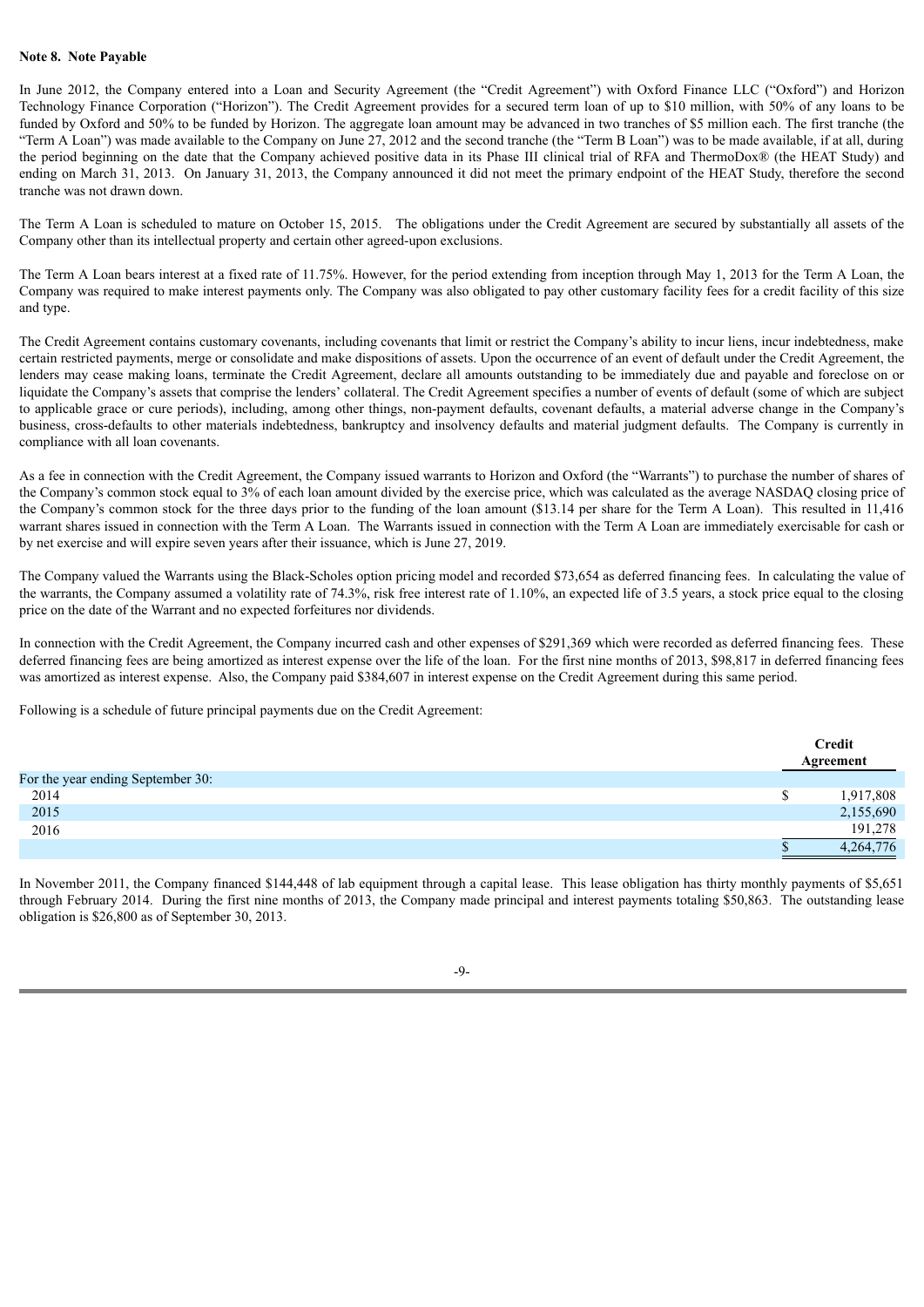## **Note 9. Stockholders' Equity**

During the first nine months of 2013, we received approximately \$0.4 million of gross proceeds from the exercise of warrants and stock options to purchase approximately 137,032 shares of the Company's common stock.

## *Controlled Equity Of ering*

On February 1, 2013, the Company entered into a Controlled Equity Offering SM Sales Agreement (the "ATM Agreement") with Cantor Fitzgerald & Co., as sales agent ("Cantor"), pursuant to which Celsion may offer and sell, from time to time, through Cantor, shares of our common stock having an aggregate offering price of up to \$25.0 million (the "ATM Shares") pursuant to the Company's previously filed and effective Registration Statement on Form S-3. Under the ATM Agreement, Cantor may sell ATM Shares by any method deemed to be an "at-the-market" offering as defined in Rule 415 promulgated under the Securities Act of 1933, as amended, including sales made directly on The NASDAQ Capital Market, on any other existing trading market for the our common stock or to or through a market maker. From February 1, 2013 through February 25, 2013, the Company sold and issued an aggregate of 1,195,927 shares of common stock under the ATM Agreement, receiving approximately \$6.8 million in net proceeds.

The Company is not obligated to sell any ATM Shares under the ATM Agreement. Subject to the terms and conditions of the ATM Agreement, Cantor will use commercially reasonable efforts, consistent with its normal trading and sales practices and applicable state and federal law, rules and regulations and the rules of The NASDAQ Capital Market, to sell ATM Shares from time to time based upon the Company's instructions, including any price, time or size limits or other customary parameters or conditions the Company may impose. In addition, pursuant to the terms and conditions of the ATM Agreement and subject to the instructions of the Company, Cantor may sell ATM Shares by any other method permitted by law, including in privately negotiated transactions.

The ATM Agreement will terminate upon the earlier of (i) the sale of ATM Shares under the ATM Agreement having an aggregate offering price of \$25 million and (ii) the termination of the ATM Agreement by Cantor or the Company. The ATM Agreement may be terminated by Cantor or the Company at any time upon 10 days' notice to the other party, or by Cantor at any time in certain circumstances, including the occurrence of a material adverse change in the Company. The Company pays Cantor a commission of 3.0% of the aggregate gross proceeds from each sale of ATM Shares and has agreed to provide Cantor with customary indemnification and contribution rights. The Company also reimbursed Cantor for legal fees and disbursements, of \$50,000, in connection with entering into the ATM Agreement. In connection with the February 2013 Preferred Stock Offering in February 2013 discussed below, the Company agreed to not sell any ATM Shares for a period of one year from February 26, 2013. In connection with the Common Stock Offering below, the Company agreed to not sell any ATM Shares until June 3, 2013.

## *February 2013 Preferred Stock Of ering*

On February 22, 2013, the Company entered into a Securities Purchase Agreement with certain institutional investors, pursuant to which the Company sold, in a registered offering, an aggregate of 15,000.00422 shares of its Series A 0% convertible preferred stock and the warrants to purchase shares of its common stock, for an aggregate purchase price of approximately \$15.0 million (the February 2013 Preferred Stock Offering). The closing of the February 2013 Preferred Stock Offering occurred on February 26, 2013, in which the Company received approximately \$15.0 million in gross proceeds. Subject to certain ownership limitations, shares of Series A 0% convertible preferred stock are convertible, at the option of the holder thereof, into an aggregate of up to 2,682,764 shares of common stock, and the warrants are exercisable to purchase an aggregate of up to 1,341,382 shares of common stock. Each warrant has an exercise price of \$5.31 per share, equal to the closing bid price of common stock on February 21, 2013. The warrants are immediately exercisable and expire five years after the date of issuance.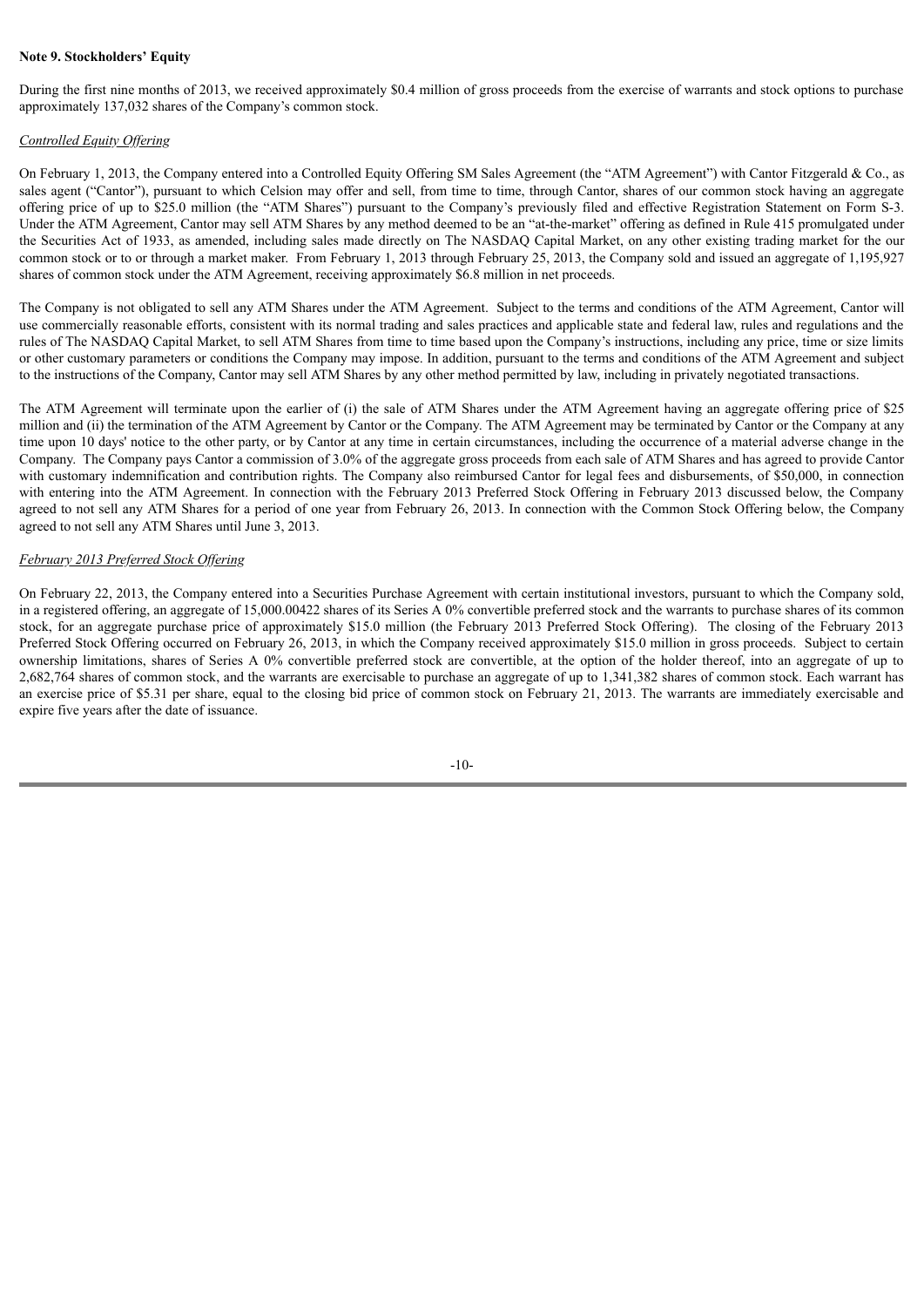Upon issuance, we estimated the fair value of the warrants issued in the February 2013 Preferred Stock Offering to be approximately \$5.4 million using the Black-Scholes pricing model. Also, upon issuance, we recognized approximately \$4.6 million as a one-time, non-cash deemed dividend related to the beneficial conversion feature connected to the preferred stock in the Preferred Stock Offering.

Assumptions used in the valuation of the warrants issued in the February 2013 Preferred Stock Offering are as follows:

| Risk-free interest rate  | $0.78\%$ |
|--------------------------|----------|
| Expected volatility      | 102.23%  |
| Expected life (in years) | 5.0      |
| Expected forfeiture rate | $0.0\%$  |
| Expected dividend yield  | $0.00\%$ |

As of September 30, 2013, all 2,682,764 shares of common stock in the aggregate were issued upon conversion of all 15,000.00422 shares of the Series A 0% convertible preferred stock.

#### *The Common Stock Of ering*

On May 30, 2013, the Company entered into a Securities Purchase Agreement with certain institutional investors, pursuant to which the Company sold, in a registered offering, an aggregate of 1,392,109 shares of its common stock for an aggregate purchase price of approximately \$9.8 million (the "Common Stock Offering"). The closing of the Common Stock Offering occurred on June 3, 2013. The issuance of common stock in the Common Stock Offering was made pursuant to the Company's previously filed and effective Registration Statement on Form S-3 (File No. 333-183286), the base prospectus dated September 14, 2012 filed as part of such Registration Statement, and the prospectus supplement filed with the Securities and Exchange Commission on June 3, 2013. The Securities Purchase Agreement also contained representations, warranties, indemnification and other provisions customary for transactions of this nature.

Prior to the closing of the Common Stock Offering, there were an insufficient number of authorized shares to complete the transaction. The investors in the Common Stock Offering also held warrants to purchase common stock of the Company which were issued in connection with previous offerings. Concurrent with the closing of the Common Stock Offering, the institutional investors agreed to waive their rights to exercise these warrants to purchase 1,398,816 shares of common stock of the Company (the "Waived Warrants") until the Company has obtained stockholders' approval to increase the number of its authorized shares of common stock in conjunction with the proposed reverse stock split of its outstanding shares of common stock. At the Company's 2013 Annual Meeting of Stockholders held on July 19, 2013, the Company's stockholders voted to approve the proposal to grant discretionary authority to the Board of Directors to amend the Certificate of Incorporation of the Company, as amended, to effect, at any time on or prior to the date of the 2014 Annual Meeting of Stockholders, a reverse stock split at an exchange ratio within the specified range and to set the number of authorized shares effective immediately after the reverse stock split at 75 million shares. On October 28, 2013, the Company announced that it effected a 1-for-4.5 reverse stock split of its common stock. See Reverse Stock Split below for further information.

Prior to the closing of the Common Stock Offering, the warrants described above were originally recorded as equity at the fair value on the date of issuance. In accordance with ASC 815-40, *Derivative Instruments and Hedging - Contracts in Entity's Own Equity,* the Waived Warrants are required to be liability classified immediately after the closing of the Common Stock Offering on June 3, 2013 because there were an insufficient number of common shares authorized to permit the full exercise of the warrants. Therefore, the Company has reclassified the fair value of the Waived Warrants totaling approximately \$9.1 million from equity to a liability as of June 3, 2013. The Waived Warrants are required to be recorded at fair value at each balance sheet date with changes in fair value recorded in earnings until such time as there are a sufficient number of common shares authorized to permit the full exercise of the warrants (see Note 11). In connection with the Reverse Stock Split as more fully described below, these warrants will be revalued as of October 28, 2013 and reclassified from liabilities to equity.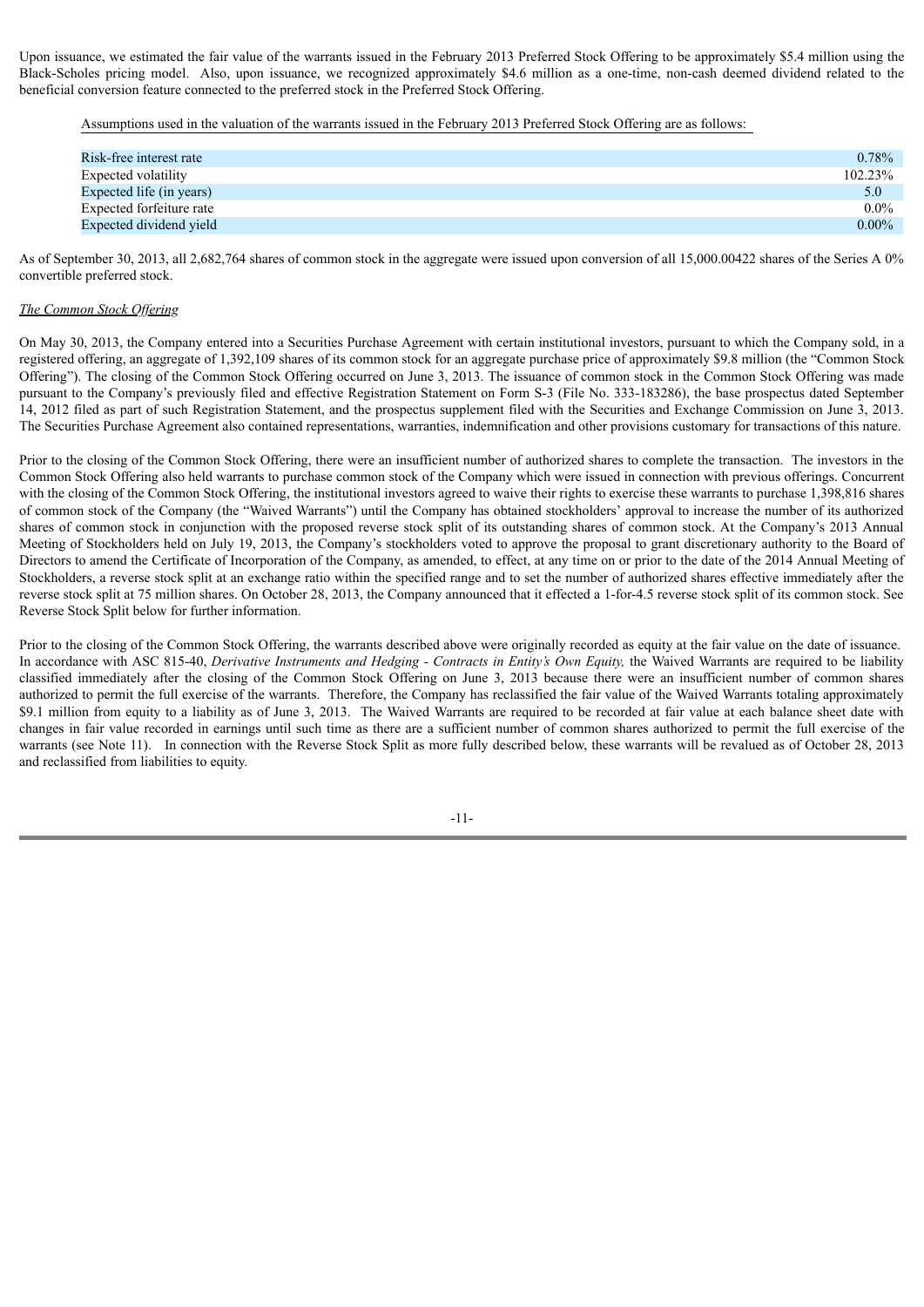Following is a summary list of the Waived Warrants:

| <b>Shares of common stock</b><br>associated with the<br><b>Waived Warrants</b> | <b>Expiration Date of</b><br><b>Waived Warrants</b> | <b>Strike</b><br>Price |                 | Per Share<br><b>Fair Value on</b><br>June 3, 2013 |      |
|--------------------------------------------------------------------------------|-----------------------------------------------------|------------------------|-----------------|---------------------------------------------------|------|
| 1,323,496                                                                      | 2/26/2018                                           |                        | $5.31 \quad$ \$ |                                                   | 6.60 |
| 31,243                                                                         | 7/25/2016                                           |                        | 18.99           |                                                   | 4.41 |
| 12,628                                                                         | 7/6/2016                                            |                        | 14.09           |                                                   | 4.81 |
| 31,448                                                                         | 11/25/2017                                          |                        | 12.47           |                                                   | 5.56 |

Assumptions used in the June 3, 2013 valuation of the Waived Warrants associated with the Common Stock Offering are as follows:

| Risk-free interest rate  | $0.50 - 1.03 \%$  |
|--------------------------|-------------------|
| Expected volatility      | $102.9 - 110.9\%$ |
| Expected life (in years) | $3.1 - 4.7$       |
| Expected forfeiture rate | 0.0<br>$^{0/2}$   |
| Expected dividend yield  | $0.00\%$          |
|                          |                   |

## *January 2011 Preferred Stock Of ering*

The Company has reassessed the application of ASC 470-20, *Debt with Conversion and Other Options* as it relates to the 8% Series A Redeemable Convertible Preferred Stock Offering completed in January 2011 (the January 2011 Preferred Offering). The Company received gross proceeds from the January 2011 Preferred Offering of approximately \$5.1 million in which it sold 5,000 shares of 8% redeemable convertible preferred stock with a stated value of \$1,000 per share, each share convertible into 92.5926 shares of common stock, and warrants to purchase up to approximately 463,000 shares of common stock. All 5,000 shares of preferred stock sold in the January 2011 Preferred Offering were subsequently converted into the stated number of common stock shares as of August 2011. ASC 470-20 requires the Company to value the preferred stock and common stock warrants, any resulting beneficial conversion feature(s) resulting from the valuation of these securities and to determine and record the value of each of these securities or conversion feature as debt or equity based on the interpretation and application of ASC 470-20.

The Company allocated the proceeds of the Offering between the redeemable preferred stock and the warrants based on fair value and correctly recorded the redeemable preferred stock as a liability (debt), but did not consider the embedded beneficial conversion feature (BCF) associated with the redeemable preferred stock. ASC 470-20 required the Company to record a BCF of approximately \$5 million at the time of issuance of the \$5 million convertible Preferred Stock offering and to amortize the BCF as non-cash interest expense over the conversion period. Since all 462,960 shares were converted by August 8, 2011, the entire \$5 million of BCF should have been amortized as interest expense during 2011. As a result, the Company's interest expense and net loss were understated by \$5 million. The error had no effect on cash, cash flows or total shareholders' equity during 2011 and had no effect on cash, cash flows, net income or total shareholders' equity for any subsequent periods. After considering the quantitative and qualitative effects of the errors to the 2011 annual financial statements, as well as the quarterly period financial statements within 2011, in the opinion of management the error is not material to assessing the financial condition or operations of the Company. The Company has adjusted additional paid-in capital and a corresponding offset to retained earnings on the September 30, 2013 and December 31, 2012 balance sheets to reflect this adjustment.

## *Reverse Stock Split*

On October 28, 2013, the Company announced that it effected a 1-for-4.5 reverse stock split of its common stock which was made effective for trading purposes as of the commencement of trading on October 29, 2013. As of that date, each 9 shares of issued and outstanding common stock and equivalents will be consolidated into 2 shares of common stock. In addition, at the market open on October 29, 2013, the Company's common stock started trading under a new CUSIP number 15117N404 although the Company's ticker symbol, CLSN, remained unchanged.

-12-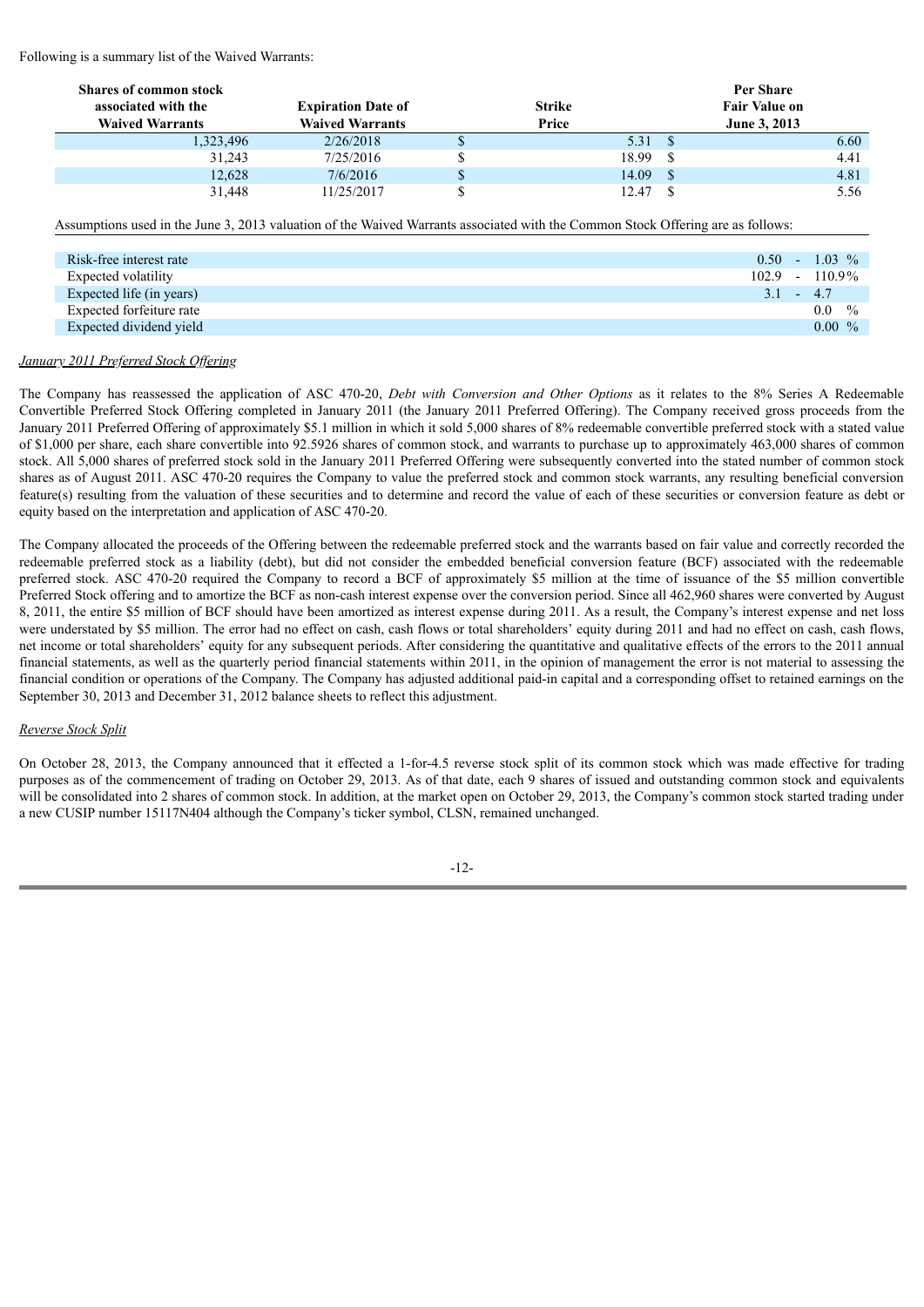The reverse stock split was previously approved by the Company's stockholders at the 2013 Annual Meeting held on July 19, 2013, and the Company subsequently filed a Certificate of Amendment to its Certificate of Incorporation to effect the stock consolidation. The primary reasons for the reverse stock split and the amendment are:

- To increase the market price of the Company's common stock making it more attractive to a broader range of institutional and other investors,
- To provide the Company with additional capital resources and flexibility sufficient to execute its business plans including the establishment of strategic relationships with other companies and to ensure its ability to raise additional capital as necessary, and
- As previously announced, to facilitate expanding the Company's business or product lines through potential acquisitions.

Immediately prior to the reverse stock split, the Company had 61,226,873 shares of common stock outstanding which consolidated into 13,604,975 shares of the Company's common stock. No fractional shares were issued in connection with the reverse stock split. Holders of fractional shares have been paid out in cash for the fractional portion with the Company's overall exposure for such payouts consisting of a nominal amount. The number of outstanding options and warrants were adjusted accordingly, with outstanding options being reduced from approximately 3.9 million to approximately 0.9 million and outstanding warrants being reduced from approximately 13.8 million to approximately 3.1 million.

#### **Note 10. Stock Based Compensation**

#### Stock Options Plans

The Company has long-term compensation plans that permit the granting of incentive awards in the form of stock options. Generally, the terms of these plans require that the exercise price of the options may not be less than the fair market value of Celsion's common stock on the date the options are granted. Options granted generally vest over various time frames or upon milestone accomplishments. The Company's options generally expire ten years from the date of the grant.

In 2007, the Company adopted the Celsion Corporation 2007 Stock Incentive Plan (the "2007 Plan") under which 222,222 shares were authorized for issuance. The purpose of the 2007 Plan is to promote the long-term growth and profitability of the Company by providing incentives to improve stockholder value and enable the Company to attract, retain and reward the best available persons for positions of substantial responsibility. The 2007 Plan permits the granting of equity awards in the form of incentive stock options, nonqualified stock options, restricted stock, restricted stock units, stock appreciation rights, phantom stock, and performance awards, or in any combination of the foregoing. At the Annual Meetings of Stockholders of Celsion held on June 25, 2010 and June 7, 2012, the stockholders approved amendments to the Plan. The only material difference between the original Plan and the amended Plan was the number of shares of common stock available for issuance under the amended Plan which was increased by 222,222 to a total of 444,444 shares in 2010 and by 500,000 to a total of 944,444 shares in 2012.

Prior to the adoption of the 2007 Plan, the Company adopted two stock plans for directors, officers and employees (one in 2001 and another in 2004) under which 148,148 shares were reserved for future issuance under each of these plans. As these plans have been superseded by the 2007 Plan, any options previously granted which expire, forfeit, or cancel under these plans will be rolled into the 2007 Plan.

The fair values of stock options granted were estimated at the date of grant using the Black-Scholes option pricing model. The Black-Scholes model was originally developed for use in estimating the fair value of traded options, which have different characteristics from Celsion's stock options. The model is also sensitive to changes in assumptions, which can materially affect the fair value estimate.

The Company used the following assumptions for determining the fair value of options granted under the Black-Scholes option pricing model:

|                          |       | Nine Months Ended September 30, |           |      |      |          |  |  |
|--------------------------|-------|---------------------------------|-----------|------|------|----------|--|--|
|                          |       | 2013                            |           |      | 2012 |          |  |  |
| Risk-free interest rate  | 0.85  | $\overline{\phantom{a}}$        | 1.19 $\%$ | 1.60 |      | $2.97\%$ |  |  |
| Expected volatility      | 83.41 | $\overline{\phantom{a}}$        | 97.83%    | 80.2 | -    | 82.3%    |  |  |
| Expected life (in years) | 5.25  | $\overline{\phantom{0}}$        | 6.0       | 5.00 | -    | 6.25     |  |  |
| Expected forfeiture rate | 5.0   | $\sim$                          | $7.5\%$   | 0.0  | ۰    | $7.5 \%$ |  |  |
| Expected dividend yield  |       |                                 | $0.0\%$   |      |      | $0.0 \%$ |  |  |

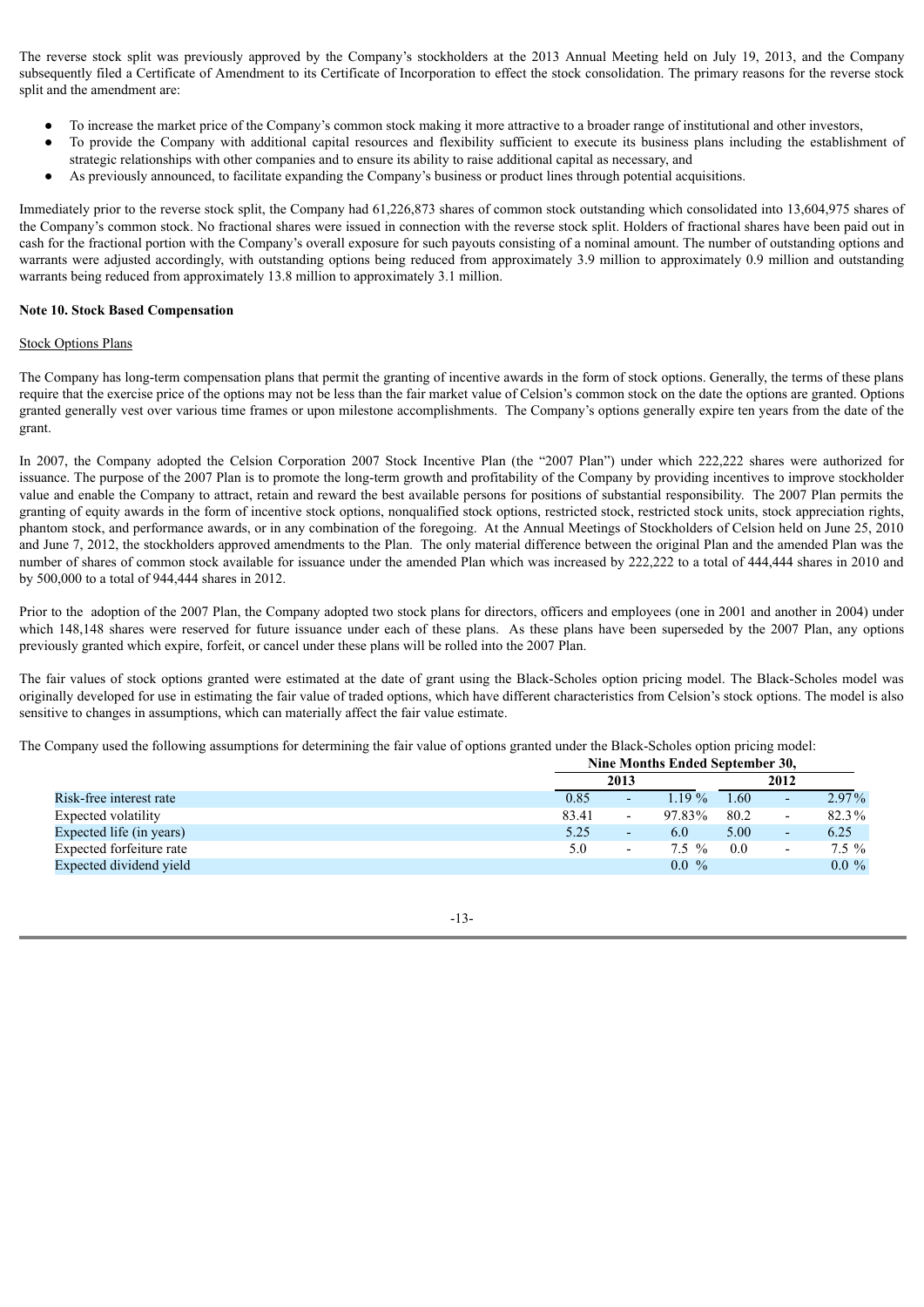Expected volatilities utilized in the model are based on historical volatility of the Company's stock price. The risk free interest rate is derived from values assigned to U.S. Treasury bonds as published in the Wall Street Journal in effect at the time of grant. The model incorporates exercise, pre-vesting and postvesting forfeiture assumptions based on analysis of historical data. The expected life of the fiscal 2013 and 2012 grants was generated using the simplified method.

A summary of the Company's stock option and restricted stock awards for the nine month period ended September 30, 2013 is as follows:

|                                                                          |                               | <b>Stock Options</b> |               |                                                 | <b>Restricted Stock Awards</b>                                 | Weighted                                                  |       |                                                                                    |
|--------------------------------------------------------------------------|-------------------------------|----------------------|---------------|-------------------------------------------------|----------------------------------------------------------------|-----------------------------------------------------------|-------|------------------------------------------------------------------------------------|
| <b>Equity Awards</b>                                                     | <b>Options</b><br>Outstanding |                      |               | Weighted<br>Average<br><b>Exercise</b><br>Price | Non-vested<br><b>Restricted</b><br><b>Stock</b><br>Outstanding | Weighted<br>Average<br>Grant<br>Date<br><b>Fair Value</b> |       | Average<br>Contractual<br><b>Terms</b> of<br><b>Equity</b><br>Awards<br>(in years) |
| Equity awards outstanding at December 31, 2012                           | 725,529                       |                      | $\mathbf{\$}$ | 14.63                                           | 4,296                                                          | \$.                                                       | 14.40 |                                                                                    |
| Equity awards granted                                                    | 187,777                       |                      | S             | 4.41                                            | 111                                                            | S                                                         | 5.36  |                                                                                    |
| Equity awards exercised                                                  | (12, 429)                     |                      | <sup>S</sup>  | 15.71                                           | (444)                                                          | -S                                                        | 8.42  |                                                                                    |
| Equity awards forfeited, cancelled or expired                            | (35,268)                      |                      | -S            | 17.10                                           | (926)                                                          | -S                                                        | 18.59 |                                                                                    |
| Equity awards outstanding at September 30, 2013                          | 865,609                       |                      | \$            | 12.29                                           | 3,037                                                          | \$                                                        | 13.64 | 6.6                                                                                |
| Aggregate intrinsic value of outstanding awards September 30.<br>2013    | 136,533                       |                      |               |                                                 | 15,717                                                         |                                                           |       |                                                                                    |
| Equity awards exercisable at September 30, 2013                          | 599,000                       |                      | $\mathbf S$   | 14.31                                           |                                                                |                                                           |       | 5.7                                                                                |
| Aggregate intrinsic value of awards exercisable at September<br>30, 2013 | 45,009                        |                      |               |                                                 |                                                                |                                                           |       |                                                                                    |

The outstanding stock options and restricted stock awards in the schedule above are effected for the reverse stock split made effective on October 28, 2013 as more fully described in Note 9.

Total compensation cost related to employee stock options and restricted stock awards amounted to \$261,277 and \$276,107 for the three months ended September 30, 2013 and 2012, respectively. Total compensation cost related to employee stock options and restricted stock awards amounted to \$995,950 and \$850,990 for the nine months ended September 30, 2013 and 2012, respectively. No compensation cost related to share-based payments arrangements was capitalized as part of the cost of any asset as of September 30, 2013 and 2012.

As of September 30, 2013, there was \$1.1 million of total unrecognized compensation cost related to non-vested share-based compensation arrangements. That cost is expected to be recognized over a weighted-average period of 1.5 years. The weighted average grant-date fair value was \$4.41 and \$6.66 per share for the options granted during the nine months ended September 30, 2013 and 2012, respectively. The weighted average grant-date fair value was \$5.36 and \$9.45 for the restricted stock awards granted during the nine months ended September 30, 2013 and 2012, respectively. The Company granted 111 restricted stock awards during the first nine months of 2013.

During the first nine months of 2013, the Company received gross proceeds of approximately \$0.2 million from the exercise of options to purchase 12,429 shares of common stock. Collectively, for all the stock option plans as of September 30, 2013, there were a total of 1,195,612 shares reserved, which were comprised of 868,646 equity awards granted and 326,966 equity awards available for future issuance.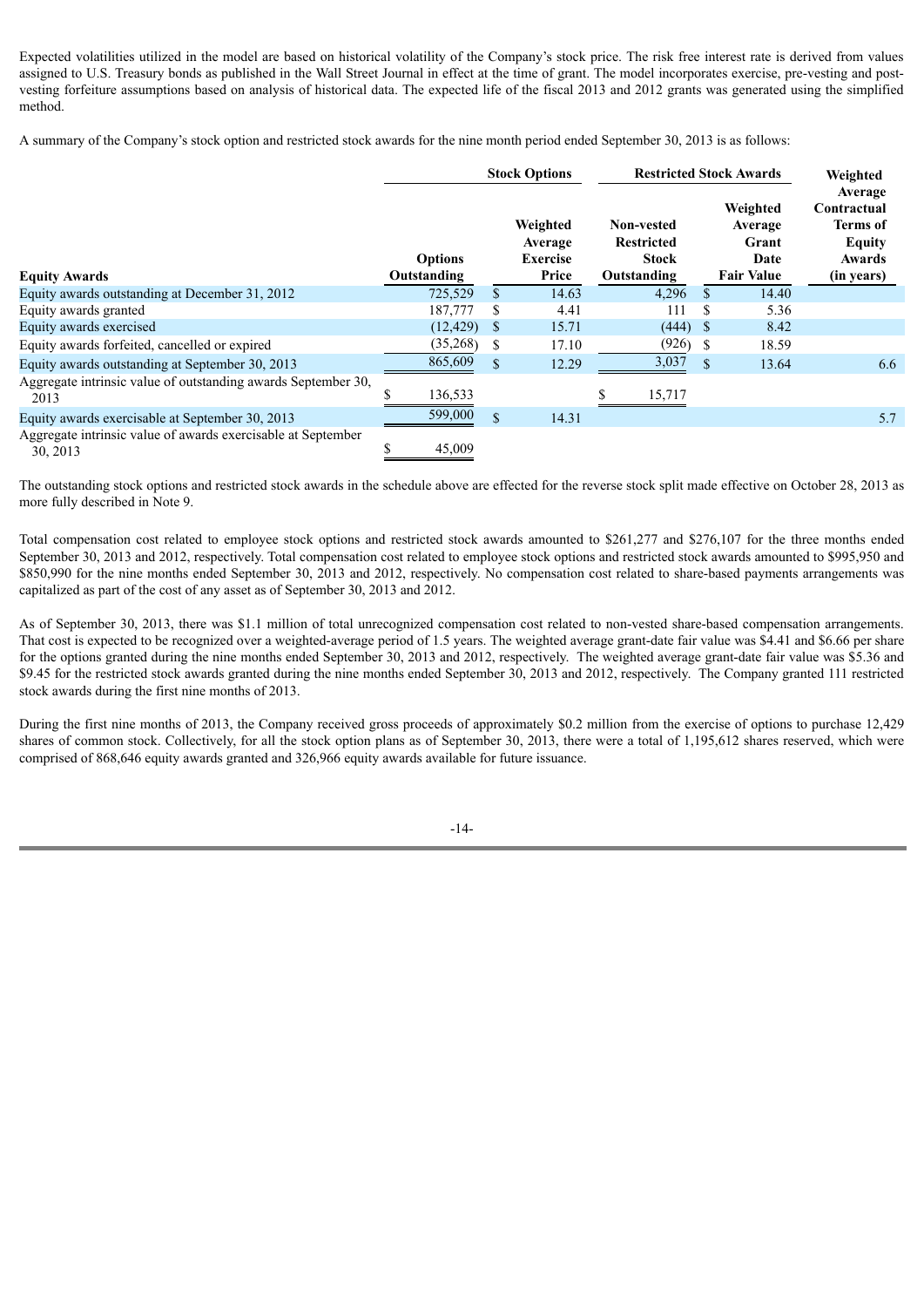#### **Note 11. Warrants**

#### Common Stock Warrants

Following is a summary of all warrant activity for the first nine months of 2013:

| Warrants                                                                                            | Number of<br>Warrants<br><b>Issued</b> | Weighted<br>Average<br><b>Exercise Price</b> |       |  |
|-----------------------------------------------------------------------------------------------------|----------------------------------------|----------------------------------------------|-------|--|
| Warrants outstanding at December 31, 2012                                                           | 1,747,478                              |                                              | 15.17 |  |
| Warrants granted in connection with the Preferred Stock Offering, as more fully described in Note 9 | 1.341.382                              | - \$                                         | 5.31  |  |
| Warrants exercised for common stock                                                                 | (15, 833)                              |                                              | 14.63 |  |
| Warrants outstanding at September 30, 2013                                                          | 3,073,027                              |                                              | 10.89 |  |
| Aggregate intrinsic value of outstanding warrants at September 30, 2013                             |                                        |                                              |       |  |
| Weighted average remaining contractual terms (in years)                                             | 3.7                                    |                                              |       |  |

The outstanding warrants in the schedule above are effected for the reverse stock split made effective on October 28, 2013 as more fully described in Note 9.

During the first nine months of 2013, the Company received gross proceeds of approximately \$0.2 million from the exercise of warrants to purchase 15,833 shares of common stock.

#### Common Stock Warrant Liability

In September 2009, the Company closed a registered direct offering with a select group of institutional investors that raised gross proceeds of \$7.1 million and net proceeds of \$6.3 million. In connection with this registered direct offering, the Company issued 448,478 shares of its common stock and warrants to purchase 224,239 shares of common stock. The warrants have an exercise price of \$23.58 per share and are exercisable at any time on or after the six month anniversary of the date of issuance and on or prior to 66 months after the date of issuance. Under the terms of the warrants, upon certain transactions, including a merger, tender offer or sale of all or substantially all of the assets of the Company, each warrant holder may elect to receive a cash payment in exchange for the warrant, in an amount determined by application of the Black-Scholes option valuation model. Accordingly, pursuant to ASC 815.40, *Derivative Instruments and Hedging - Contracts in Entity's Own Equity,* the warrants are recorded as a liability and then marked to market each period through the Statement of Operations in other income or expense. At the end of each subsequent quarter, the Company will revalue the fair value of the warrants and the change in fair value will be recorded as a change to the warrant liability and the difference will be recorded through the Statement of Operations in other income or expense.

As more fully described in Note 9, concurrent with the closing of the Common Stock Offering, the investors in this offering agreed to waive their rights to exercise the Waived Warrants to purchase 1,398,816 shares of common stock of the Company until the Company has obtained stockholders' approval of increasing the number of its authorized shares of common stock in conjunction with the proposed reverse stock split of its outstanding shares of common stock. In accordance with ASC 815-40, *Derivative Instruments and Hedging - Contracts in Entity's Own Equity,* the Waived Warrants were required to be classified as liabilities immediately after the closing of the Common Stock Offering on June 3, 2013 because there were an insufficient number of common shares authorized to permit the full exercise of the Waived Warrants if they were exercised. Therefore, the Company has reclassified the fair value of the Waived Warrants totaling approximately \$9.1 million from equity to a liability as of June 3, 2013. The Waived Warrants were required to be recorded at fair value at each balance sheet date with changes in fair value recorded in earnings until such time as there are a sufficient number of common shares authorized to permit the full exercise of the warrants.

-15-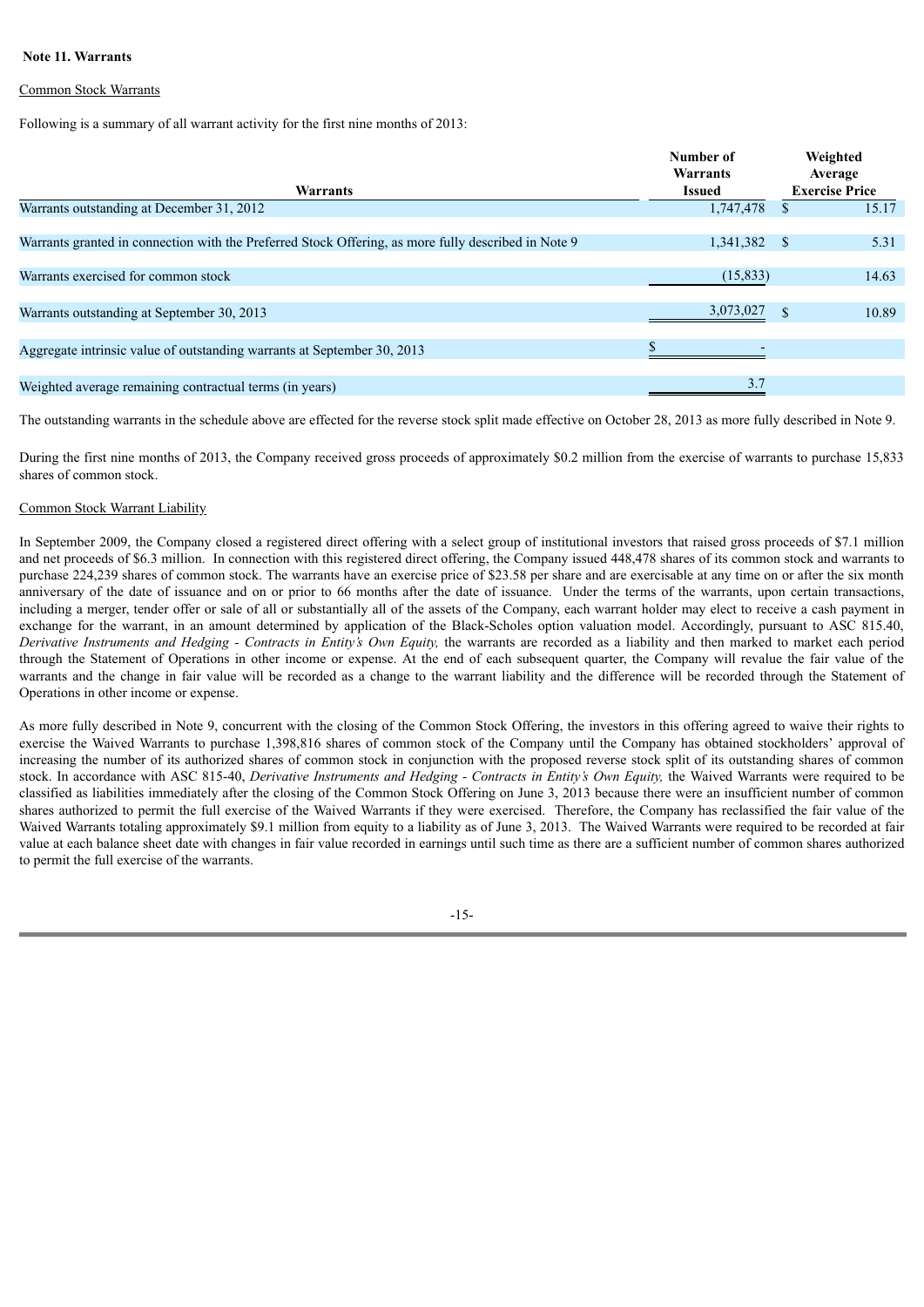The fair value of the warrants at September 30, 2013 and December 31, 2012 was \$5,252,660 and \$4,283,932, respectively, calculated using the Black-Scholes option-pricing model with the following ranges of assumptions:

|                          | <b>September 30, 2013</b> |   |            | <b>December 31, 2012</b> |  |  |
|--------------------------|---------------------------|---|------------|--------------------------|--|--|
| Risk-free interest rate  | 0.33                      |   | $1.39\%$   | 0.73%                    |  |  |
| Expected volatility      | 60.0                      | - | $111.26\%$ | 92.0%                    |  |  |
| Expected life (in years) |                           | - | 4.4        | 1.13                     |  |  |
| Expected forfeiture rate |                           |   | $0.0\%$    | $0.0\%$                  |  |  |
| Expected dividend yield  |                           |   | $0.0\%$    | $0.0\%$                  |  |  |

In connection with the Common Stock Offering, the Company recorded an additional warrant liability of \$9.1 million immediately after the closing of the Common Stock Offering on June 3, 2013. As a result of this change in the warrant liability in the aggregate at September 30, 2013, the Company recorded a non-cash benefit of \$8.1 million in the nine months ended September 30, 2013. The following is a summary of the changes in the common stock warrant liability for the nine months ended September 30, 2013:

| Beginning balance as of January 1, 2013                                      | 4.283.932     |
|------------------------------------------------------------------------------|---------------|
| Warrant liability classification (see Note 9)                                | 9.110.302     |
| Gain from the adjustment for the change in fair value included in net income | (8, 141, 574) |
| Ending balance as of September 30, 2013                                      | 5.252.660     |

In connection with the Reverse Stock Split as more fully described in Note 9, these warrants will be revalued as of October 28, 2013 and be reclassified from liabilities to equity.

#### **Note 12. Contingent Liabilities and Commitments**

In July 2011, the Company, as a tenant, and a landlord executed a lease (the "Lease") for a 10,870 square foot premises located in Lawrenceville, New Jersey. In October 2011, the Company relocated its offices to Lawrenceville, New Jersey from Columbia, Maryland. The lease has a term of 66 months and provides for 6 months of free rent; with the first monthly rent payment of approximately \$23,000 paid in April 2012. Also, as required by the Lease, the Company provided Brandywine with an irrevocable and unconditional standby letter of credit for \$250,000, which the Company secured with an escrow deposit at its banking institution of this same amount. The standby letter of credit will be reduced by \$50,000 on each of the 19th, 31st and 43rd months from the initial term, with the remaining \$100,000 amount remaining until the Lease Term has expired. In connection with the \$50,000 reduction of the standby letter of credit in April 2013, the Company reduced the escrow deposit by \$50,000.

#### **Note 13. Technology Development and Licensing Agreements**

On May 7, 2012 the Company entered into a long term commercial supply agreement with Zhejiang Hisun Pharmaceutical Co. Ltd. (Hisun) for the production of ThermoDox® in the China territory. In accordance with the terms of the agreement, Hisun will be responsible for providing all of the technical and regulatory support services, including the costs of all technical transfer, registration and bioequivalence studies, technical transfer costs, Celsion consultative support costs and the purchase of any necessary equipment and additional facility costs necessary to support capacity requirements for the manufacture of ThermoDox®. Celsion will repay Hisun for the aggregate amount of these development costs and fees commencing on the successful completion of three registration batches of ThermoDox®. Hisun is also obligated to certain performance requirements under the agreement. The agreement will initially be limited to a percentage of the production requirements of ThermoDox® in the China territory with Hisun retaining an option for additional global supply after local regulatory approval in the China territory. In addition, Hisun will collaborate with Celsion around the regulatory approval activities for ThermoDox® with the China State Food and Drug Administration (SFDA). As of September 30, 2013, the Company has incurred approximately \$371,000 in costs to be reimbursed to Hisun.

-16-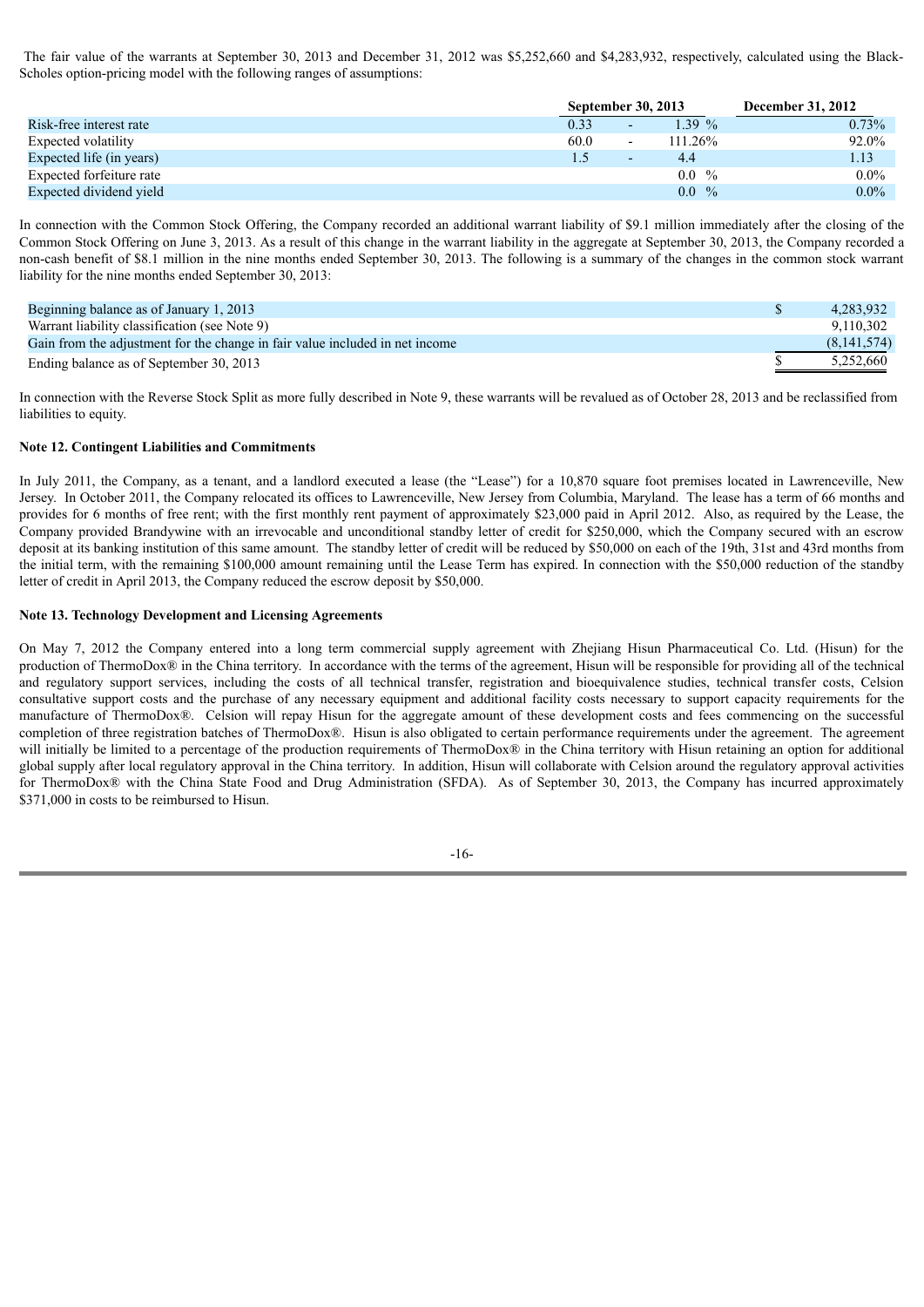On January 18, 2013, we entered into a technology development contract with Hisun, pursuant to which Hisun paid us a non-refundable research and development fee of \$5 million to support our development of ThermoDox® in mainland China, Hong Kong and Macau (the China territory). Following our announcement on January 31, 2013 that the HEAT study failed to meet its primary endpoint, Celsion and Hisun have agreed that the Technology Development Contract entered into on January 18, 2013 will remain in effect while the parties continue to collaborate and are evaluating the next steps in relation to ThermoDox®, which include the sub-group analysis of patients in the Phase III HEAT Study for the hepatocellular carcinoma clinical indication and other activities to further the development of ThermoDox® for the Greater China market. The \$5.0 million received as a non-refundable payment from Hisun in the first quarter 2013 has been recorded to deferred revenue and will continue to be amortized over the 10 year term of the agreement, until such time as the parties find a mutually acceptable path forward on the development of Thermodox based on findings of the ongoing post-study analysis of the HEAT Study data.

On July 19, 2013, the Company and Hisun entered into a Memorandum of Understanding to pursue ongoing collaborations for the continued clinical development of ThermoDox® as well as the technology transfer relating to the commercial manufacture of ThermoDox® for the China territory. This expanded collaboration will focus on next generation liposomal formulation development with the goal of creating safer, more efficacious versions of marketed cancer chemotherapeutics.

Among the key provisions of the Celsion-Hisun Memorandum of Understanding are:

- **●** Hisun will provide the Company with non-dilutive financing and the investment necessary to complete the technology transfer of its proprietary manufacturing process and the production of registration batches for the China territory;
- **●** Hisun will collaborate with the Company around the clinical and regulatory approval activities for ThermoDox® as well as other liposomal formations with the SFDA; and
- **●** Hisun will be granted a right of first offer for a commercial license to ThermoDox® for the sale and distribution of ThermoDox® in the China territory.

On December 5, 2008, we entered into a development, product supply and commercialization agreement with Yakult Honsha Co. (the Yakult Agreement) under which Yakult was granted the exclusive right to commercialize and market ThermoDox® for the Japanese market. We were paid a \$2.5 million up-front licensing fee and may receive additional payments from Yakult upon receipt of marketing approval by the Japanese Ministry of Health, Labor and Welfare as well as upon the achievement of certain levels of sales and approval for new indications. Under the Yakult Agreement, we will receive double digit escalating royalties on the sale of ThermoDox® in Japan, when and if any such sales occur and we also will be the exclusive supplier of ThermoDox® to Yakult. Concurrent with a convertible preferred stock equity financing in January 2011, we amended the Yakult Agreement to provide for up to \$4.0 million in accelerated partial payments to us on a drug approval milestone. The terms of the Yakult Agreement provided for the payment to us of \$2.0 million upon the closing of the preferred equity financing. The second \$2.0 million was conditioned upon the resumption of enrollment of Japanese patients in the Japan cohort of the HEAT study, which has not been resumed. In consideration of the \$2.0 million accelerated milestone payment from Yakult, we have agreed to reduce future drug approval milestone payments by approximately twenty percent (20%). All other milestone payments are unaffected.

-17-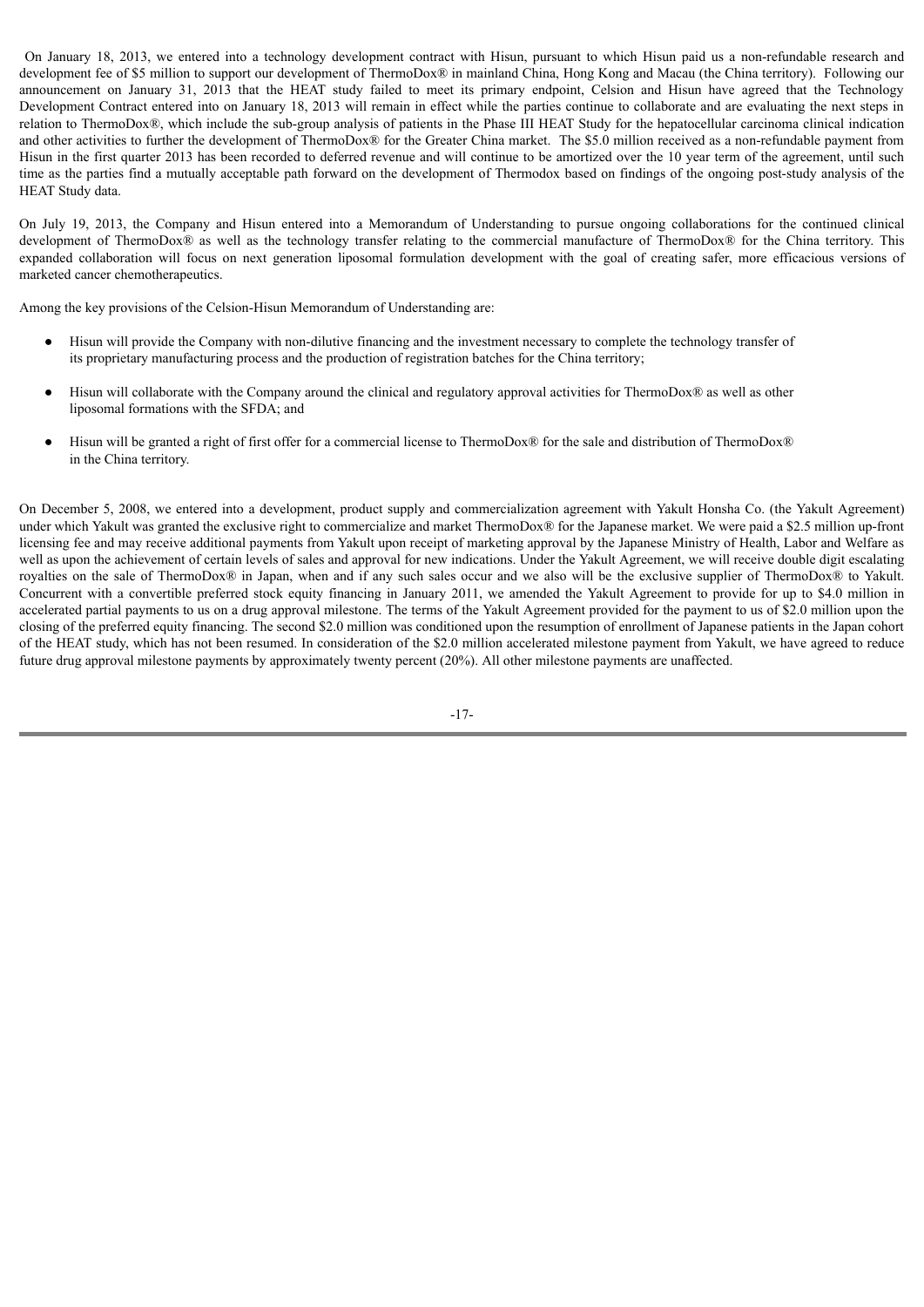## **Item 2. MANAGEMENT'S DISCUSSION AND ANALYSIS OF FINANCIAL CONDITION AND RESULTS OF OPERATIONS.**

#### **Forward-Looking Statements**

Statements and terms such as "expect", "anticipate", "estimate", "plan", "believe" and words of similar import regarding our expectations as to the development and effectiveness of our technologies, the potential demand for our products, and other aspects of our present and future business operations, constitute forward-looking statements within the meaning of the Private Securities Litigation Reform Act of 1995. Although we believe that our expectations are based on reasonable assumptions within the bounds of our knowledge of our industry, business and operations, we cannot guarantee that actual results will not differ materially from our expectations. In evaluating such forward-looking statements, readers should specifically consider the various factors contained in our Annual Report on Form 10-K for the fiscal year ended December 31, 2012 filed on March 18, 2013 and our Amendment No. 1 to the Annual Report on Form 10-K/A filed on April 30, 2013 with the Securities and Exchange Commission, which factors include, without limitation, plans and objectives of management for future operations or programs or proposed new products or services; changes in the course of research and development activities and in clinical trials; possible changes in cost and timing of development and testing; possible changes in capital structure, financial condition, working capital needs and other financial items; changes in approaches to medical treatment; clinical trial analysis and future plans relating thereto; introduction of new products by others; possible licenses or acquisitions of other technologies, assets or businesses; and possible actions by customers, suppliers, partners, competitors and regulatory authorities. These and other risks and uncertainties could cause actual results to differ materially from those indicated by *forward-looking statements.*

The discussion of risks and uncertainties set forth in this Quarterly Report on Form 10-Q and in our most recent Annual Report on Form 10-K, as well as in other filings with the SEC, is not necessarily a complete or exhaustive list of all risks facing the Company at any particular point in time. We operate in a highly competitive, highly regulated and rapidly changing environment and our business is constantly evolving. Therefore, it is likely that new risks will emerge, and that the nature and elements of existing risks will change, over time. It is not possible for management to predict all such risk factors or changes therein, or to assess either the impact of all such risk factors on our business or the extent to which any individual risk factor, combination of factors, or new or altered factors, may cause results to differ materially from those contained in any forward-looking statement. We disclaim any obligation to revise or *update any forward-looking statement that may be made from time to time by us or on our behalf.*

#### **Strategic and Clinical Overview**

Celsion is an oncology drug development company focused on the development of treatments for those suffering with difficult to treat forms of cancer. We are working to develop and commercialize more efficient, effective, targeted chemotherapeutic oncology drugs based on our proprietary heat-activated liposomal technology. The promise of this drug technology is to maximize efficacy while minimizing side-effects common to cancer treatments.

Our lead product, ThermoDox® is being evaluated in a Phase III clinical trial for primary liver cancer (the HEAT study) and a Phase II clinical trial for recurrent chest wall breast cancer. ThermoDox® is a liposomal encapsulation of doxorubicin, an approved and frequently used oncology drug for the treatment of a wide range of cancers. Localized heat at mild hyperthermia temperatures (greater than 39.5 degrees Celsius) releases the encapsulated doxorubicin from the liposome enabling high concentrations of doxorubicin to be deposited preferentially in and around the targeted tumor.

On January 31, 2013, we announced that ThermoDox® in combination with radio frequency ablation did not meet the primary endpoint of the HEAT study in patients with hepatocellular carcinoma, also known as primary liver cancer. Specifically, we determined, after conferring with the HEAT study independent Data Monitoring Committee, that the HEAT study did not meet the goal of demonstrating persuasive evidence of clinical effectiveness that could form the basis for regulatory approval in the population chosen for the HEAT study. In the trial, ThermoDox® was well-tolerated with no unexpected serious adverse events. We have conducted a comprehensive analysis of the data from the HEAT study to assess the future strategic value of ThermoDox®. As part of this analysis, we are also assessing our product pipeline and research and development priorities. In April 2013, we announced the deferral of expenses associated with the Company's Phase II study of ThermoDox ® in combination with RFA for the treatment of colorectal liver metastases (The ABLATE Study) until such time as the Company finalizes its plans for the continuation of its development program with ThermoDox® in HCC.

-18-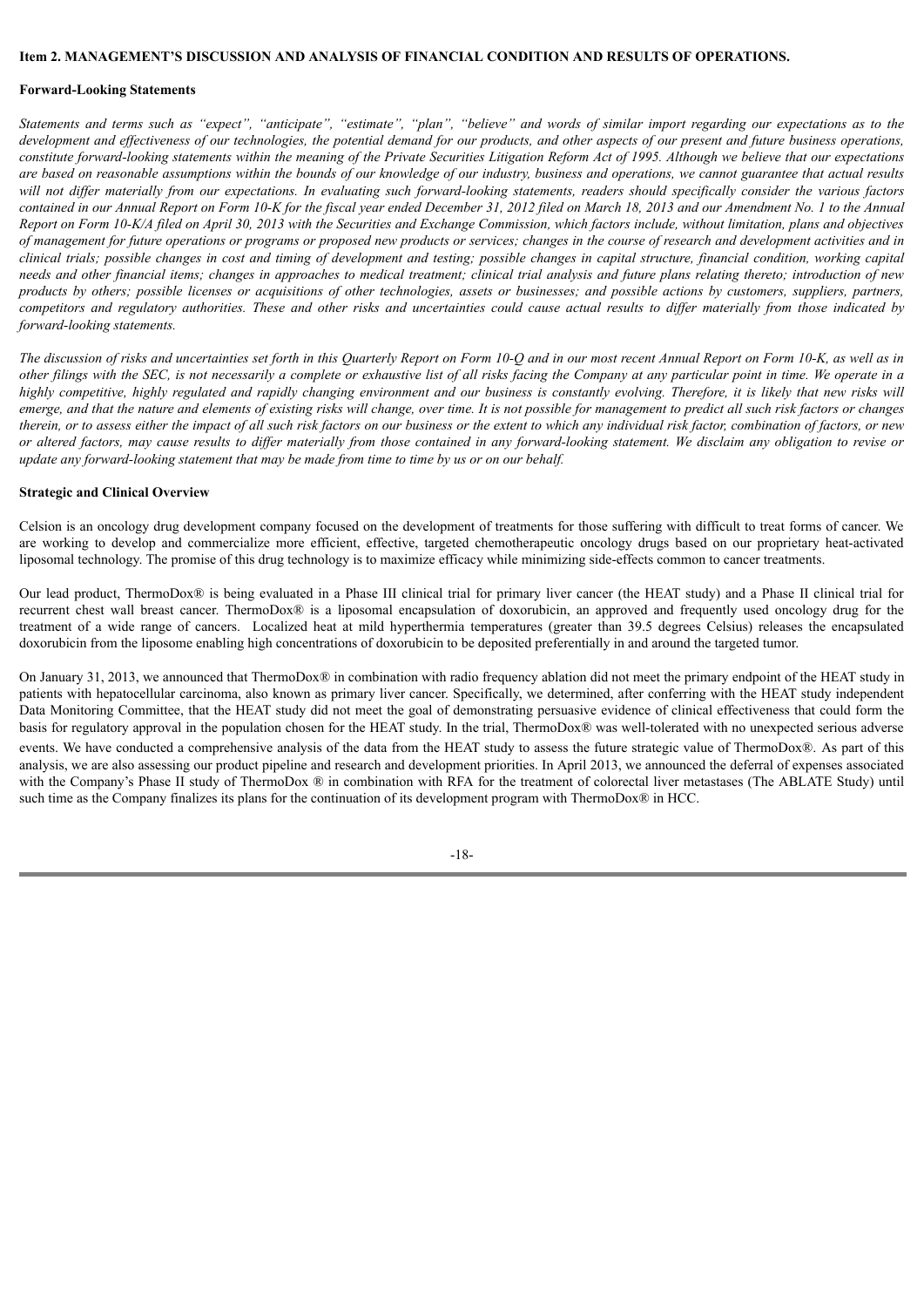In October 2013, the Company announced that the latest overall survival data from its post-hoc analysis of results from the Phase III HEAT Study supports continued clinical development through a prospective pivotal Phase III Study. Celsion expects to submit its proposed pivotal Phase III clinical protocol for FDA review in the fourth quarter of 2013 and anticipates initiating a multicenter global trial in the first half of 2014. The data from the HEAT Study post-hoc analysis suggests that ThermoDox® may markedly improve overall survival, when compared to the control group, in patients if their tumors undergo optimal RFA treatment. This post-hoc analysis followed the announcement on January 31, 2013, that ThermoDox® in combination with radiofrequency ablation (RFA) did not meet the Study's primary endpoint, progression-free survival (PFS). The Company continues to follow patients in the Study to the secondary endpoint, overall survival (OS). Data from three OS sweeps have been conducted since the top line PFS data was announced in January 2013, with each showing progressive improvement in statistical significance. Emerging data from the HEAT Study post-hoc analysis has been presented at three scientific and medical conferences in 2013 by key HEAT Study investigators and leading liver cancer experts. The presentations include:

- World Conference on Interventional Oncology in May 2013
- European Conference on Interventional Oncology in June 2013
- International Liver Cancer Association Annual Conference in September 2013

These post-hoc findings apply to all single HCC lesions from both size cohorts of the HEAT Study (3-5 cm and 5-7 cm) and represent a subgroup of 285 patients (41% of the patients in the HEAT Study). Updated OS data from this subgroup of patients is summarized below:

- In the patient subgroup treated in the ThermoDox® arm whose RFA procedure lasted longer than 45 minutes (285 patients or 63% of single lesion patients) clinical results indicate an improvement in overall survival with a Hazard Ratio of 0.63 (95% CI 0.393 – 1.011) and a P-value = 0.056. The median in this subgroup has not been reached.
- In contrast, the patient subgroup treated with ThermoDox® whose RFA procedure lasted less than 45 minutes in duration (167 patients or 37% of single lesion patients) demonstrated a Hazard Ratio of  $1.14$  (95% CI 0.737 – 1.776) and a P-value = 0.547. The median in this subgroup has not been reached.
- The Hazard Ratios reported above, while more than sufficient to support additional clinical development, should be viewed with caution since they are not statistically significant and the HEAT Study has not reached its median for overall survival analysis. Celsion continues to follow all patients in the HEAT Study to the secondary endpoint, overall survival, and will update the subgroup analysis based on RFA heating duration.

The Company also completed computer modeling with supplementary preclinical animal studies supporting the relationship between heating duration and clinical outcomes.

In April 2013, the Company engaged Cantor Fitzgerald & Co. to conduct a comprehensive review of merger and acquisition opportunities with the goal of identifying novel products with high potential, or companies, for Celsion to acquire. Strategic alternatives the Company may pursue could include, but are not limited to, continuing its current operating plan, partnering or other collaboration agreements, acquisition of another company's business or assets, or a merger or other strategic transaction. There can be no assurance that the exploration of strategic alternatives will result in any agreements or transactions, or that, if completed, any agreements or transactions will be successful or on attractive terms. To the extent we are unable to maintain a broad range of product candidates, our dependence on the success of one or a few product candidates would increase and results such as those announced in relation to the HEAT study on January 31, 2013 will have a more significant impact on our financial prospects, financial condition and market value. As demonstrated by the HEAT Study results in January 2013, drug research and development is an inherently uncertain process and there is a high risk of failure at every stage prior to approval. The timing and the outcome of clinical results is extremely difficult to predict. Clinical development successes and failures can have a disproportionate positive or negative impact on our scientific and medical prospects, financial prospects, financial condition and market value.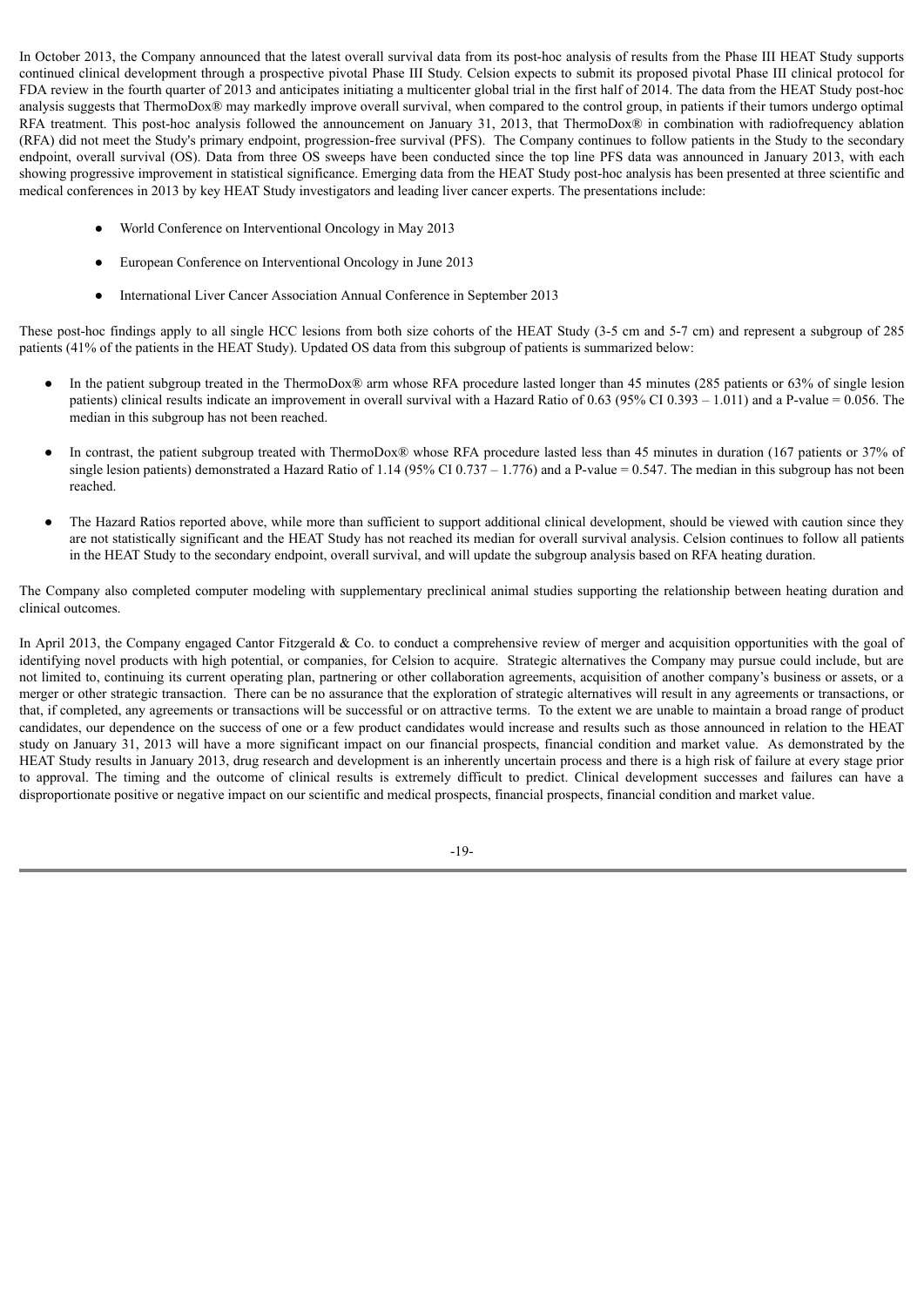On December 5, 2008, we entered into a development, product supply and commercialization agreement with Yakult Honsha Co. (the Yakult Agreement) under which Yakult was granted the exclusive right to commercialize and market ThermoDox® for the Japanese market. We were paid a \$2.5 million up-front licensing fee and may receive additional payments from Yakult upon receipt of marketing approval by the Japanese Ministry of Health, Labor and Welfare as well as upon the achievement of certain levels of sales and approval for new indications. Under the Yakult Agreement, we will receive double digit escalating royalties on the sale of ThermoDox® in Japan, when and if any such sales occur and we also will be the exclusive supplier of ThermoDox® to Yakult. Concurrent with a convertible preferred stock equity financing in January 2011, we amended the Yakult Agreement to provide for up to \$4.0 million in an accelerated partial payment to us of a future drug approval milestone which included \$2.0 million paid to us upon the closing of the preferred equity financing and an additional \$2.0 million conditioned upon the resumption of enrollment of Japanese patients in the Japan cohort of the HEAT study. In consideration of these accelerated milestone payments from Yakult, we agreed to reduce future drug approval milestone payments by approximately forty percent (40%). All other milestone payments are unaffected.

On May 6, 2012, we entered into a long term commercial supply agreement with Zhejiang Hisun Pharmaceutical Co. Ltd. (Hisun) for the production of ThermoDox® in mainland China, Hong Kong and Macau (the China territory). Hisun will be responsible for providing all of the technical and regulatory support services for the manufacture of ThermoDox® in the China territory and we will repay Hisun the related development costs and fees, which we expect to be approximately \$2.0 million in total, commencing on the successful completion of three registration batches of ThermoDox®. As of September 30, 2013, the Company has incurred approximately \$371,000 in costs to be reimbursed to Hisun. On January 18, 2013, we entered into a technology development contract with Hisun, pursuant to which Hisun paid us a non-refundable research and development fee of \$5.0 million to support our development of ThermoDox® and we will provide research data and other technical support in relation to a regulatory filing by Hisun in the China territory for approval of ThermoDox®. Following our announcement on January 31, 2013 that the HEAT study failed to meet its primary endpoint, Celsion and Hisun have agreed that the Technology Development Contract entered into on January 18, 2013 will remain in effect while the parties continue to collaborate and are evaluating the next steps in relation to ThermoDox®, which include the sub-group analysis of patients in the Phase III HEAT Study for the hepatocellular carcinoma clinical indication and other activities to further the development of ThermoDox for the China territory.

On July 19, 2013, the Company and Hisun entered into a Memorandum of Understanding to pursue ongoing collaborations for the continued clinical development of ThermoDox® as well as the technology transfer relating to the commercial manufacture of ThermoDox® for the greater China territory. This expanded collaboration will focus on next generation liposomal formulation development with the goal of creating safer, more efficacious versions of marketed cancer chemotherapeutics.

Among the key provisions of the Celsion-Hisun Memorandum of Understanding are:

- **●** Hisun will provide the Company with non-dilutive financing and the investment necessary to complete the technology transfer of its proprietary manufacturing process and the production of registration batches for the China territory;
- **●** Hisun will collaborate with the Company around the clinical and regulatory approval activities for ThermoDox® as well as other liposomal formations with the China state Food and Drug Administration (SFDA); and
- **●** Hisun will be granted a right of first offer for a commercial license to ThermoDox® for the sale and distribution of ThermoDox® in the China territory.

Our current business strategy includes the possibility of entering into collaborative arrangements with third parties to complete the development and commercialization of our product candidates. In the event that third parties take over the clinical trial process for one or more of our product candidates, the estimated completion date would largely be under the control of that third party rather than us. We cannot forecast with any degree of certainty which proprietary products or indications, if any, will be subject to future collaborative arrangements, in whole or in part, and how such arrangements would affect our development plan or capital requirements. We may also apply for subsidies, grants, or government or agency-sponsored studies that could reduce our development costs.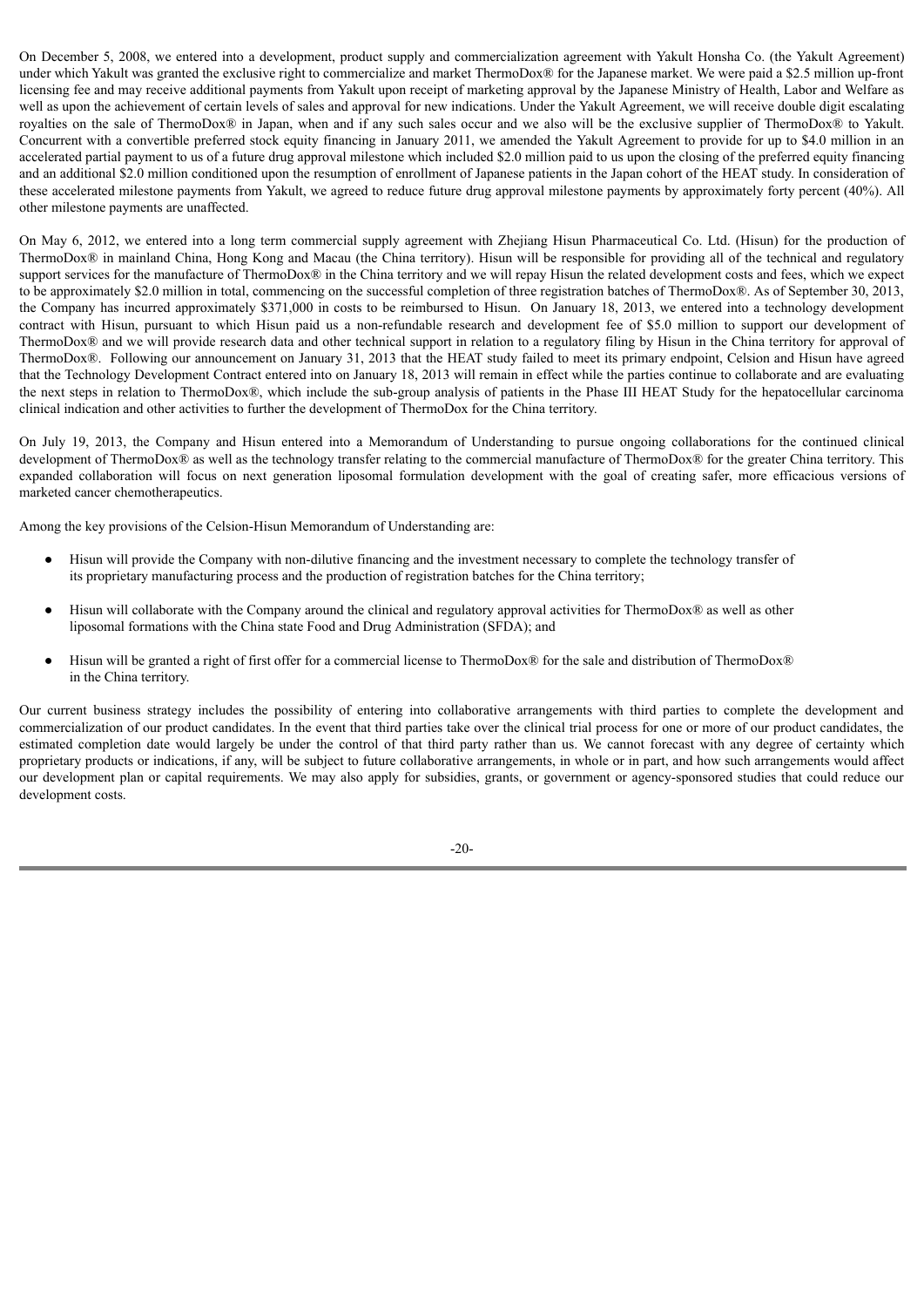As a result of the uncertainties discussed above, among others, we are unable to estimate the duration and completion costs of our research and development projects or when, if ever, and to what extent we will receive cash inflows from the commercialization and sale of a product. Our inability to complete our research and development projects in a timely manner or our failure to enter into collaborative agreements when appropriate could significantly increase our capital requirements and could adversely impact our liquidity. While our estimated future capital requirements are uncertain and could increase or decrease as a result of many factors, including the extent to which we choose to advance our research, development and clinical trials, or if we are in a position to pursue manufacturing or commercialization activities, it is clear we will need significant additional capital to develop our product candidates through clinical development, manufacturing, and commercialization. We do not know whether we will be able to access additional capital when needed or on terms favorable to us or our stockholders. Our inability to raise additional capital, or to do so on terms reasonably acceptable to us, would jeopardize the future success of our business.

As a clinical stage biopharmaceutical company, our business and our ability to execute our strategy to achieve our corporate goals are subject to numerous risks and uncertainties. Material risks and uncertainties relating to our business and our industry are described in "Item 1A. Risk Factors" under "Part II: Other Information" included herein.

## **FINANCIAL REVIEW FOR THE THREE AND NINE MONTHS ENDED SEPTEMBER 30, 2013 AND 2012**

### **Results of Operations**

For the three months ended September 30, 2013, our net loss was \$4.1 million compared to \$6.0 million for the same period of 2012. For the nine months ended September 30, 2013, our loss was \$4.3 million compared to \$18.3 million for the same period of 2012. As of September 30, 2013, we had \$45.5 million in cash and short-term investments including accrued interest from short term investments.

|                                       |    | Three Months Ended September 30, |               |                          |             |                                      |               |  |  |  |  |
|---------------------------------------|----|----------------------------------|---------------|--------------------------|-------------|--------------------------------------|---------------|--|--|--|--|
|                                       |    | $(S$ amounts in $000's$ )        |               |                          |             | Change<br><b>Increase (Decrease)</b> |               |  |  |  |  |
|                                       |    | 2013                             |               | 2012                     |             | S                                    | $\frac{0}{0}$ |  |  |  |  |
| <b>Licensing Revenue:</b>             | S. | 125                              | <sup>\$</sup> | $\overline{\phantom{a}}$ | $\mathbf S$ | 125                                  | 100%          |  |  |  |  |
| <b>Operating Expenses:</b>            |    |                                  |               |                          |             |                                      |               |  |  |  |  |
| Clinical Research                     |    | 1,701                            |               | 2,813                    |             | (1,112)                              | $(39.5)\%$    |  |  |  |  |
| Chemistry, Manufacturing and Controls |    | 568                              |               | 726                      |             | (158)                                | $(21.8)\%$    |  |  |  |  |
| Research and development              |    | 2,269                            |               | 3,539                    |             | (1,270)                              | $(35.9)\%$    |  |  |  |  |
| General and administrative            |    | 1,390                            |               | 1,420                    |             | (30)                                 | $(2.1)\%$     |  |  |  |  |
| Total operating expenses              |    | 3,659                            |               | 4,959                    |             | (1,300)                              | $(26.2)\%$    |  |  |  |  |
|                                       |    |                                  |               |                          |             |                                      |               |  |  |  |  |
| <b>Loss from operations</b>           |    | (3,534)                          | S             | (4,959)                  | S           | 1,425                                | 28.7%         |  |  |  |  |

|                                       | Nine Months Ended September 30, |                           |              |           |     |                            |               |  |  |
|---------------------------------------|---------------------------------|---------------------------|--------------|-----------|-----|----------------------------|---------------|--|--|
|                                       |                                 |                           |              | Change    |     |                            |               |  |  |
|                                       |                                 | $(S$ amounts in $000$ 's) |              |           |     | <b>Increase (Decrease)</b> |               |  |  |
|                                       |                                 | 2013                      |              | 2012      |     |                            | $\frac{1}{2}$ |  |  |
| <b>Licensing Revenue:</b>             |                                 | 375                       | $\mathbb{S}$ | $\sim$    | \$. | 375                        | 100%          |  |  |
| <b>Operating Expenses:</b>            |                                 |                           |              |           |     |                            |               |  |  |
| Clinical Research                     |                                 | 5,237                     |              | 9,162     |     | (3,925)                    | $(42.8)\%$    |  |  |
| Chemistry, Manufacturing and Controls |                                 | 2,258                     |              | 3,183     |     | (925)                      | $(29.1)\%$    |  |  |
| Research and development              |                                 | 7,495                     |              | 12,345    |     | (4,850)                    | $(39.3)\%$    |  |  |
| General and administrative            |                                 | 5,029                     |              | 4,586     |     | 443                        | $9.7\%$       |  |  |
| Total operating expenses              |                                 | 12,524                    |              | 16,931    |     | (4, 407)                   | $(26.0)\%$    |  |  |
| <b>Loss from operations</b>           |                                 | (12, 149)                 | -S           | (16, 931) | \$  | 4,782                      | $28.2\%$      |  |  |

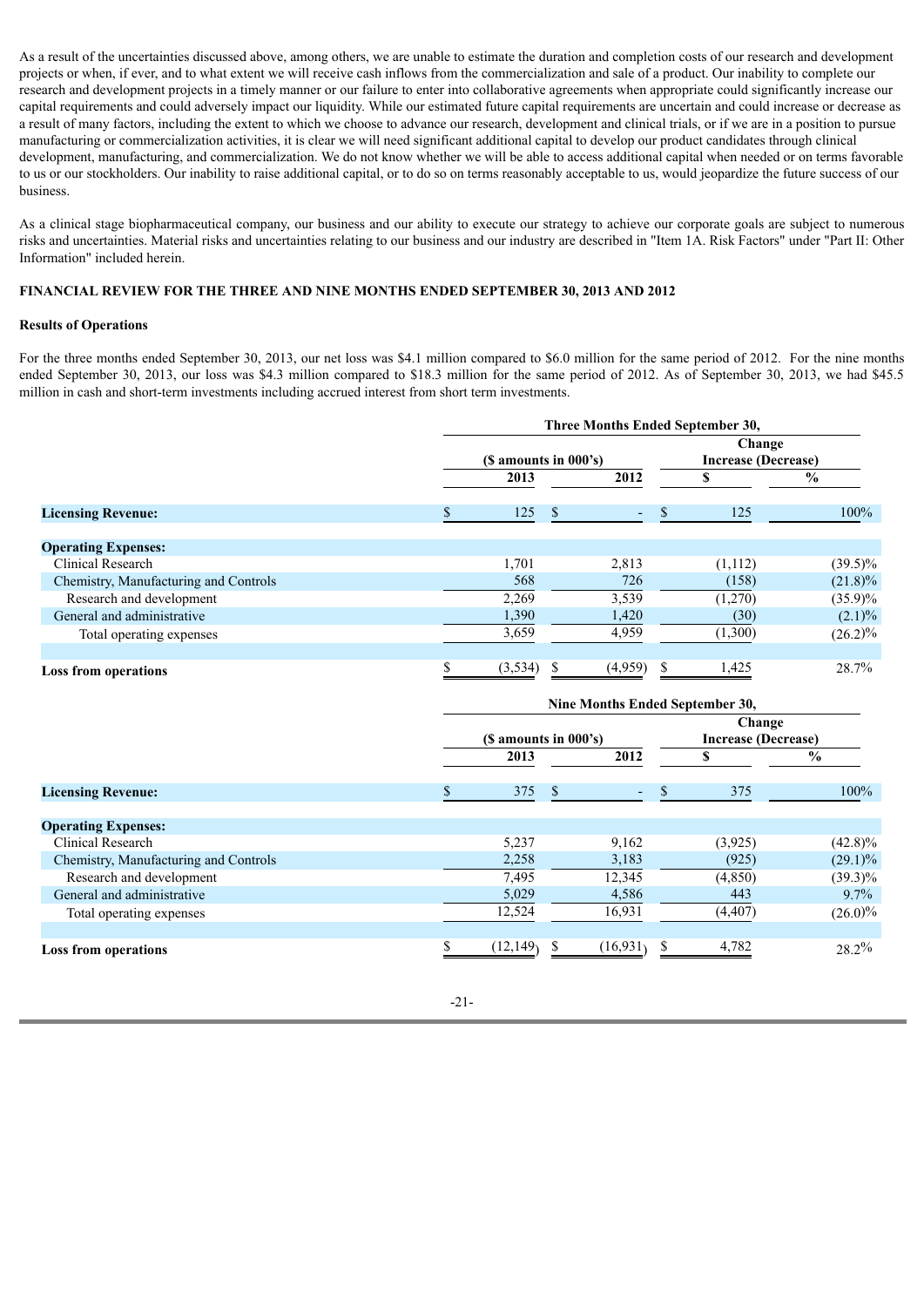### *Comparison of the three months ended September 30, 2013 and 2012*

#### *Licensing Revenue*

On January 18, 2013, we entered into a technology development contract with Hisun, pursuant to which Hisun paid us a non-refundable research and development fee of \$5 million to support our development of ThermoDox® in the China territory. The \$5.0 million received as a non-refundable payment from Hisun in the first quarter 2013 has been recorded to deferred revenue and will continue to be amortized over the 10 year term of the agreement, therefore we recorded deferred revenue of \$125,000 for the three months ended September 30, 2013. We had no licensing revenue in 2012.

### *Research and Development Expenses*

Research and development (R&D) expenses decreased by \$1.3 million from \$3.5 million in the third quarter of 2012 to \$2.3 million in the same period of 2013. Costs associated with the HEAT Study decreased to \$0.8 million in the third quarter of 2013 compared to \$1.6 million in the same period of 2012 primarily due to reduced costs associated with the HEAT Study after the data results were announced on January 31, 2013. Costs associated with our recurrent chest wall breast cancer clinical trial remained relatively unchanged at \$0.1 million in the third quarter of 2013 compared to the same period of 2012. Costs associated with our colorectal liver metastases trial were insignificant in the third quarter of 2013 and 2012. Other R&D costs related to preclinical operations and regulatory operations decreased to \$0.5 million in the third quarter of 2013 compared to \$0.6 million in the same period of 2012. Costs associated with the production of ThermoDox® decreased to \$0.6 million in the third quarter of 2013 compared to \$0.7 million the same period of 2012.

In April 2013, the Company has implemented a restructuring program to lower its operating costs to conserve capital to ensure that our costs are adequately aligned with our resources and business strategy. The program included elimination of approximately one-third of Celsion's workforce and the deferral of expenses associated with the Company's Phase II study for colorectal liver metastasis (the ABLATE Study).

#### *General and Administrative Expenses*

General and administrative (G&A) expenses were relatively unchanged at \$1.4 million in the third quarter of 2013 compared to the same period of 2012. We expect G&A costs to decrease throughout the remainder of 2013 compared to 2012 as we continue to reduce our operating costs and expenses.

#### *Other Expense and Income and Interest Expense*

A warrant liability was incurred as a result of warrants we issued in a public offering in September 2009. In connection with a securities purchase agreement and offering in the second quarter of 2013, the investors in the offering agree to waive their rights to exercise the warrants to purchase 1,398,816 shares of common stock of the Company until the Company had effected a reverse stock split and increased the number of its authorized shares of common stock. During the second quarter of 2013, the Company reclassified the fair value of these warrants totaling \$9.1 million from equity to a liability on the date of the closing of the offering (June 3, 2013). Prior to the offering the warrants described above were originally recorded as equity at the fair value on the date of their issuance. In accordance with ASC 815-40, Derivative Instruments and Hedging - Contracts in Entity's Own Equity, these warrants are required to be classified as liabilities immediately after the closing of the common stock offering on June 3, 2013 because there were an insufficient number of common shares authorized to permit the full exercise of the warrants if they were exercised. Therefore, these warrants are required to be recorded at fair value at each balance sheet date with changes in fair value recorded in earnings.

This liability associated with these warrants is calculated at its fair market value using the Black-Scholes option-pricing model and is adjusted at the end of each quarter. For the third quarter ended September 30, 2013, we recorded a non-cash charge of \$0.5 million based on the change in the fair value of the warrants compared to a non-cash charge of \$0.9 million in the same period of 2012.

In connection with the credit facility entered into with Oxford Financial LLC and Horizon Technology Finance Corporation during the second quarter of 2012, the Company incurred \$0.2 million in interest expense in each of the third quarters of 2013 and 2012.

-22-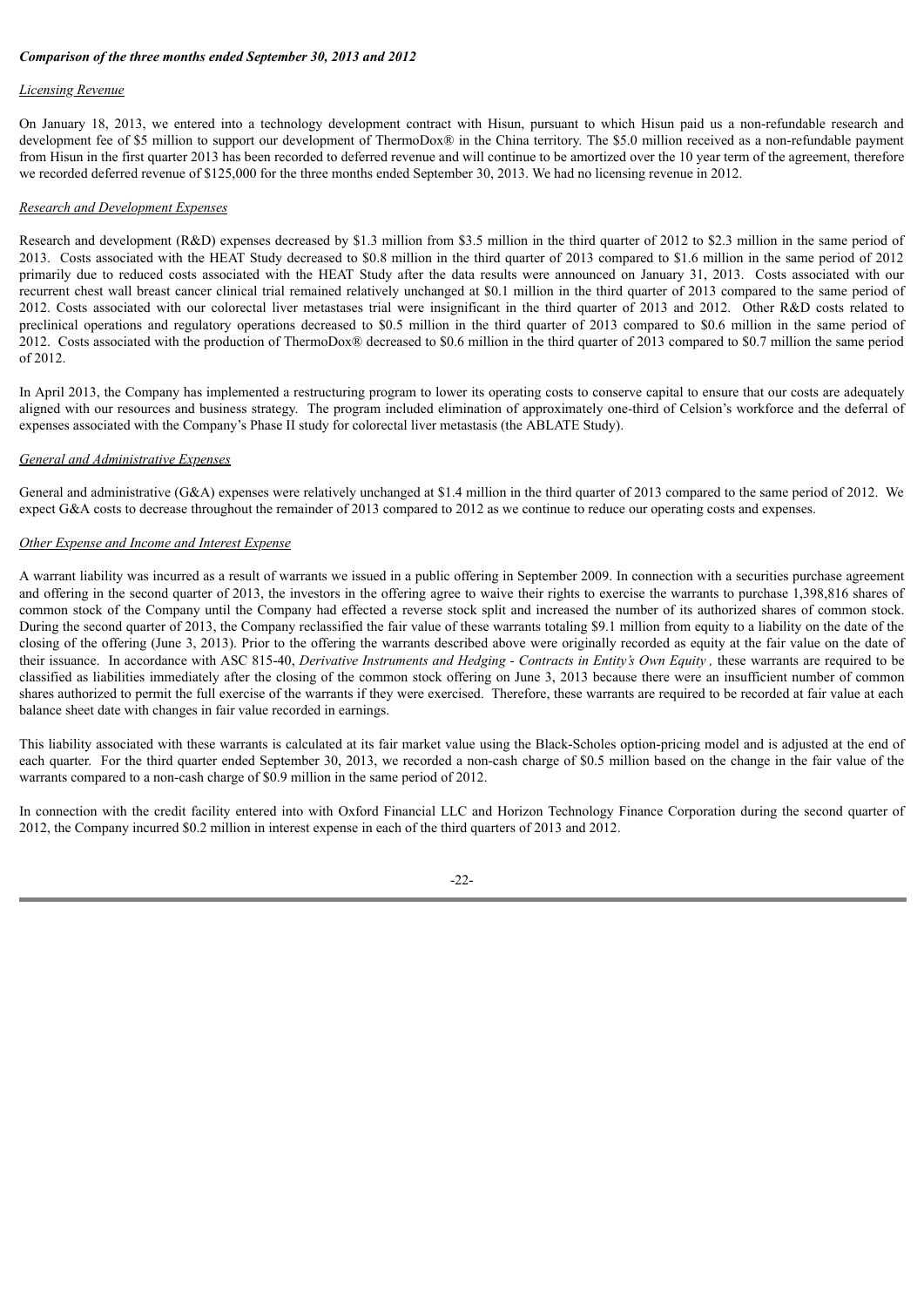## *Comparison of the nine months ended September 30, 2013 and 2012*

#### *Licensing Revenue*

On January 18, 2013, we entered into a technology development contract with Hisun, pursuant to which Hisun paid us a non-refundable research and development fee of \$5 million to support our development of ThermoDox® in the China territory. The \$5.0 million received as a non-refundable payment from Hisun in the first quarter 2013 has been recorded to deferred revenue and will continue to be amortized over the 10 year term of the agreement; therefore we recorded deferred revenue of \$375,000 for the nine months ended September 30, 2013. We had no licensing revenue in 2012.

#### *Research and Development Expenses*

Research and development (R&D) expenses decreased by \$4.8 million from \$12.3 million in the first nine months of 2012 to \$7.5 million in the same period of 2013. Costs associated with the HEAT Study decreased to \$3.0 million in the nine months of 2013 compared to \$6.0 million in the same period of 2012 primarily due to reduced costs associated with the HEAT Study when the data results were announced on January 31, 2013. Costs associated with our recurrent chest wall breast cancer clinical trial remained relatively unchanged at \$0.3 million in the first nine months of 2013 compared to the same period of 2012. Costs associated with our colorectal liver metastases trial were insignificant in the first nine months of 2013 compared to \$0.2 million in the same period of 2012. Other R&D costs related to preclinical operations and regulatory operations decreased to \$1.0 million in the first nine months of 2013 compared to \$1.5 million in the same period of 2012. Costs associated with the production of ThermoDox® decreased to \$2.3 million in the first nine months of 2013 compared to \$3.2 million the same period of 2012.

In April 2013, the Company has implemented a restructuring program to lower its operating costs to conserve capital to ensure that our costs are adequately aligned with our resources and business strategy. The program included elimination of approximately one-third of Celsion's workforce and the deferral of expenses associated with the Company's Phase II study for colorectal liver metastasis (the ablate study).

#### *General and Administrative Expenses*

General and administrative (G&A) expenses increased to \$5.0 million in the first nine months of 2013 compared to \$4.6 million in the same period of 2012. This increase is largely the result of an increase in professional fees in the first nine months of 2013 and severance costs (\$0.2 million in 2013) related to the April 2013 restructuring program as discussed above compared to the same period of 2012. We expect G&A costs to decrease throughout the remainder of 2013 compared to 2012 as we continue to reduce our operating costs and expenses.

#### *Other Expense and Income and Interest Expense*

A warrant liability was incurred as a result of warrants we issued in a public offering in September 2009. In connection with a securities purchase agreement and offering in the second quarter of 2013, the investors in the offering agree to waive their rights to exercise the warrants to purchase 1,398,816 shares of common stock of the Company until the Company had effected a reverse stock split and increased the number of its authorized shares of common stock. During the second quarter of 2013, the Company reclassified the fair value of these warrants totaling \$9.1 million from equity to a liability on the date of the closing of the offering (June 3, 2013). Prior to the offering the warrants described above were originally recorded as equity at the fair value on the date of their issuance. In accordance with ASC 815-40, Derivative Instruments and Hedging - Contracts in Entity's Own Equity, these warrants are required to be classified as liabilities immediately after the closing of the common stock offering on June 3, 2013 because there were an insufficient number of common shares authorized to permit the full exercise of the warrants if they were exercised. Therefore, these warrants are required to be recorded at fair value at each balance sheet date with changes in fair value recorded in earnings.

This liability associated with these warrants is calculated at its fair market value using the Black-Scholes option-pricing model and is adjusted at the end of each quarter. For the nine months ended September 30, 2013, we recorded a non-cash benefit of \$8.1 million based on the change in the fair value of the warrants compared to a non-cash charge of \$1.3 million in the same period of 2012.

In connection with the credit facility entered into with Oxford Financial LLC and Horizon Technology Finance Corporation during the second quarter of 2012, the Company incurred \$0.5 million in interest expense in the first nine months of 2013 compared to \$0.2 million in the same period of 2012.

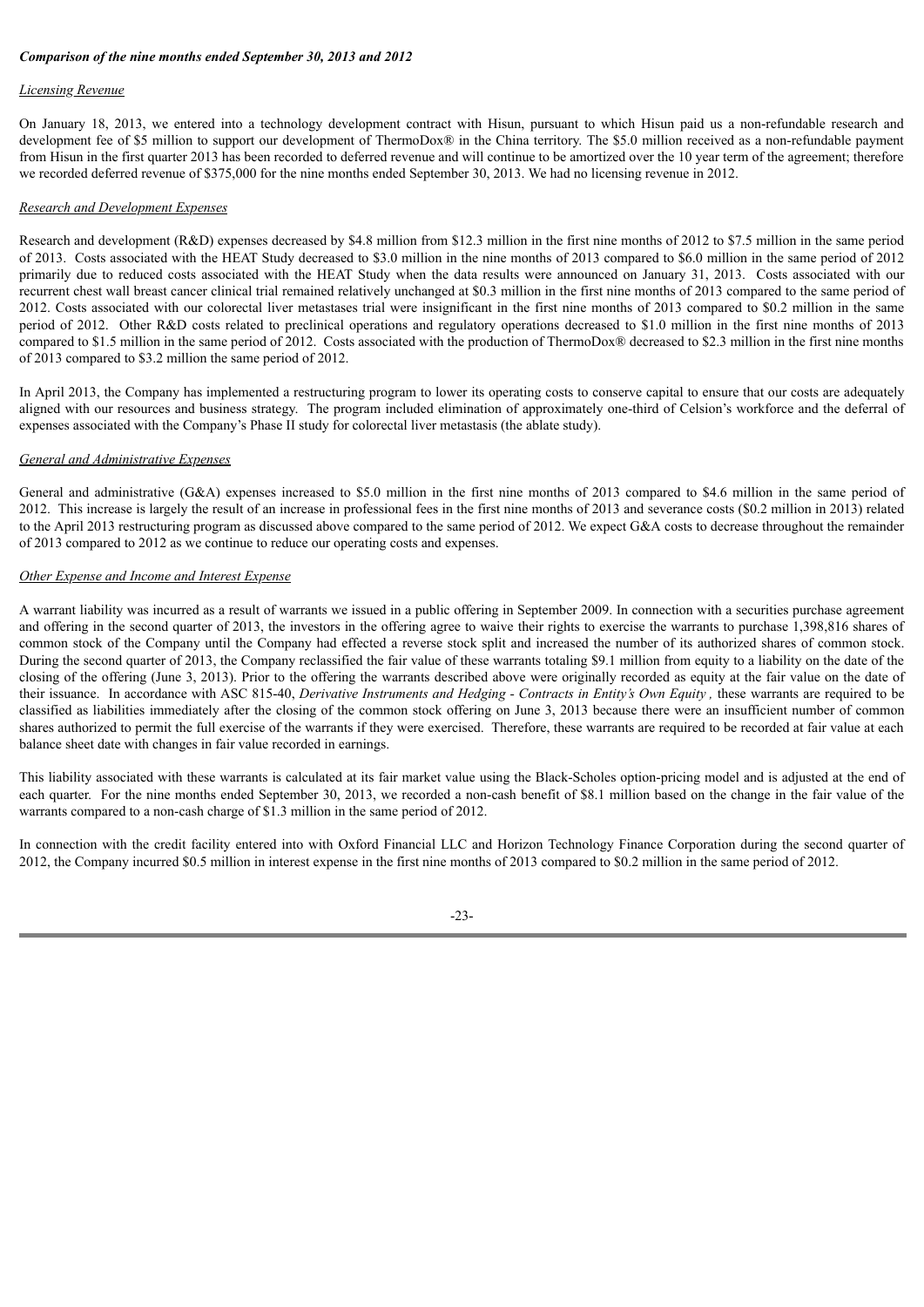### **Financial Condition, Liquidity and Capital Resources**

Since inception, excluding the net aggregate payments received from Boston Scientific of \$43 million through the divestiture of our medical device business in 2007 (which we received in installments of \$13 million in 2007 and \$15 million in each of 2008 and 2009), we have incurred significant losses and negative cash flows from operations. We have financed our operations primarily through the net proceeds we received in this divesture, subsequent sales of equity, credit facilities and amounts received under our product licensing agreement with Yakult and our technology agreement with Hisun. The process of developing and commercializing ThermoDox® requires significant research and development work and clinical trial studies, as well as significant manufacturing and process development efforts. We expect these activities, together with our general and administrative expenses to result in significant operating losses for the foreseeable future. Our expenses have significantly and regularly exceeded our revenues, and we had an accumulated deficit of \$165 million at September 30, 2013.

As of September 30, 2013, we had total current assets of \$46.1 million (including cash, short term investments and related accrued interest on the short term investments of \$45.5 million) and current liabilities of \$6.1 million, resulting in working capital of \$40.0 million. At December 31, 2012, we had total current assets of \$23.6 million (including cash and short term investments and related accrued interest on the short term investments of \$23.1 million) and current liabilities of \$5.0 million, resulting in working capital of \$18.6 million.

Net cash used in operating activities for the first nine months of 2013 was \$6.4 million. Our net loss for the first nine months of 2013 included \$1.0 million in non-cash stock-based compensation expense and \$8.1 million in non-cash benefit based on the change in the common stock warrant liability.

Net cash provided by financing activities was \$28.9 million during the first nine months of 2013 which consisted of approximately \$6.7 million of net proceeds from sale of 1,195,927 shares of the Company's common stock in connection with the ATM Agreement, approximately \$13.6 million of net proceeds from sale of approximately 15,000 shares of the Company's Series A 0% convertible preferred stock and the warrants to purchase shares of its common stock in the Preferred Stock Offering, approximately \$9.1 million of net proceeds from the sale of 1,392,109 shares of its common stock and approximately \$0.4 million of gross proceeds from the exercise of options and warrants to purchase approximately 28,000 shares of the Company's common stock. This was partially offset by approximately \$0.8 million of principal payment on its notes payable.

On January 18, 2013, we entered into a technology development contract with Hisun, pursuant to which Hisun paid us a non-refundable research and development fee of \$5.0 million to support our development of ThermoDox® in mainland China, Hong Kong and Macau.

On February 1, 2013, the Company entered into a Controlled Equity Offering SM Sales Agreement (the "ATM Agreement") with Cantor Fitzgerald & Co., as sales agent ("Cantor"), pursuant to which Celsion may offer and sell, from time to time, through Cantor, shares of our common stock having an aggregate offering price of up to \$25.0 million (the "ATM Shares") pursuant to the Company's previously filed and effective Registration Statement on Form S-3. Under the ATM Agreement, Cantor may sell ATM Shares by any method deemed to be an "at-the-market" offering as defined in Rule 415 promulgated under the Securities Act of 1933, as amended, including sales made directly on The NASDAQ Capital Market, on any other existing trading market for the our common stock or to or through a market maker.

The Company is not obligated to sell any ATM Shares under the ATM Agreement. Subject to the terms and conditions of the ATM Agreement, Cantor will use commercially reasonable efforts, consistent with its normal trading and sales practices and applicable state and federal law, rules and regulations and the rules of The NASDAQ Capital Market, to sell ATM Shares from time to time based upon the Company's instructions, including any price, time or size limits or other customary parameters or conditions the Company may impose. In addition, pursuant to the terms and conditions of the ATM Agreement and subject to the instructions of the Company, Cantor may sell ATM Shares by any other method permitted by law, including in privately negotiated transactions.

-24-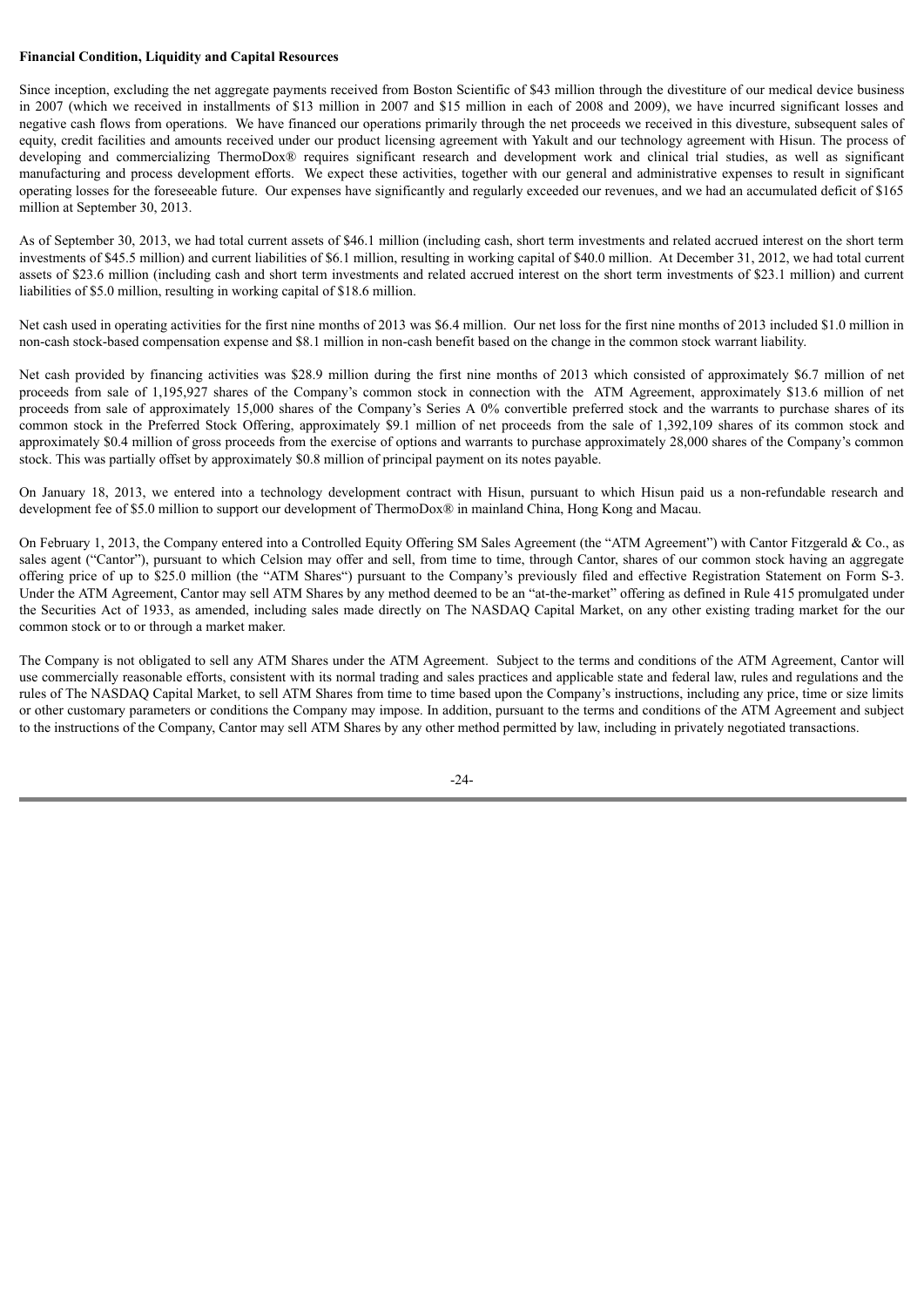The ATM Agreement will terminate upon the earlier of (i) the sale of ATM Shares under the ATM Agreement having an aggregate offering price of \$25.0 million and (ii) the termination of the ATM Agreement by Cantor or the Company. The ATM Agreement may be terminated by Cantor or Celsion at any time upon 10 days' notice to the other party, or by Cantor at any time in certain circumstances, including the occurrence of a material adverse change in Celsion. The Company will pay Cantor a commission of 3.0% of the aggregate gross proceeds from each sale of ATM Shares and has agreed to provide Cantor with customary indemnification and contribution rights. The Company reimbursed Cantor for legal fees and disbursements of \$50,000 in connection with entering into the ATM Agreement. In connection with the preferred stock offering in February 2013 discussed below, the Company agreed to not sell any ATM Shares for a period of one year from February 26, 2013. From February 1, 2013 through February 25, 2013, the Company has sold and issued an aggregate of 1,195,927 shares under the ATM Agreement, receiving approximately \$6.8 million in net proceeds.

On February 22, 2013, the Company entered into a Securities Purchase Agreement with certain institutional investors, pursuant to which the Company agreed to sell, in a registered offering, an aggregate of 15,000.00422 shares of its Series A 0% convertible preferred stock and the warrants to purchase shares of its common stock, for an aggregate purchase price of approximately \$15.0 million (the February 2013 Preferred Stock Offering). The closing of the February 2013 Preferred Stock Offering occurred on February 26, 2013, in which the Company received approximately \$15.0 million in gross proceeds. Subject to certain ownership limitations, shares of Series A 0% convertible preferred stock are convertible, at the option of the holder thereof, into an aggregate of up to 2,682,764 shares of common stock, and the warrants are exercisable to purchase an aggregate of up to 1,341,382 shares of common stock. Each warrant has an exercise price of \$5.31 per share, equal to the closing bid price of common stock on February 21, 2013. The warrants are immediately exercisable and expire five years after its issuance. As of September 30, 2013, the Company issued 2,682,764 shares of common stock upon conversion of all 15,000.0042 shares of the Series A 0% convertible preferred stock.

Upon issuance, we estimated the fair value of the warrants issued in the February 2013 Preferred Stock Offering to be approximately \$5.4 million using the Black-Scholes pricing model. Also, upon issuance, we recognized approximately \$4.6 million as a one time non-cash deemed dividend related to the beneficial conversion feature connected to the preferred stock in the Preferred Stock Offering.

On May 30, 2013, the Company entered into a Securities Purchase Agreement with certain institutional investors, pursuant to which the Company sold, in a registered offering, an aggregate of 1,392,109 shares of its common stock for an aggregate purchase price of approximately \$9.8 million (the "Common Stock Offering"). The closing of the Common Stock Offering occurred on June 3, 2013 . The issuance of Common Stock in the Common Stock Offering was made pursuant to the Company's previously filed and effective Registration Statement on Form S-3 (File No. 333-183286), the base prospectus dated September 14, 2012 filed as part of such Registration Statement, and the prospectus supplement filed with the Securities and Exchange Commission on June 3, 2013. The Securities Purchase Agreement also contained representations, warranties, indemnification and other provisions customary for transactions of this nature.

Prior to the closing of the Common Stock Offering, there were an insufficient number of authorized shares to complete the transaction. The investors in the Common Stock Offering also held warrants to purchase previously reserved and registered shares of common stock of the Company which were issued in connection with previous offerings. Concurrent with the closing of the Common Stock Offering, the institutional investors agreed to waive their rights to exercise the these warrants to purchase 1,392,109 shares of common stock of the Company (the "Waived Warrants") until the Company has obtained stockholders' approval of increasing the number of its authorized shares of common stock in conjunction with the proposed reverse stock split of its outstanding shares of common stock. At the Company's 2013 Annual Meeting of Stockholders held on July 19, 2013, the Company's stockholders voted to approve the proposal to grant discretionary authority to the Board of Directors to amend the Certificate of Incorporation of the Company, as amended, to effect, at any time on or prior to the date of the 2014 Annual Meeting of Stockholders, a reverse stock split at an exchange ratio within the specified range and to set the number of authorized shares effective immediately after the reverse stock split at 75 million share.

Prior to the closing of the Common Stock Offering, the warrants described above were originally recorded as equity at the fair value on the date of issuance. In accordance with ASC 815-40, *Derivative Instruments and Hedging - Contracts in Entity's Own Equity,* the Waived Warrants are required to be classified as liabilities immediately after the closing of the Common Stock Offering on June 3, 2013 because there were an insufficient number of common shares authorized to permit the full exercise of the warrants. Therefore, the Company has reclassified the fair value the Waived Warrants totaling approximately \$9.1 million from equity to a liability as of June 3, 2013. The Waived Warrants are required to be recorded at fair value at each balance sheet date with changes in fair value recorded in earnings until such time as there are a sufficient number of common shares authorized to permit the full exercise of the warrants. In connection with the reverse stock split as more fully described below, these warrants will be revalued as of October 28, 2013 and be reclassified from liability to equity.

-25-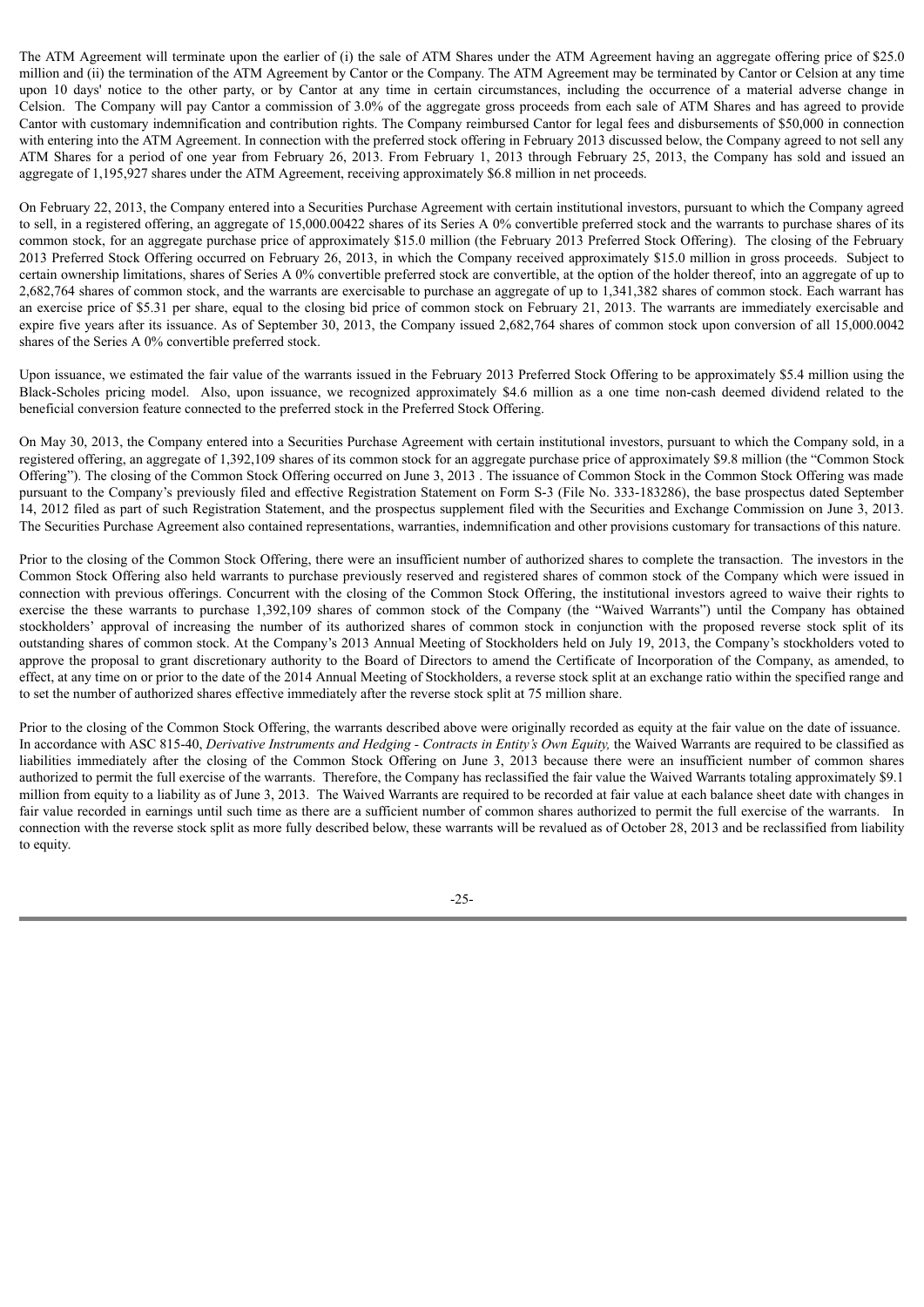On October 28, 2013, the Company announced that it effected a 1-for-4.5 reverse stock split of its common stock which was made effective for trading purposes as of the commencement of trading on October 29, 2013. As of that date, each 9 shares of issued and outstanding common stock and equivalents will be consolidated into 2 shares of common stock. In addition, at the market open on October 29, 2013, the Company's common stock started trading under a new CUSIP number 15117N404 although the Company's ticker symbol, CLSN, remained unchanged.

The reverse stock split was previously approved by the Company's stockholders at the 2013 Annual Meeting held on July 19, 2013, and the Company subsequently filed a Certificate of Amendment to its Certificate of Incorporation to effect the stock consolidation. The primary reasons for the reverse stock split and the amendments are:

- To increase the market price of the Company's common stock making it more attractive to a broader range of institutional and other investors,
- To provide the Company with additional capital resources and flexibility sufficient to execute its business plans including the establishment of strategic relationships with other companies and to ensure its ability to raise additional capital as necessary, and
- As previously announced, to facilitate expanding the Company's business or product lines through potential acquisitions.

Immediately prior to the reverse stock split, the Company had 61,226,873 shares of common stock outstanding which consolidated into 13,604,975 shares of the Company's common stock. The number of authorized shares and the par value per share remained unchanged. No fractional shares were issued in connection with the reverse stock split. Holders of fractional shares have been paid out in cash for the fractional portion with the Company's overall exposure for such payouts consisting of a nominal amount. The number of outstanding options and warrants were adjusted accordingly, with outstanding options being reduced from approximately 3.9 million to approximately 0.9 million and outstanding warrants being reduced from approximately 13.8 million to approximately 3.1 million.

The Company reassessed the application of ASC 470-20, *Debt with Conversion and Other Options* as it relates to the 8% Series A Redeemable Convertible Preferred Stock Offering completed in January 2011 (the January 2011 Preferred Offering). The Company received gross proceeds from the January 2011 Preferred Offering of approximately \$5.1 million in which it sold 5,000 shares of 8% redeemable convertible preferred stock with a stated value of \$1,000 per share, each share convertible into 92.5926 shares of common stock, and warrants to purchase up to approximately 463,000 shares of common stock. All 5,000 shares of preferred stock sold in the January 2011 Preferred Offering were converted into the stated number of common stock shares as of August 2011. ASC 470-20 requires the Company to value the preferred stock and common stock warrants, any resulting beneficial conversion feature(s) resulting from the valuation of these securities and to determine and record the value of each of these securities or conversion feature as debt or equity based on the interpretation and application of ASC 470-20.

The Company allocated the proceeds of the Offering between the redeemable preferred stock and the warrants based on fair value and correctly recorded the redeemable preferred stock as a liability (debt), but did not consider the embedded beneficial conversion feature (BCF) associated with the redeemable preferred stock. ASC 470-20 required the Company to record a BCF of approximately \$5 million at the time of issuance of the \$5 million convertible Preferred Stock offering and to amortize the BCF as non-cash interest expense over the conversion period. Since all 462,960 shares were converted by August 8, 2011, the entire \$5 million of BCF should have been amortized as interest expense during 2011. As a result, the Company's interest expense and net loss were understated by \$5 million. The error had no effect on cash, cash flows or total shareholders' equity during 2011 and had no effect on cash, cash flows, net income or total shareholders' equity for any subsequent periods. After considering the quantitative and qualitative effects of the errors to the 2011 annual financial statements, as well as the quarterly period financial statements within 2011, in the opinion of management the error is not material to assessing the financial condition or operations of the Company. The Company has adjusted additional paid-in capital and a corresponding offset to retained earnings on the September 30, 2013 and December 31, 2012 balance sheets to reflect this adjustment.

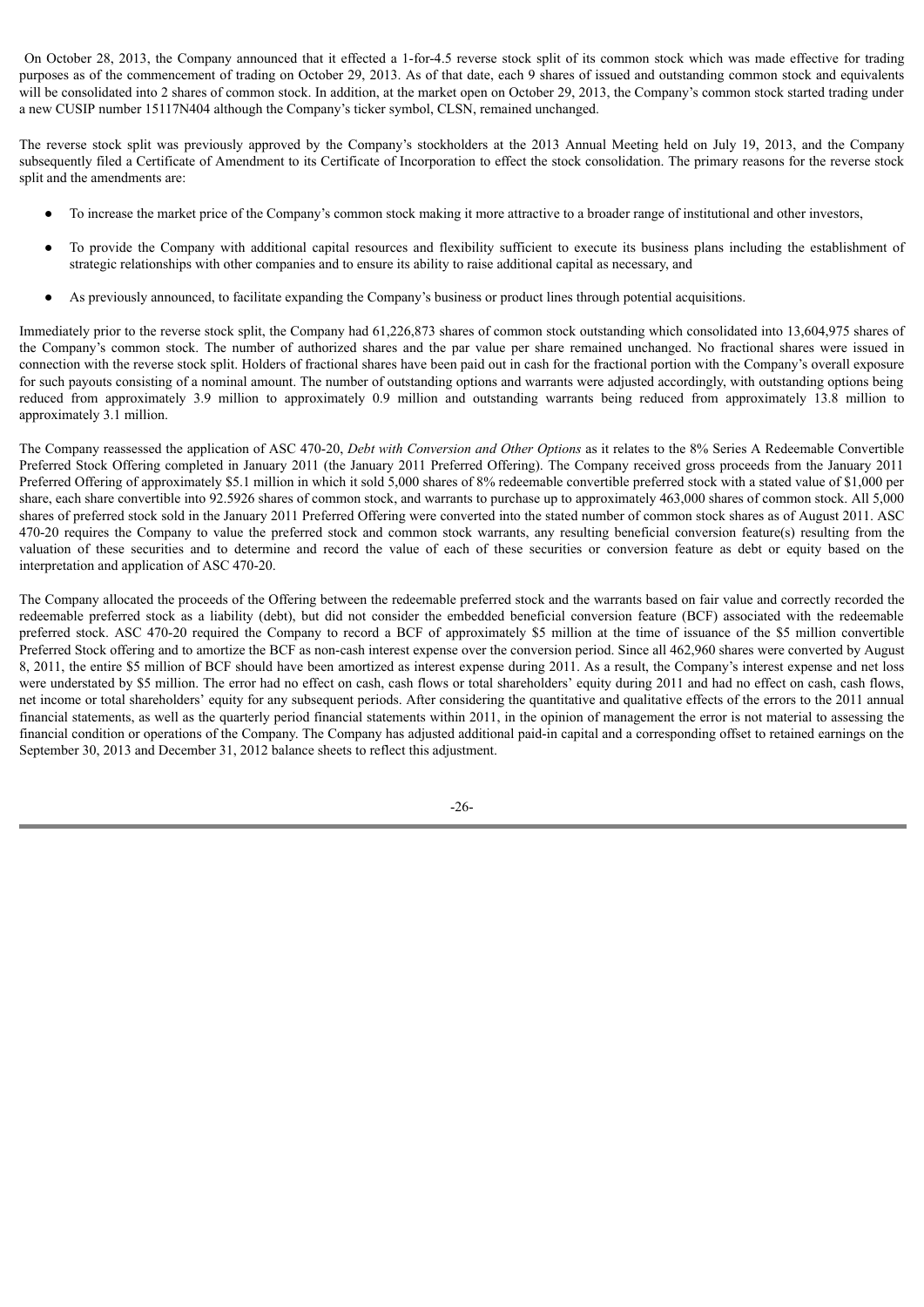We will require additional capital to develop our product candidates through clinical development, manufacturing, and commercialization or to pursue licensing or strategic transactions. We may seek additional capital through further public or private equity offerings, debt financing, additional strategic alliance and licensing arrangements, collaborative arrangements or some combination of these alternatives. If we raise additional funds through the issuance of equity securities, stockholders will likely experience dilution and the equity securities may have rights, preferences, or privileges senior to those of the holders of our common stock. If we raise funds through the issuance of debt securities, those securities would have rights, preferences, and privileges senior to those of our common stock. If we seek strategic alliances, licenses, or other alternative arrangements, such as arrangements with collaborative partners or others, we may need to relinquish rights to certain of our existing or future technologies, product candidates, or products which we would otherwise seek to develop or commercialize on our own, or to license the rights to our technologies, product candidates, or products on terms that are not favorable to us.

The overall status of the economic climate could also result in the terms of any equity offering, debt financing, or alliance, license, or other arrangement being even less favorable to us and our stockholders than if the overall economic climate were stronger. In addition, we may continue to seek government sponsored research collaborations and grants.

If adequate funds are not available through either the capital markets, strategic alliances, or collaborators, we may be required to delay or, reduce the scope of, or eliminate our research, development, clinical programs, manufacturing, or commercialization efforts, or effect additional changes to our facilities or personnel, or obtain funds through other arrangements that may require us to relinquish some of our assets or rights to certain of our existing or future technologies, product candidates, or products on terms not favorable to us.

#### **Off-Balance Sheet Arrangements and Contractual Obligations**

We have no off-balance sheet financing arrangements. There were no material changes during the nine months ended September 30, 2013 to our operating leases, which are disclosed in the contractual commitments table in our Annual Report on Form 10-K for the fiscal year ended December 31, 2012 filed on March 18, 2013 and our Amendment No. 1 to the Annual Report on Form 10-K/A filed on April 30, 2013 with the Securities and Exchange Commission.

#### **Item 3. QUANTITATIVE AND QUALITATIVE DISCLOSURE ABOUT MARKET RISK**

The primary objective of our investment activities is to preserve our capital until it is required to fund operations while at the same time maximizing the income we receive from our investments without significantly increasing risk. Our cash flow and earnings are subject to fluctuations due to changes in interest rates in our investment portfolio. We maintain a portfolio of various issuers, types, and maturities. These securities are classified as available-for-sale and, consequently, are recorded on the balance sheet at fair value with unrealized gains or losses reported as a component of accumulated other comprehensive income (loss) included in stockholders' equity.

## **Item 4. CONTROLS AND PROCEDURES**

We have carried out an evaluation, under the supervision and with the participation of management, including our principal executive officer and principal financial officer, of the effectiveness of the design and operation of our disclosure controls and procedures, as that term is defined in Rule 13a-15(e) under the Securities Exchange Act of 1934, as amended. Based on that evaluation, our principal executive officer and principal financial officer have concluded that, as of September 30, 2013, which is the end of the period covered by this report, our disclosure controls and procedures are effective at the reasonable assurance level in alerting them in a timely manner to material information required to be included in our periodic reports with the Securities and Exchange **Commission** 

There were no changes in our internal controls over financial reporting identified in connection with the evaluation required by paragraph (d) of Rule 13a-15 of the Securities Exchange Act of 1934, as amended, that occurred during the nine months ended September 30, 2013 that have materially affected, or are reasonably likely to materially affect, our internal controls over financial reporting.

-27-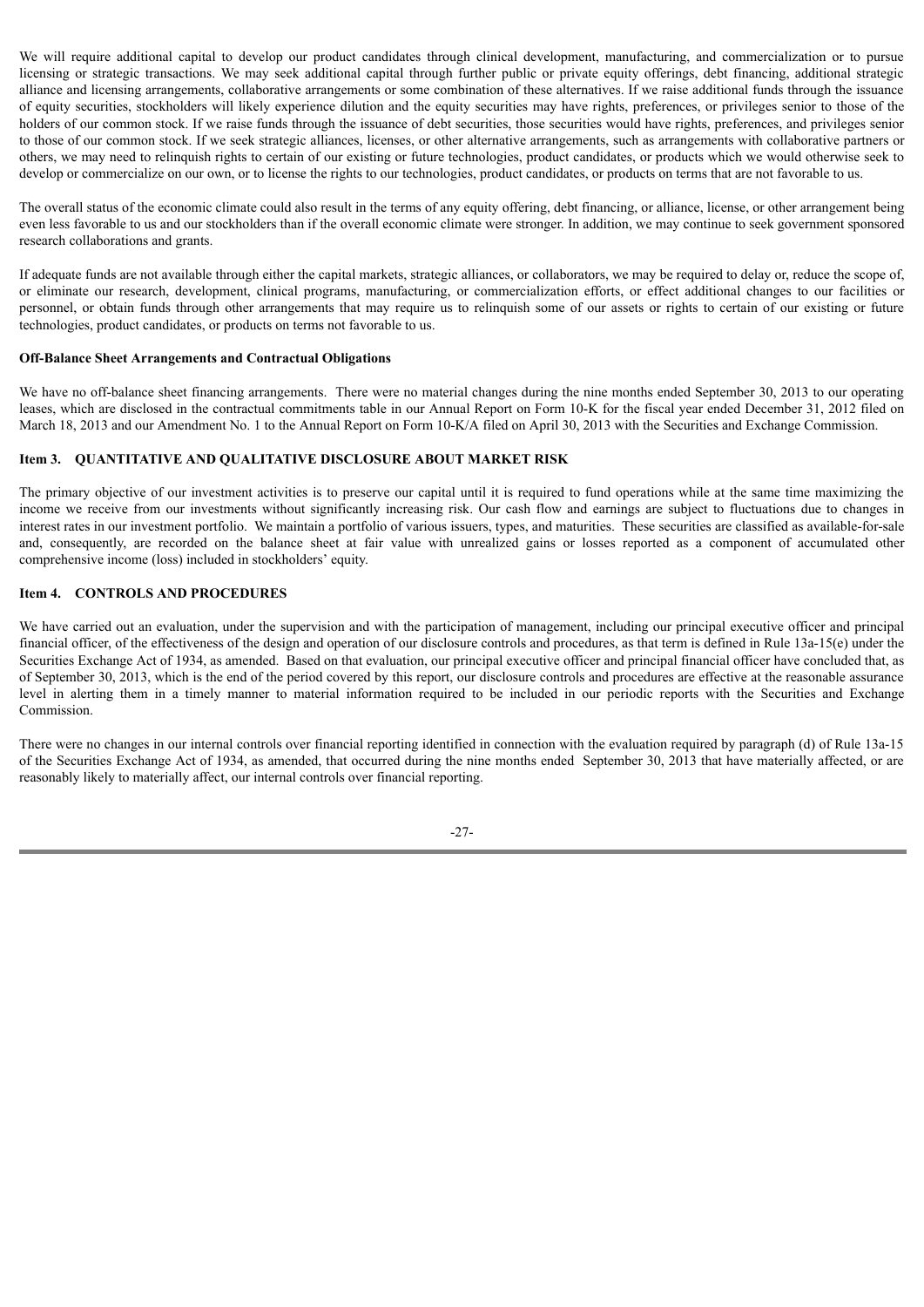Our management, including our chief executive officer and chief financial officer, does not expect that our disclosure controls and procedures or our internal control over financial reporting will prevent all error and all fraud. A control system, no matter how well conceived and operated, can provide only reasonable, not absolute, assurance that the objectives of the control system are met. Because of the inherent limitations in all control systems, no evaluation of controls can provide absolute assurance that all control issues and instances of fraud, if any, within the company have been detected. These inherent limitations include the realities that judgments in decision-making can be faulty, and that breakdowns can occur because of simple errors or mistakes. Additionally, controls can be circumvented by the individual acts of some persons, by collusion of two or more people or by management override of the control. The design of any system of controls also is based in part upon certain assumptions about the likelihood of future events, and there can be no assurance that any design will succeed in achieving its stated goals under all potential future conditions. Over time, controls may become inadequate because of changes in conditions, or the degree of compliance with the policies or procedures may deteriorate. Because of the inherent limitations in a cost-effective control system, misstatements due to error or fraud may occur and not be detected.

$$
-28
$$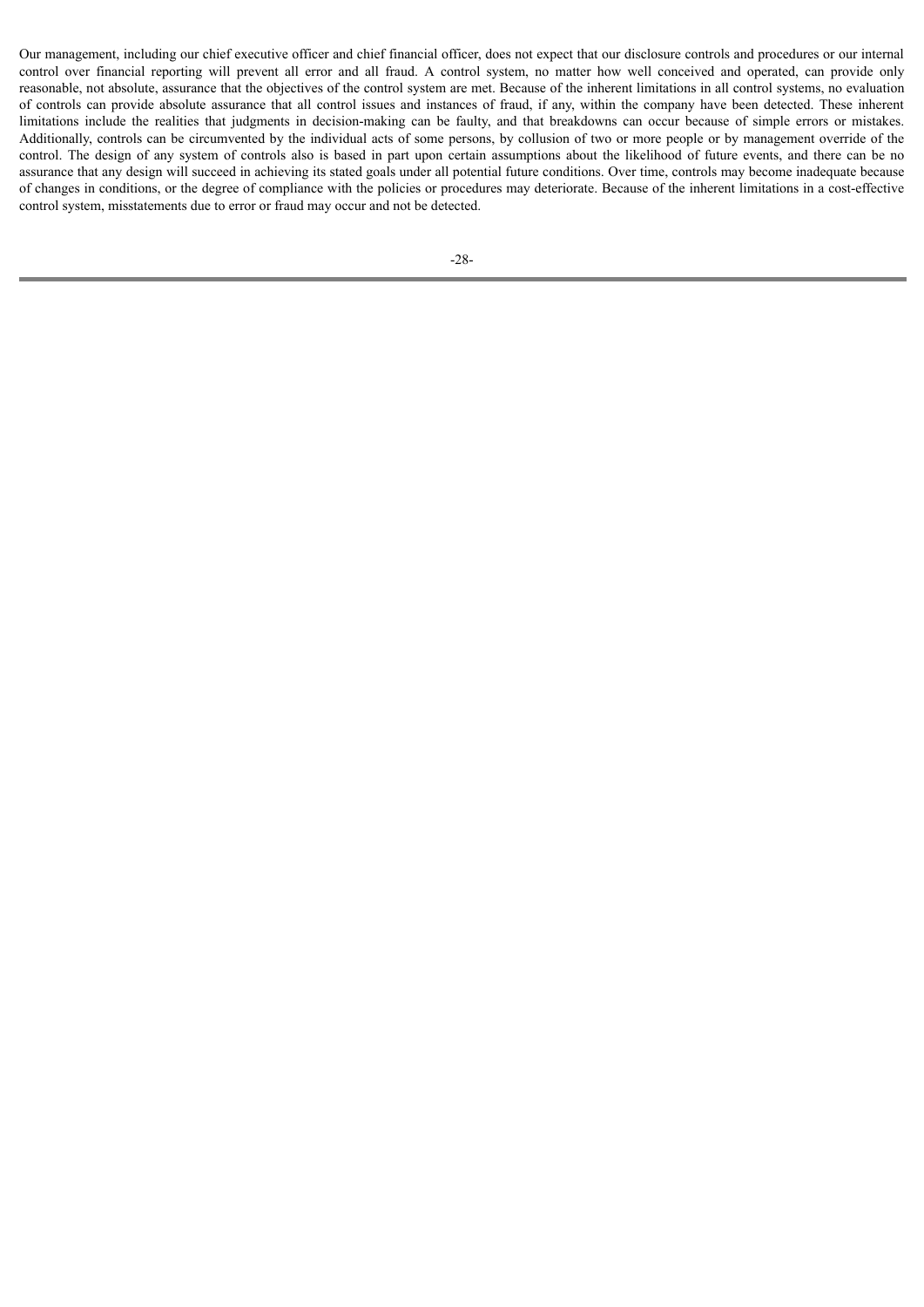### **Item 1. Legal Proceedings**

None.

#### **Item 1A. Risk Factors**

The following is a summary of the risk factors, uncertainties and assumptions that we believe are most relevant to our business. These are factors that, individually or in the aggregate, we think could cause our actual results to differ significantly from anticipated or historical results and our forward-looking statements. Additional risks that we currently believe are immaterial may also impair our business operations. Investors should carefully consider the risks described below before making an investment decision, and you should understand that it is not possible to predict or identify all such factors. Consequently, you should not consider the following to be a complete discussion of all potential risks or uncertainties. Moreover, we operate in a competitive and rapidly changing environment. New factors emerge from time to time and it is not possible to predict the impact of all of these factors on our business, financial condition or results of operations. We undertake no obligation to publicly update forward-looking statements, whether as a result of new information, future events, or otherwise. The description provided in this Item 1A includes any material changes to and supersedes the description of the risk factors associated with our business previously disclosed in Item 1A of our Annual Report on Form 10-K for the fiscal year ended December 31, 2012 filed on March 18, 2013 and our Amendment No. 1 to the Annual Report on Form 10-K/A filed on April 30, 2013 with the Securities and Exchange Commission. In assessing these risks, investors should also refer to the other information contained or incorporated by reference in this Quarterly Report on Form 10-Q and our Annual Report on Annual Report on Form 10-K for the fiscal year ended December 31, 2012 filed on March 18, 2013 and our Amendment No. 1 to the Annual Report on Form 10-K/A filed on April 30, 2013 with the Securities and Exchange Commission including our consolidated financial statements and related notes, and our other filings made from time to time with the Securities and Exchange Commission.

#### **RISKS RELATED TO OUR BUSINESS**

#### We have a history of significant losses from continuing operations and expect to continue such losses for the foreseeable future.

Since our inception, our expenses have substantially exceeded our revenues, resulting in continuing losses and an accumulated deficit of \$165 million at September 30, 2013. Because we presently have no product revenues and we are committed to continuing our product research, development and commercialization programs, we will continue to experience significant operating losses unless and until we complete the development of ThermoDox® and other new products and these products have been clinically tested, approved by the U.S. Food and Drug Administration (FDA) and successfully marketed.

## Drug development is an inherently uncertain process with a high risk of failure at every stage of development. Our lead drug candidate failed to **meets its primary endpoint in the Phase III HEAT study.**

We have a number of drug candidates in research and development ranging from the early discovery research phase through preclinical testing and clinical trials. Preclinical testing and clinical trials are long, expensive and highly uncertain processes and failure can unexpectedly occur at any stage of clinical development. Drug development is very risky. It will take us several years to complete clinical trials. The start or end of a clinical trial is often delayed or halted due to changing regulatory requirements, manufacturing challenges, required clinical trial administrative actions, slower than anticipated patient enrollment, changing standards of care, availability or prevalence of use of a comparator drug or required prior therapy, clinical outcomes including insufficient efficacy, safety concerns, or our own financial constraints.

On January 31, 2013, we announced that our lead product ThermoDox® in combination with radiofrequency ablation failed to meet the primary endpoint of the Phase III clinical trial for primary liver cancer (the HEAT study). We have not completed our final analysis of the data and do not know the extent to which, if any, the failure of ThermoDox® to meet its primary endpoint in the Phase III trial could impact our other ongoing studies of ThermoDox®. ThermoDox® is also being evaluated in a Phase II clinical trial for recurrent chest wall breast cancer and other preclinical studies. Even with success in preclinical testing and previously completed clinical trials, the risk of clinical failure for any drug candidate remains high prior to regulatory approval. Even if ThermoDox® has positive results in its Phase II clinical trials, there is a substantial risk that it will fail to have sufficiently positive results in Phase III clinical trials with regard to efficacy, safety or other clinical outcomes. One or more of our clinical studies could fail at any time, as evidenced by the failure of ThermoDox® to meet its primary endpoint in the HEAT study. The failure of one or more of our drug candidates or development programs could have a material adverse effect on our business, financial condition and results of operations.

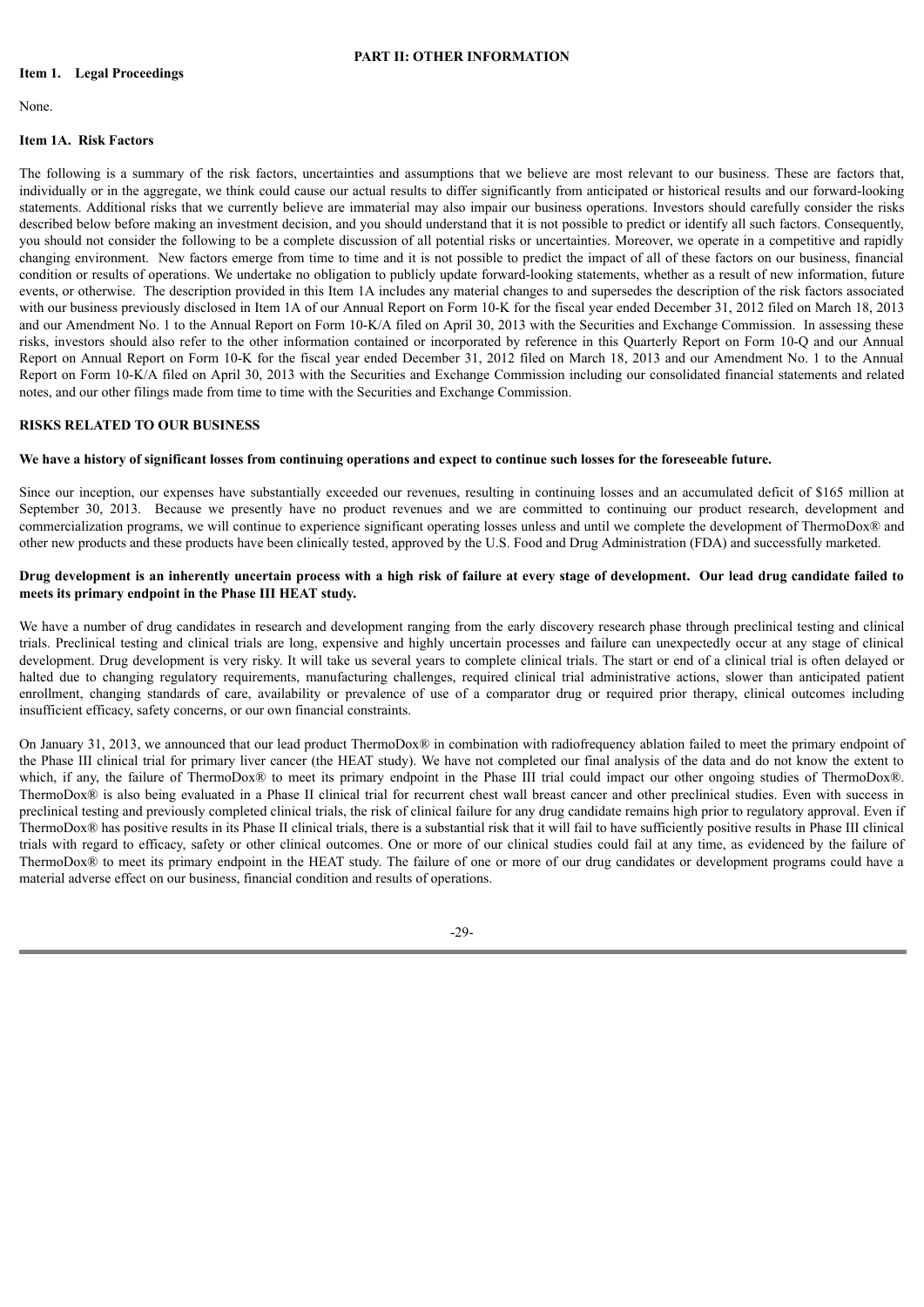### If we do not obtain or maintain FDA and foreign regulatory approvals for our drug candidates on a timely basis, or at all, or if the terms of any approval impose significant restrictions or limitations on use, we will be unable to sell those products and our business, results of operations and **financial condition will be negatively affected.**

To obtain regulatory approvals from the FDA and foreign regulatory agencies, we must conduct clinical trials demonstrating that our products are safe and effective. We may need to amend ongoing trials or the FDA and/or foreign regulatory agencies may require us to perform additional trials beyond those we planned. This process generally takes a number of years and requires the expenditure of substantial resources. The time required for completing testing and obtaining approvals is uncertain, and the FDA and foreign regulatory agencies have substantial discretion, at any phase of development, to terminate clinical studies, require additional clinical development or other testing, delay or withhold registration and marketing approval and mandate product withdrawals, including recalls. In addition, undesirable side effects caused by our drug candidates could cause us or regulatory authorities to interrupt, delay or halt clinical trials and could result in a more restricted label or the delay or denial of regulatory approval by regulatory authorities. Even if we receive regulatory approval of a product, the approval may limit the indicated uses for which the drug may be marketed. The failure to obtain timely regulatory approval of product candidates, any product marketing limitations or a product withdrawal would negatively impact our business, results of operations and financial condition.

#### **We do not expect to generate significant revenue for the foreseeable future.**

We have devoted our resources to developing a new generation of products and will not be able to market these products until we have completed clinical trials and obtain all necessary governmental approvals. Our lead product candidate, ThermoDox®, is still in various stages of development and trials and cannot be marketed until we have completed clinical testing and obtained necessary governmental approval. Following our announcement on January 31, 2013 that the HEAT study failed to meet its primary endpoint of progression free survival, we will continue to follow the patients enrolled in the Heat study to the secondary endpoint, overall survival. ThermoDox® is currently also being evaluated in Phase II clinical trials and other preclinical studies. We do not expect to realize any revenues from product sales in the next several years, if at all. Accordingly, our revenue sources are, and will remain, extremely limited until our product candidates are clinically tested, approved by the FDA or foreign regulatory agencies and successfully marketed. We cannot guarantee that any of our product candidates will be successfully tested, approved by the FDA or foreign regulatory agency or marketed, successfully or otherwise, at any time in the foreseeable future or at all.

## We will need to raise substantial additional capital to fund our planned future operations, and we may be unable to secure such capital without dilutive financing transactions. If we are not able to raise additional capital, we may not be able to complete the development, testing and **commercialization of our product candidates.**

As of September 30, 2013, we had approximately \$45.5 million in cash, cash equivalents and short-term investments. We have substantial future capital requirements to continue our research and development activities and advance our drug candidates through various development stages. For example, ThermoDox® is being evaluated in a Phase II clinical trial for colorectal liver metastasis, a Phase II clinical trial for recurrent chest wall breast cancer and other preclinical studies. We will conduct additional analyses of the data from the HEAT study to assess the future strategic value of ThermoDox® and are performing sub-group analysis of the Chinese cohort of patients in the HEAT study and other activities for further development of ThermoDox® for mainland China , Hong Kong and Macau . To complete the development and commercialization of our product candidates, we will need to raise substantial amounts of additional capital to fund our operations. We do not have any committed sources of financing and cannot assure you that alternate funding will be available in a timely manner, on acceptable terms or at all. We may need to pursue dilutive equity financings, such as the issuance of shares of common stock, convertible debt or other convertible or exercisable securities. Such dilutive equity financings could dilute the percentage ownership of our current common stockholders and could significantly lower the market value of our common stock. In addition, a financing could result in the issuance of new securities that may have rights, preferences or privileges senior to those of our existing stockholders.

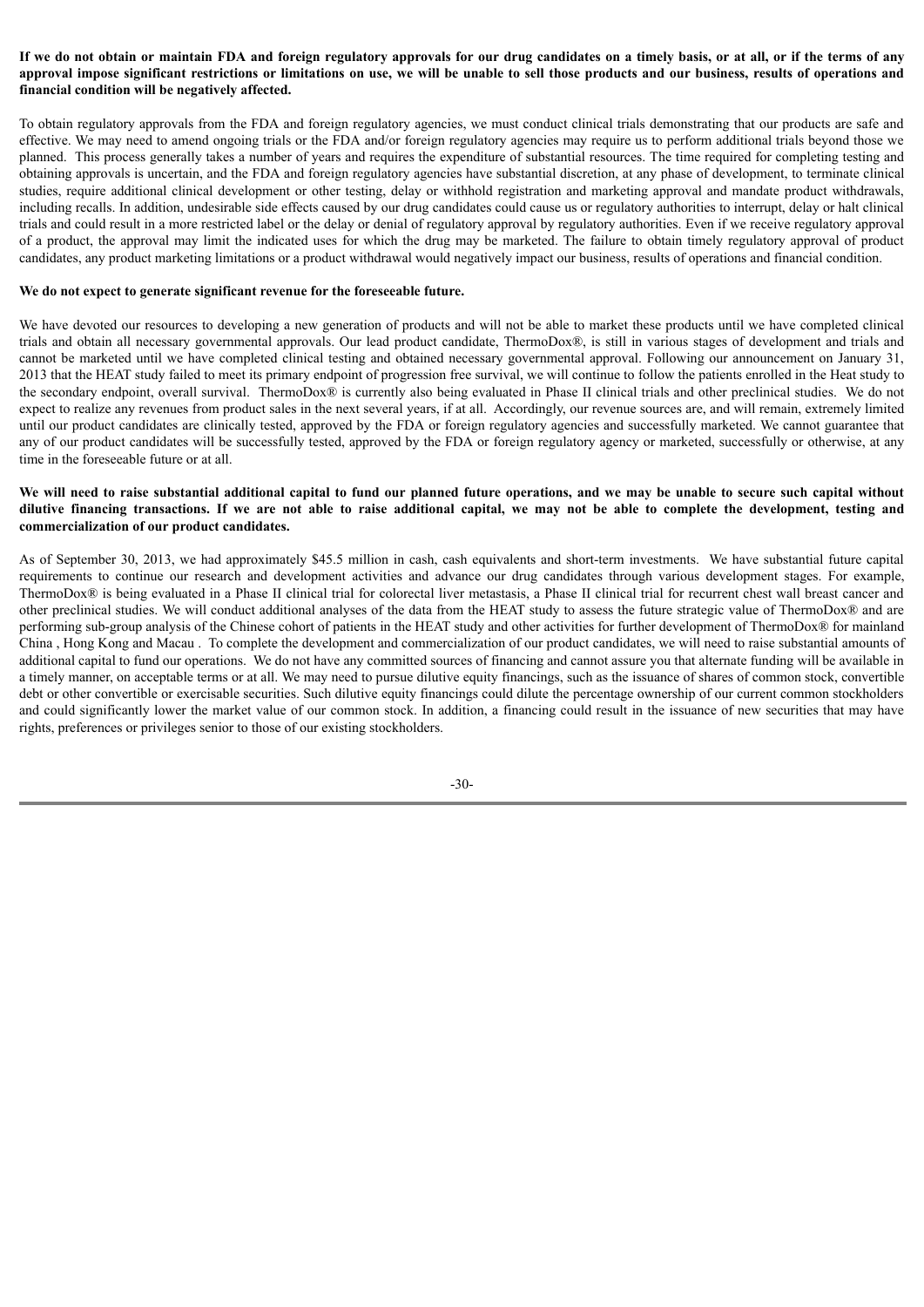### We have no internal sales or marketing capability. If we are unable to create sales, marketing and distribution capabilities or enter into alliances with others possessing such capabilities to perform these functions, we will not be able to commercialize our products successfully.

We currently have no sales, marketing or distribution capabilities. We intend to market our products, if and when such products are approved for commercialization by the FDA and foreign regulatory agencies, either directly or through other strategic alliances and distribution arrangements with third parties. If we decide to market our products directly, we will need to commit significant financial and managerial resources to develop a marketing and sales force with technical expertise and with supporting distribution, administration and compliance capabilities. If we rely on third parties with such capabilities to market our products, we will need to establish and maintain partnership arrangements, and there can be no assurance that we will be able to enter into thirdparty marketing or distribution arrangements on acceptable terms or at all. To the extent that we do enter into such arrangements, we will be dependent on our marketing and distribution partners. In entering into third-party marketing or distribution arrangements, we expect to incur significant additional expense and there can be no assurance that such third parties will establish adequate sales and distribution capabilities or be successful in gaining market acceptance for our products and services.

## Our business depends on license agreements with third parties to permit us to use patented technologies. The loss of any of our rights under these **agreements could impair our ability to develop and market our products.**

Our success will depend, in a substantial part, on our ability to maintain our rights under license agreements granting us rights to use patented technologies. We have entered into license agreements with Duke University, under which we have exclusive rights to commercialize medical treatment products and procedures based on Duke's thermo-sensitive liposome technology. The Duke University license agreement contains a license fee, royalty and/or research support provisions, testing and regulatory milestones, and other performance requirements that we must meet by certain deadlines. Additionally, we have a joint research agreement with Philips Healthcare, a division of Royal Philips Electronics, to evaluate the combination of Philips' high intensity focused ultrasound (HIFU) with ThermoDox® to determine the potential of this combination to treat a broad range of cancers. If we breach any provisions of the license and research agreements, we may our ability to use the subject technology, as well as compensation for our efforts in developing or exploiting the technology. Any such loss of rights and access to technology could have a material adverse effect on our business.

Further, we cannot guarantee that any patent or other technology rights licensed to us by others will not be challenged or circumvented successfully by third parties, or that the rights granted will provide adequate protection. We may be required to alter any of our potential products or processes, or enter into a license and pay licensing fees to a third party or cease certain activities. There can be no assurance that we can obtain a license to any technology that we determine we need on reasonable terms, if at all, or that we could develop or otherwise obtain alternate technology. If a license is not available on commercially reasonable terms or at all, our business, results of operations, and financial condition could be significantly harmed and we may be prevented from developing and commercializing the product. Litigation, which could result in substantial costs, may also be necessary to enforce any patents issued to or licensed by us or to determine the scope and validity of others' claimed proprietary rights.

## We rely on trade secret protection and other unpatented proprietary rights for important proprietary technologies, and any loss of such rights could **harm our business, results of operations and financial condition.**

We rely on trade secrets and confidential information that we seek to protect, in part, by confidentiality agreements with our corporate partners, collaborators, employees and consultants. We cannot assure you that these agreements are adequate to protect our trade secrets and confidential information or will not be breached or, if breached, we will have adequate remedies. Furthermore, others may independently develop substantially equivalent confidential and proprietary information or otherwise gain access to our trade secrets or disclose such technology. Any loss of trade secret protection or other unpatented proprietary rights could harm our business, results of operations and financial condition.

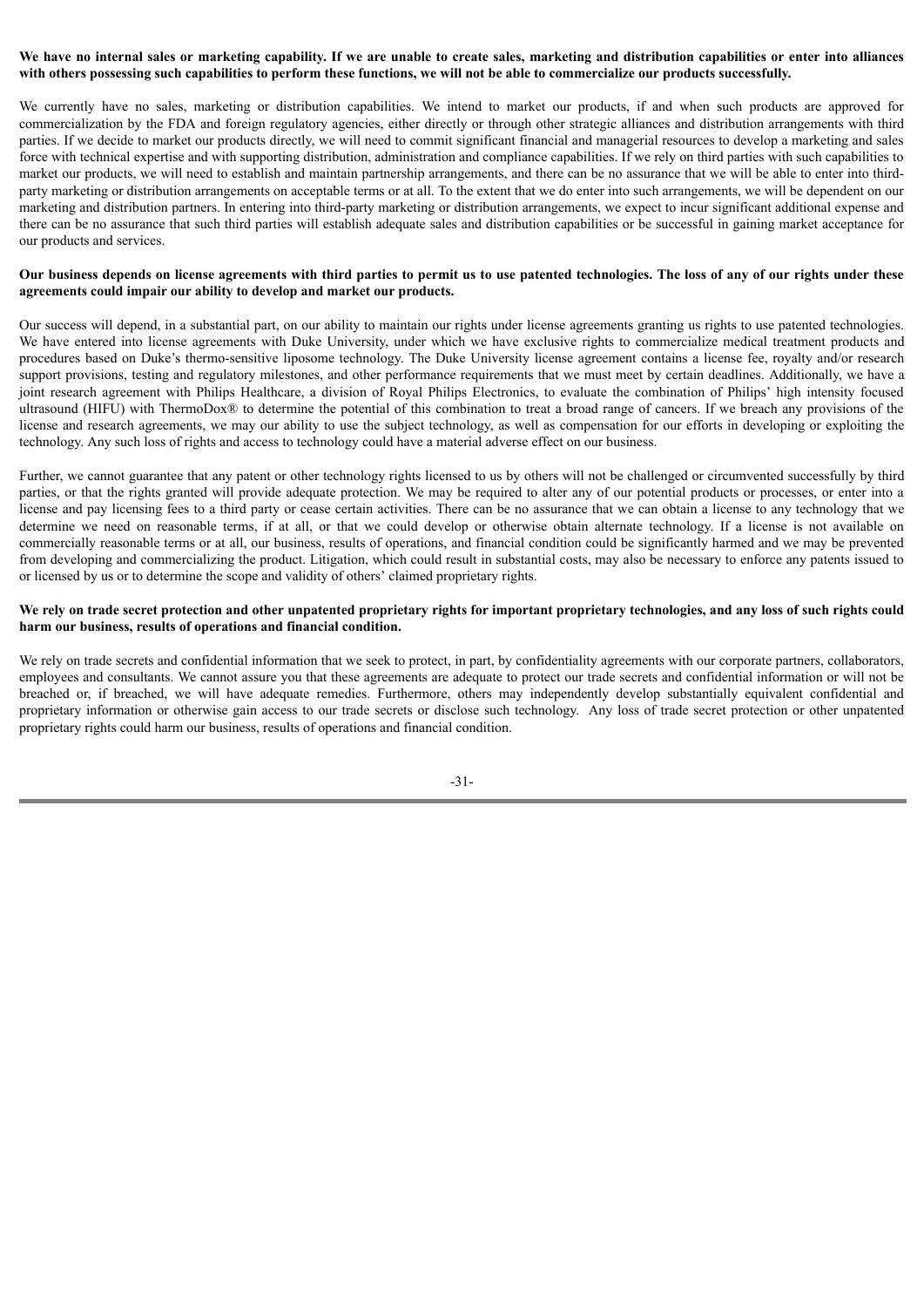## Our products may infringe patent rights of others, which may require costly litigation and, if we are not successful, could cause us to pay substantial **damages or limit our ability to commercialize our products.**

Our commercial success depends on our ability to operate without infringing the patents and other proprietary rights of third parties. There may be third party patents that relate to our products and technology. We may unintentionally infringe upon valid patent rights of third parties. Although we currently are not involved in any material litigation involving patents, a third party patent holder may assert a claim of patent infringement against us in the future. Alternatively, we may initiate litigation against the third party patent holder to request that a court declare that we are not infringing the third party's patent and/or that the third party's patent is invalid or unenforceable. If a claim of infringement is asserted against us and is successful, and therefore we are found to infringe, we could be required to pay damages for infringement, including treble damages if it is determined that we knew or became aware of such a patent and we failed to exercise due care in determining whether or not we infringed the patent. If we have supplied infringing products to third parties or have licensed third parties to manufacture, use or market infringing products, we may be obligated to indemnify these third parties for damages they may be required to pay to the patent holder and for any losses they may sustain. We can also be prevented from selling or commercializing any of our products that use the infringing technology in the future, unless we obtain a license from such third party. A license may not be available from such third party on commercially reasonable terms, or may not be available at all. Any modification to include a non-infringing technology may not be possible or if possible may be difficult or time-consuming to develop, and require revalidation, which could delay our ability to commercialize our products. Any infringement action asserted against us, even if we are ultimately successful in defending against such action, would likely delay the regulatory approval process of our products, harm our competitive position, be expensive and require the time and attention of our key management and technical personnel.

## We rely on third parties to conduct all of our clinical trials. If these third parties are unable to carry out their contractual duties in a manner that is consistent with our expectations, comply with budgets and other financial obligations or meet expected deadlines, we may not receive certain development milestone payments or be able to obtain regulatory approval for or commercialize our product candidates in a timely or cost-effective **manner.**

We rely, and expect to continue to rely, on third-party clinical research organizations to conduct our clinical trials. Because we do not conduct our own clinical trials, we must rely on the efforts of others and cannot always control or predict accurately the timing of such trials, the costs associated with such trials or the procedures that are followed for such trials. We do not expect to significantly increase our personnel in the foreseeable future and may continue to rely on third parties to conduct all of our future clinical trials. If these third parties are unable to carry out their contractual duties or obligations in a manner that is consistent with our expectations or meet expected deadlines, if they do not carry out the trials in accordance with budgeted amounts, if the quality or accuracy of the clinical data they obtain is compromised due to their failure to adhere to our clinical protocols or for other reasons, or if they fail to maintain compliance with applicable government regulations and standards, our clinical trials may be extended, delayed or terminated or may become significantly expensive, we may not receive development milestone payments when expected or at all, and we may not be able to obtain regulatory approval for or successfully commercialize our product candidates.

## Our business is subject to numerous and evolving state, federal and foreign regulations and we may not be able to secure the government approvals **needed to develop and market our products.**

Our research and development activities, pre-clinical tests and clinical trials, and ultimately the manufacturing, marketing and labeling of our products, are all subject to extensive regulation by the FDA and foreign regulatory agencies. Pre-clinical testing and clinical trial requirements and the regulatory approval process typically take years and require the expenditure of substantial resources. Additional government regulation may be established that could prevent or delay regulatory approval of our product candidates. Delays or rejections in obtaining regulatory approvals would adversely affect our ability to commercialize any product candidates and our ability to generate product revenues or royalties.

The FDA and foreign regulatory agencies require that the safety and efficacy of product candidates be supported through adequate and well-controlled clinical trials. If the results of pivotal clinical trials do not establish the safety and efficacy of our product candidates to the satisfaction of the FDA and other foreign regulatory agencies, we will not receive the approvals necessary to market such product candidates. Even if regulatory approval of a product candidate is granted, the approval may include significant limitations on the indicated uses for which the product may be marketed.

-32-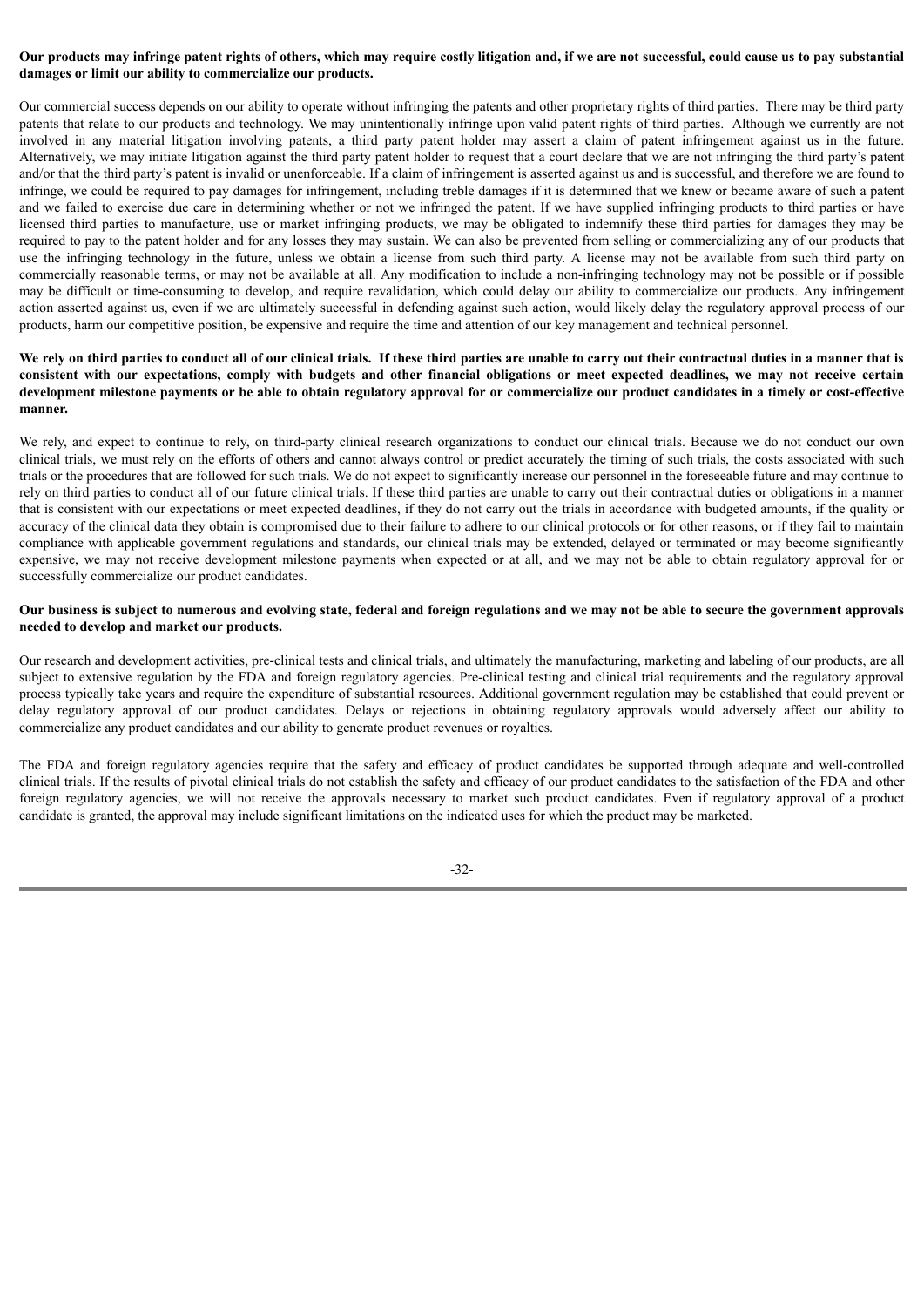We are subject to the periodic inspection of our clinical trials, facilities, procedures and operations and/or the testing of our products by the FDA to determine whether our systems and processes, or those of our vendors and suppliers, are in compliance with FDA regulations. Following such inspections, the FDA may issue notices on Form 483 and warning letters that could cause us to modify certain activities identified during the inspection. A Form 483 notice is generally issued at the conclusion of an FDA inspection and lists conditions the FDA inspectors believe may violate FDA regulations. FDA guidelines specify that a warning letter is issued only for violations of "regulatory significance" for which the failure to adequately and promptly achieve correction may be expected to result in an enforcement action.

Failure to comply with the FDA and other governmental regulations can result in fines, unanticipated compliance expenditures, recall or seizure of products, total or partial suspension of production and/or distribution, suspension of the FDA's review of product applications, enforcement actions, injunctions and criminal prosecution. Under certain circumstances, the FDA also has the authority to revoke previously granted product approvals. Although we have internal compliance programs, if these programs do not meet regulatory agency standards or if our compliance is deemed deficient in any significant way, it could have a material adverse effect on the Company.

We are also subject to recordkeeping and reporting regulations. These regulations require, among other things, the reporting to the FDA of adverse events alleged to have been associated with the use of a product or in connection with certain product failures.

Labeling and promotional activities also are regulated by the FDA. We must also comply with record keeping requirements as well as requirements to report certain adverse events involving our products. The FDA can impose other post-marketing controls on us as well as our products including, but not limited to, restrictions on sale and use, through the approval process, regulations and otherwise.

Many states in which we do or may do business, or in which our products may be sold, if at all, impose licensing, labeling or certification requirements that are in addition to those imposed by the FDA. There can be no assurance that one or more states will not impose regulations or requirements that have a material adverse effect on our ability to sell our products.

In many of the foreign countries in which we may do business or in which our products may be sold, we will be subject to regulation by national governments and supranational agencies as well as by local agencies affecting, among other things, product standards, packaging requirements, labeling requirements, import restrictions, tariff regulations, duties and tax requirements. There can be no assurance that one or more countries or agencies will not impose regulations or requirements that could have a material adverse effect on our ability to sell our products.

#### **Legislative and regulatory changes affecting the healthcare industry could adversely affect our business.**

Political, economic and regulatory influences are subjecting the healthcare industry to potential fundamental changes that could substantially affect our results of operations. There have been a number of government and private sector initiatives during the last few years to limit the growth of healthcare costs, including price regulation, competitive pricing, coverage and payment policies, comparative effectiveness of therapies, technology assessments and managedcare arrangements. It is uncertain whether or when any legislative proposals will be adopted or what actions federal, state, or private payors for health care treatment and services may take in response to any healthcare reform proposals or legislation. We cannot predict the effect healthcare reforms may have on our business and we can offer no assurances that any of these reforms will not have a material adverse effect on our business. These actual and potential changes are causing the marketplace to put increased emphasis on the delivery of more cost-effective treatments. In addition, uncertainty remains regarding proposed significant reforms to the U.S. health care system.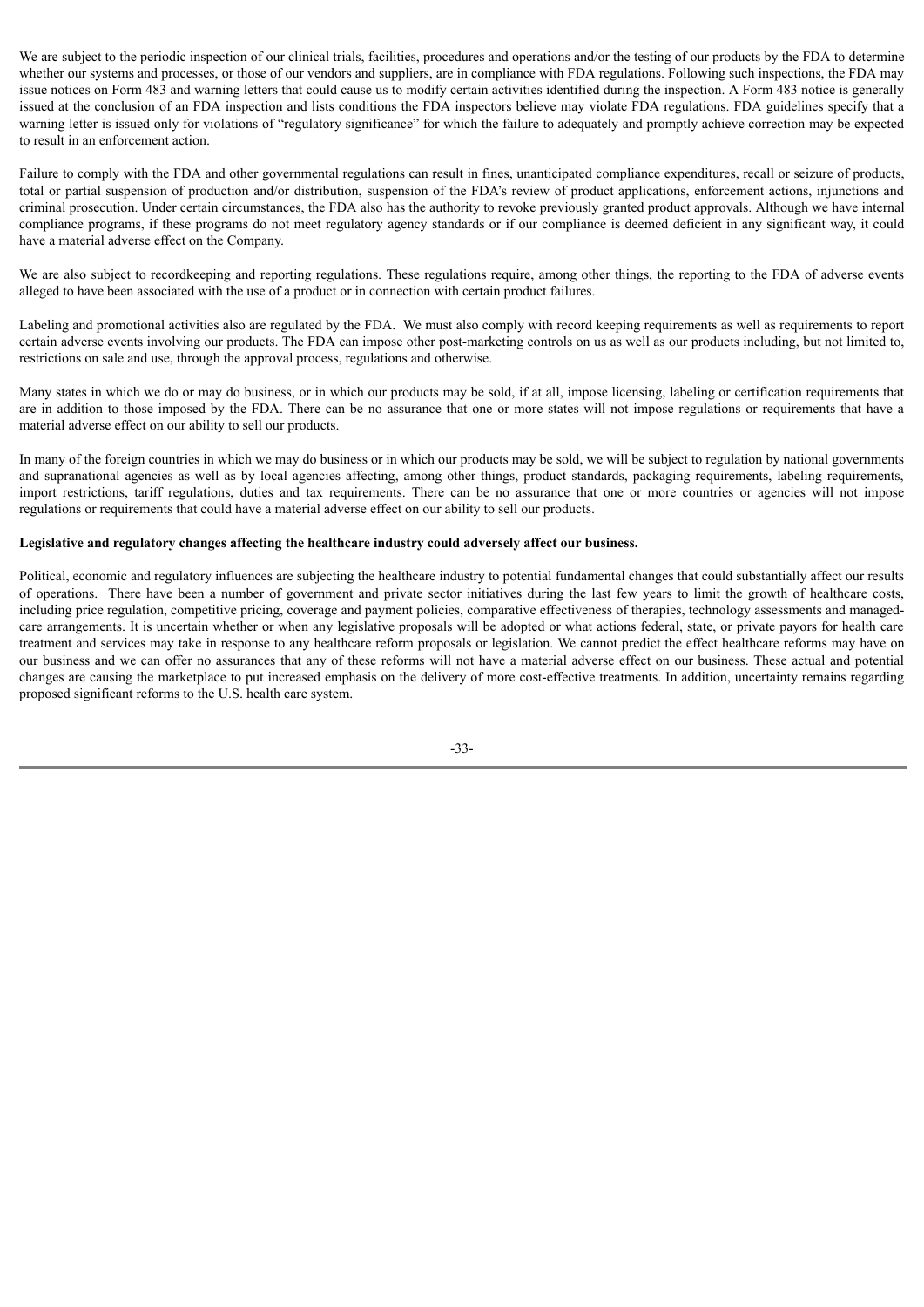## The success of our products may be harmed if the government, private health insurers and other third-party payers do not provide sufficient **coverage or reimbursement.**

Our ability to commercialize our new cancer treatment systems successfully will depend in part on the extent to which reimbursement for the costs of such products and related treatments will be available from government health administration authorities, private health insurers and other third-party payors. The reimbursement status of newly approved medical products is subject to significant uncertainty. We cannot guarantee that adequate third-party insurance coverage will be available for us to establish and maintain price levels sufficient for us to realize an appropriate return on our investment in developing new therapies. Government, private health insurers and other third-party payors are increasingly attempting to contain healthcare costs by limiting both coverage and the level of reimbursement for new therapeutic products approved for marketing by the FDA. Accordingly, even if coverage and reimbursement are provided by government, private health insurers and third-party payors for uses of our products, market acceptance of these products would be adversely affected if the reimbursement available proves to be unprofitable for health care providers.

### **Our products may not achieve sufficient acceptance by the medical community to sustain our business.**

The commercial success of our products will depend upon their acceptance by the medical community and third-party payers as clinically useful, cost effective and safe. Any or our drug candidates may prove not to be effective in practice. If testing and clinical practice do not confirm the safety and efficacy of our product candidates or even if further testing and clinical practice produce positive results but the medical community does not view these new forms of treatment as effective and desirable, our efforts to market our new products may fail, which would have an adverse effect on our business, financial condition and results of operations.

### The commercial potential of a drug candidate in development is difficult to predict. If the market size for a new drug is significantly smaller than we **anticipate, it could significantly and negatively impact our revenue, results of operations and financial condition.**

It is very difficult to predict the commercial potential of product candidates due to important factors such as safety and efficacy compared to other available treatments, including potential generic drug alternatives with similar efficacy profiles, changing standards of care, third party payor reimbursement standards, patient and physician preferences, the availability of competitive alternatives that may emerge either during the long drug development process or after commercial introduction, and the availability of generic versions of our successful product candidates following approval by government health authorities based on the expiration of regulatory exclusivity or our inability to prevent generic versions from coming to market by asserting our patents. If due to one or more of these risks the market potential for a drug candidate is lower than we anticipated, it could significantly and negatively impact the revenue potential for such drug candidate and would adversely affect our business, financial condition and results of operations.

### Technologies for the treatment of cancer are subject to rapid change, and the development of treatment strategies that are more effective than our **technologies could render our technologies obsolete.**

Various methods for treating cancer currently are, and in the future are expected to be, the subject of extensive research and development. Many possible treatments that are being researched, if successfully developed, may not require, or may supplant, the use of our technologies. The successful development and acceptance of any one or more of these alternative forms of treatment could render our technology obsolete as a cancer treatment method.

## We may not be able to hire or retain key officers or employees that we need to implement our business strategy and develop our products and **business.**

Our success depends significantly on the continued contributions of our executive officers, scientific and technical personnel and consultants, and on our ability to attract additional personnel as we seek to implement our business strategy and develop our products and businesses. During our operating history, we have assigned many essential responsibilities to a relatively small number of individuals. However, as our business and the demands on our key employees expand, we have been, and will continue to be, required to recruit additional qualified employees. The competition for such qualified personnel is intense, and the loss of services of certain key personnel or our inability to attract additional personnel to fill critical positions could adversely affect our business. Further, we do not carry "key man" insurance on any of our personnel. Therefore, loss of the services of key personnel would not be ameliorated by the receipt of the proceeds from such insurance.

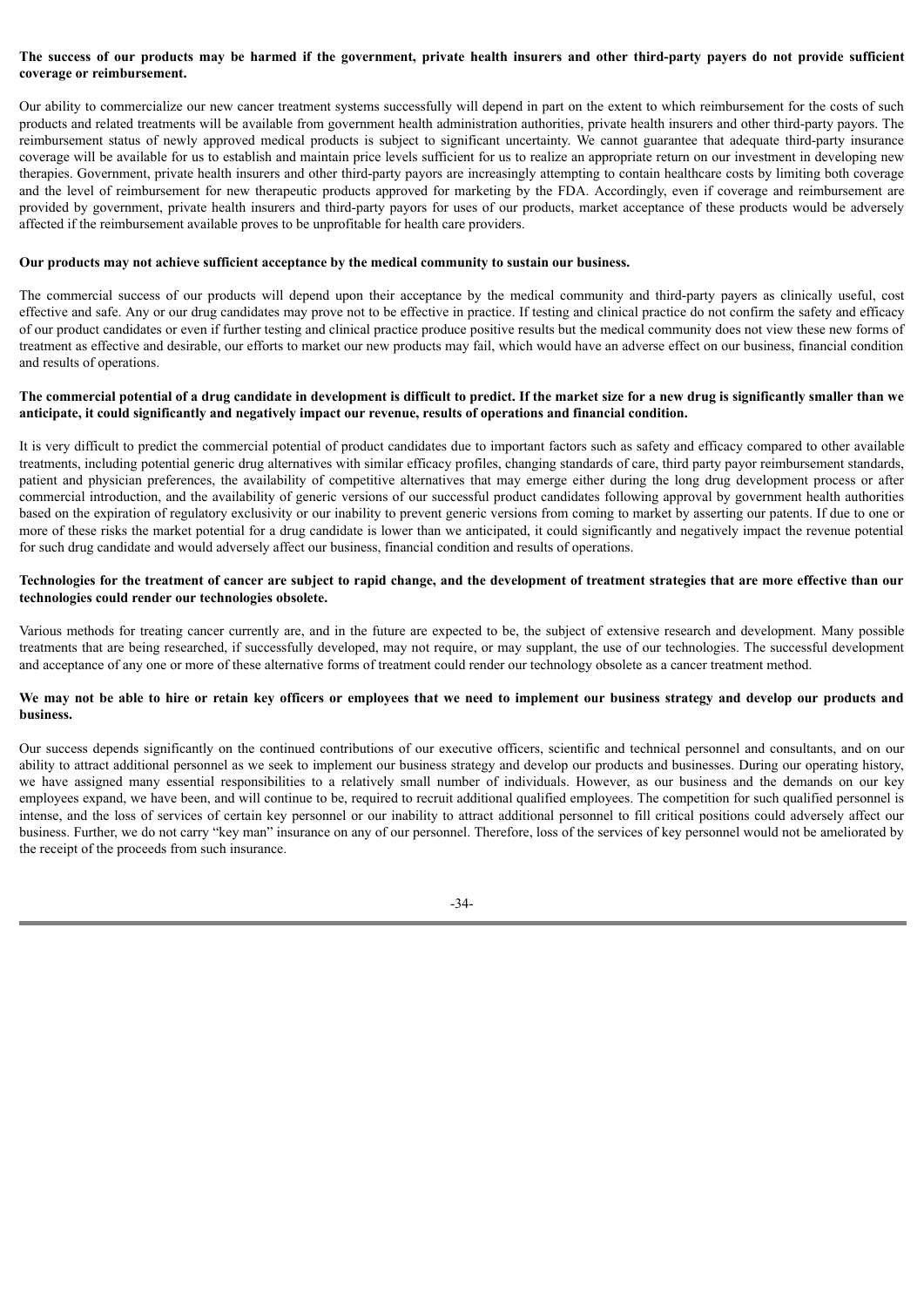#### Our success will depend in part on our ability to grow and diversify, which in turn will require that we manage and control our growth effectively.

Our business strategy contemplates growth and diversification. Our ability to manage growth effectively will require that we continue to expend funds to improve our operational, financial and management controls, reporting systems and procedures. In addition, we must effectively expand, train and manage our employees. We will be unable to manage our business effectively if we are unable to alleviate the strain on resources caused by growth in a timely and successful manner. There can be no assurance that we will be able to manage our growth and a failure to do so could have a material adverse effect on our business.

## If we engage in acquisitions, reorganizations or business combinations, we will incur a variety of risks that could adversely affect our business **operations or our stockholders.**

We may consider strategic alternatives intended to further the development of our business, which may include acquiring businesses, technologies or products or entering into a business combination with another company. If we do pursue such a strategy, we could, among other things:

- issue equity securities that would dilute our current stockholders' percentage ownership;
- incur substantial debt that may place strains on our operations;
- spend substantial operational, financial and management resources in integrating new businesses, personnel intellectual property, technologies and products;
- assume substantial actual or contingent liabilities;
- reprioritize our development programs and even cease development and commercialization of our drug candidates;
- suffer the loss of key personnel, or
- merge with, or otherwise enter into a business combination with, another company in which our stockholders would receive cash or shares of the other company or a combination of both on terms that certain of our stockholders may not deem desirable.

Although we intend to evaluate and consider different strategic alternatives, we have no agreements or understandings with respect to any acquisition, reorganization or business combination at this time.

## We face intense competition and the failure to compete effectively could adversely affect our ability to develop and market our products.

There are many companies and other institutions engaged in research and development of various technologies for cancer treatment products that seek treatment outcomes similar to those that we are pursuing. We believe that the level of interest by others in investigating the potential of possible competitive treatments and alternative technologies will continue and may increase. Potential competitors engaged in all areas of cancer treatment research in the United States and other countries include, among others, major pharmaceutical, specialized technology companies, and universities and other research institutions. Most of our current and potential competitors have substantially greater financial, technical, human and other resources, and may also have far greater experience than do we, both in pre-clinical testing and human clinical trials of new products and in obtaining FDA and other regulatory approvals. One or more of these companies or institutions could succeed in developing products or other technologies that are more effective than the products and technologies that we have been or are developing, or which would render our technology and products obsolete and non-competitive. Furthermore, if we are permitted to commence commercial sales of any of our products, we will also be competing, with respect to manufacturing efficiency and marketing, with companies having substantially greater resources and experience in these areas.

-35-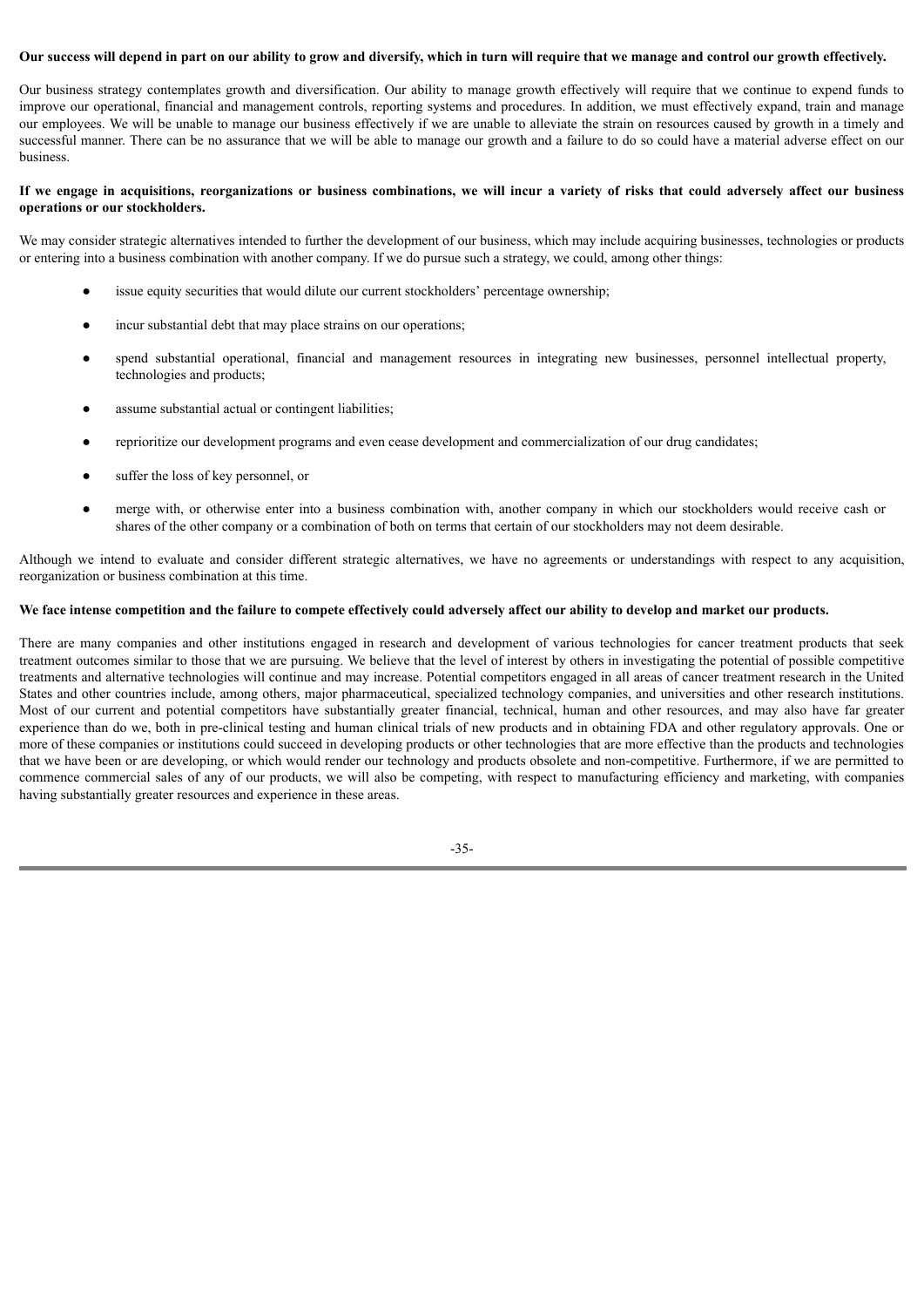#### **We may be subject to significant product liability claims and litigation.**

Our business exposes us to potential product liability risks inherent in the testing, manufacturing and marketing of human therapeutic products. We presently have product liability insurance limited to \$10 million per incident and \$10 million annually. If we were to be subject to a claim in excess of this coverage or to a claim not covered by our insurance and the claim succeeded, we would be required to pay the claim with our own limited resources, which could have a severe adverse effect on our business. Whether or not we are ultimately successful in any product liability litigation, such litigation would harm the business by diverting the attention and resources of our management, consuming substantial amounts of our financial resources and by damaging our reputation. Additionally, we may not be able to maintain our product liability insurance at an acceptable cost, if at all.

## **RISKS RELATED TO OUR SECURITIES**

## The market price of our common stock has been, and may continue to be volatile and fluctuate significantly, which could result in substantial losses **for investors and subject us to securities class action litigation.**

The trading price for our common stock has been, and we expect it to continue to be, volatile. Our January 31, 2013 announcement that the HEAT study failed to meet its primary endpoint has resulted in significant volatility and a steep decline in the price of our common stock, a level of decline that could result in securities litigation. Plaintiffs' securities litigation firms have publicly announced that they are investigating potential securities fraud claims that they may wish to make against us. The price at which our common stock trades depends upon a number of factors, including our historical and anticipated operating results, our financial situation, announcements of technological innovations or new products by us or our competitors, our ability or inability to raise the additional capital we may need and the terms on which we raise it, and general market and economic conditions. Some of these factors are beyond our control. Broad market fluctuations may lower the market price of our common stock and affect the volume of trading in our stock, regardless of our financial condition, results of operations, business or prospect. Prior to the reverse stock Split on October 28, 2013, the closing price of our common stock had a high price of \$4.23 and a low price of \$1.69 in the 52-week period ended December 31, 2011, a high price of \$8.83 and a low price of \$1.64 in the 52-week period ended December 31, 2012 and a high price of \$9.35 and a low price of \$0.76 from January 1, 2013 through October 28, 2013. The closing price of our common stock had a high price of \$5.14 and a low price of \$3.99 for the period October 29, 2013 to November 8, 2013 after the 1-4.5 reverse stock split went effective on October 28, 2013. Among the factors that may cause the market price of our common stock to fluctuate are the risks described in this "Risk Factors" section and other factors, including:

- fluctuations in our quarterly operating results or the operating results of our competitors;
- variance in our financial performance from the expectations of investors;
- changes in the estimation of the future size and growth rate of our markets;
- changes in accounting principles or changes in interpretations of existing principles, which could affect our financial results;
- failure of our products to achieve or maintain market acceptance or commercial success;
- conditions and trends in the markets we serve;
- changes in general economic, industry and market conditions;
- success of competitive products and services;
- changes in market valuations or earnings of our competitors;
- changes in our pricing policies or the pricing policies of our competitors;
- announcements of significant new products, contracts, acquisitions or strategic alliances by us or our competitors;
- changes in legislation or regulatory policies, practices or actions;
- the commencement or outcome of litigation involving our company, our general industry or both;
- recruitment or departure of key personnel;
- changes in our capital structure, such as future issuances of securities or the incurrence of additional debt;
- actual or expected sales of our common stock by our stockholders; and
- the trading volume of our common stock.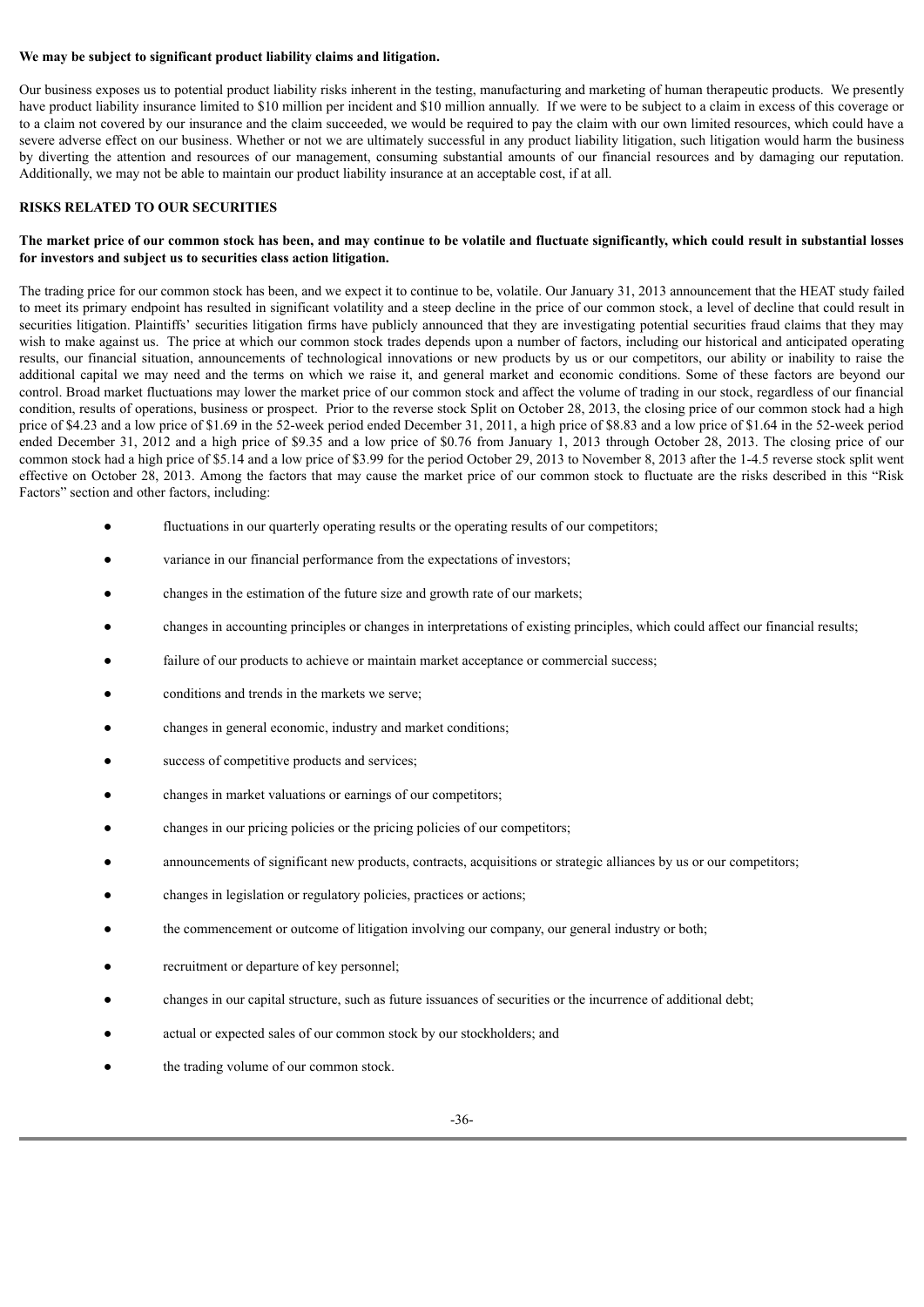In addition, the stock markets, in general, the NASDAQ Capital Market and the market for pharmaceutical companies in particular, may experience a loss of investor confidence. Such loss of investor confidence may result in extreme price and volume fluctuations in our common stock that are unrelated or disproportionate to the operating performance of our business, financial condition or results of operations. These broad market and industry factors may materially harm the market price of our common stock and expose us to securities class action litigation. Such litigation, even if unsuccessful, could be costly to defend and divert management's attention and resources, which could further materially harm our financial condition and results of operations.

We may be unable to maintain compliance with NASDAO Marketplace Rules which could cause our common stock to be delisted from The NASDAQ Capital Market. This could result in the lack of a market for our common stock, cause a decrease in the value of an investment in us, and **adversely affect our business, financial condition and results of operations.**

Our common stock is currently listed on The NASDAQ Capital Market. To maintain the listing of our common stock on The NASDAQ Capital Market, we are required to meet certain listing requirements, including, among others, either: (i) a minimum closing bid price of \$1.00 per share, a market value of publicly held shares (excluding shares held by our executive officers, directors and 10% or more stockholders) of at least \$1 million and stockholders' equity of at least \$2.5 million; or (ii) a minimum closing bid price of \$1.00 per share, a market value of publicly held shares (excluding shares held by our executive officers, directors and 10% or more stockholders) of at least \$1 million and a total market value of listed securities of at least \$35 million. As of November 8, 2013, the closing bid price of our common stock was \$3.99 the total market value of our publicly held shares of our common stock (excluding shares held by our executive officers, directors and 10% or more stockholders) was approximately \$53 million and the total market value of our listed securities was approximately \$54 million. As of September 30, 2013, we had stockholders' equity of \$29 million. However, there is no assurance that we will continue to meet the minimum closing price requirement and other listing requirements.

On October 29, 2013, the Company effected a 1-for-4.5 reverse stock split of its common stock. The reverse split may improve the Company's ability to meet NASDAQ's closing bid price requirement. Other companies have found that the increased stock prices resulting from reverse splits tend to diminish over time unless supported by positive developments in the business.

If the closing bid price of our common stock is below \$1.00 per share or the total market value of our publicly held shares of common stock is below \$35 million for 30 consecutive business days, we could be subject to delisting from The NASDAQ Capital Market. If our common stock is delisted, trading of the stock will most likely take place on an over-the-counter market established for unlisted securities, such as the Pink Sheets or the OTC Bulletin Board. An investor is likely to find it less convenient to sell, or to obtain accurate quotations in seeking to buy, our common stock on an over-the-counter market, and many investors may not buy or sell our common stock due to difficulty in accessing over-the-counter markets, or due to policies preventing them from trading in securities not listed on a national exchange or other reasons. In addition, as a delisted security, our common stock would be subject to SEC rules regarding "penny stock," which impose additional disclosure requirements on broker-dealers. The regulations relating to penny stocks, coupled with the typically higher cost per trade to investors in penny stocks due to factors such as broker commissions generally representing a higher percentage of the price of a penny stock than of a higher priced stock, would further limit the ability and willingness of investors to trade in our common stock. For these reasons and others, delisting would adversely affect the liquidity, trading volume and price of our common stock, causing the value of an investment in us to decrease and having an adverse effect on our business, financial condition and results of operations, including our ability to attract and retain qualified executives and employees and to raise capital.

-37-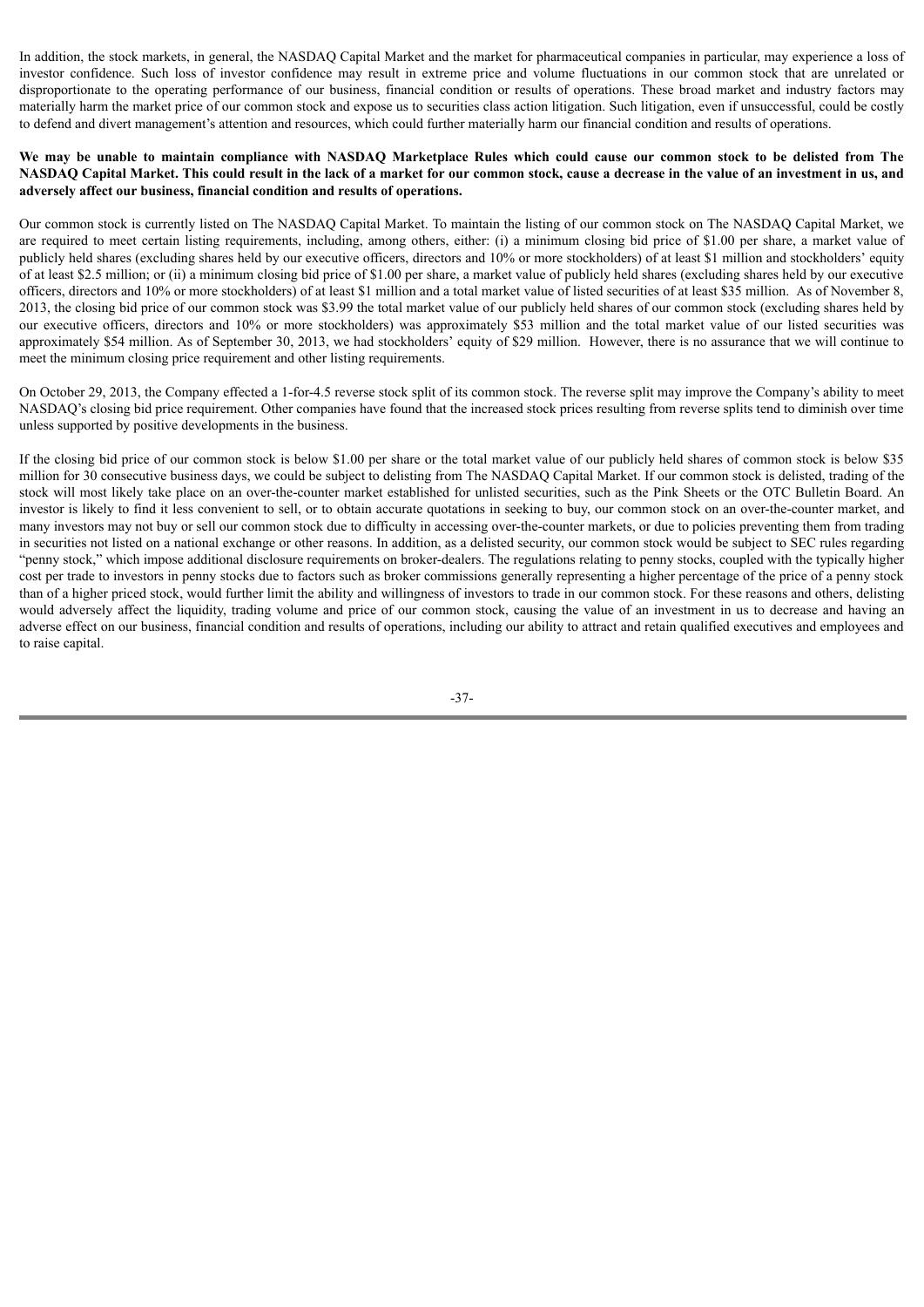### **Future sales of our common stock in the public market could cause our stock price to fall.**

Sales of a substantial number of shares of our common stock in the public market, or the perception that these sales might occur, could depress the market price of our common stock and could impair our ability to raise capital through the sale of additional equity securities. As of November 8, 2013, we had 13,604,975 shares of common stock outstanding, all of which shares, other than shares held by our directors and certain officers, were eligible for sale in the public market, subject in some cases to compliance with the requirements of Rule 144, including the volume limitations and manner of sale requirements. In addition, all of the shares of common stock issuable upon exercise of warrants will be freely tradable without restriction or further registration upon issuance.

#### Our stockholders may experience significant dilution as a result of future equity offerings or issuances and exercise of outstanding options and **warrants.**

In order to raise additional capital or pursue strategic transactions, we may in the future offer, issue or sell additional shares of our common stock or other securities convertible into or exchangeable for our common stock. Our stockholders may experience significant dilution as a result of future equity offerings or issuance. Investors purchasing shares or other securities in the future could have rights superior to existing stockholders. As of November 8, 2013, we have a significant number of securities convertible into, or allowing the purchase of, our common stock, 3,073,027 shares of common stock issuable upon exercise of warrants outstanding, 868,646 options to purchase shares of our common stock and restricted stock awards outstanding, and 326,966 shares of common stock reserved for future issuance under our stock incentive plans. Under the Controlled Equity Offering SM Sales Agreement entered into with Cantor Fitzgerald & Co. on February 1, 2013, we may offer and sell, from time to time through "at-the-market" offerings, up to an aggregate of \$25 million of shares of our common stock. In connection with the Series A 0% convertible preferred stock offering, the Company agreed to not sell any ATM Shares for a period of one year from February 26, 2013. In connection with the Common Stock Offering, the Company agreed to not sell any ATM Shares for an extended period of one year from June 3, 2013.

### The Company reassessed its accounting of its preferred stock offering in 2011 based on a review by the Public Company Accounting Oversight **Board of its 2011 financial statement audit.**

The Company reassessed the application of ASC 470-20, *Debt with Conversion and Other Options* as it relates to the 8% Series A Redeemable Convertible Preferred Stock Offering completed in January 2011 (the January 2011 Preferred Offering). The Company received gross proceeds from the January 2011 Preferred Offering of approximately \$5.1 million in which it sold 5,000 shares of 8% redeemable convertible preferred stock with a stated value of \$1,000 per share, each share convertible into 92.5926 shares of common stock, and warrants to purchase up to approximately 463,000 shares of common stock. All 5,000 shares of preferred stock sold in the January 2011 Preferred Offering were converted into the stated number of common stock shares as of August 2011. ASC 470-20 requires the Company to value the preferred stock and common stock warrants, any resulting beneficial conversion feature(s) resulting from the valuation of these securities and to determine and record the value of each of these securities or conversion feature as debt or equity based on the interpretation and application of ASC 470-20.

The Company allocated the proceeds of the Offering between the redeemable preferred stock and the warrants based on fair value and correctly recorded the redeemable preferred stock as a liability (debt), but did not consider the embedded beneficial conversion feature (BCF) associated with the redeemable preferred stock. ASC 470-20 required the Company to record a BCF of approximately \$5 million at the time of issuance of the \$5 million convertible Preferred Stock offering and to amortize the BCF as non-cash interest expense over the conversion period. Since all 462,960 shares were converted by August 8, 2011, the entire \$5 million of BCF should have been amortized as interest expense during 2011. As a result, the Company's interest expense and net loss were understated by \$5 million. The error had no effect on cash, cash flows or total shareholders' equity during 2011 and had no effect on cash, cash flows, net income or total shareholders' equity for any subsequent periods. After considering the quantitative and qualitative effects of the errors to the 2011 annual financial statements, as well as the quarterly period financial statements within 2011, in the opinion of management the error is not material to assessing the financial condition or operations of the Company. If the SEC were to disagree with our conclusion, we could be asked to restate the Company's 2011 financial statements. The Company has adjusted additional paid-in capital and a corresponding offset to retained earnings on the September 30, 2013 and December 31, 2012 balance sheets to reflect this adjustment.

-38-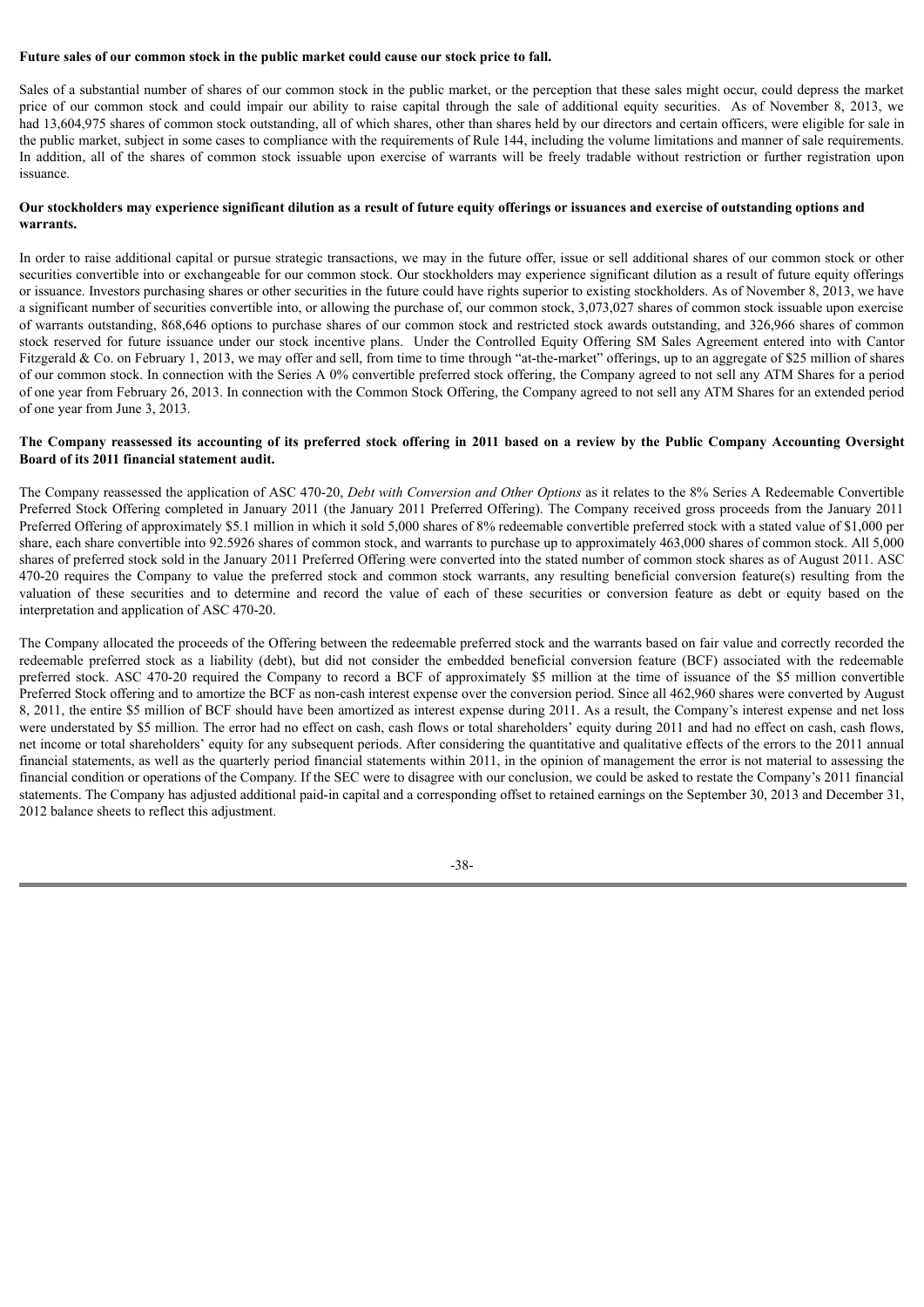## **The adverse capital and credit market conditions could affect our liquidity.**

Adverse capital and credit market conditions could affect our ability to meet liquidity needs, as well as our access to capital and cost of capital. The capital and credit markets have experienced extreme volatility and disruption in recent years. Our results of operations, financial condition, cash flows and capital position could be materially adversely affected by continued disruptions in the capital and credit markets.

## Our ability to use net operating losses to offset future taxable income are subject to certain limitations.

We currently have significant net operating losses (NOLs) that may be used to offset future taxable income. In general, under Section 382 of the Internal Revenue Code of 1986, as amended (the Code), a corporation that undergoes an "ownership change" is subject to limitations on its ability to utilize its prechange NOLs to offset future taxable income. During 2012 and 2011, the Company performed analyses to determine if there were changes in ownership, as defined by Section 382 of the Internal Revenue Code that would limit its ability to utilize certain net operating loss and tax credit carryforwards. The Company determined that it experienced an ownership change, as defined by Section 382, in connection with its registered direct and private placement offerings on July 25, 2011. As a result, the utilization of the Company's federal tax net operating loss carryforwards generated prior to the ownership change is limited. Future changes in our stock ownership, some of which are outside of our control, could result in an ownership change under Section 382 of the Code, which would significantly limit our ability to utilize NOLs to offset future taxable income.

### We have never paid dividends on our common stock in the past and do not anticipate paying cash dividends on our common stock in the foreseeable **future.**

We have never declared or paid cash dividends on our common stock. We do not anticipate paying any cash dividends on our common stock in the foreseeable future. We currently intend to retain all available funds and any future earnings to fund the development and growth of our business. As a result, capital appreciation, if any, of our common stock will be the sole source of gain for the foreseeable future for holders of our common stock.

## Anti-takeover provisions in our charter documents and Delaware law could prevent or delay a change in control.

Our certificate of incorporation and bylaws may discourage, delay or prevent a merger or acquisition that a stockholder may consider favorable by authorizing the issuance of "blank check" preferred stock. This preferred stock may be issued by our board of directors on such terms as it determines, without further stockholder approval. Therefore, our board of directors may issue such preferred stock on terms unfavorable to a potential bidder in the event that our board of directors opposes a merger or acquisition. In addition, our classified board of directors may discourage such transactions by increasing the amount of time necessary to obtain majority representation on our board of directors. Certain other provisions of our bylaws and of Delaware law may also discourage, delay or prevent a third party from acquiring or merging with us, even if such action were beneficial to some, or even a majority, of our stockholders.

# **Item 2. Unregistered Sales of Equity Securities and Use of Proceeds.**

| <b>Defaults Upon Senior Securities.</b> |
|-----------------------------------------|
|                                         |
| <b>Mine Safety Disclosures.</b>         |
|                                         |
| <b>Other Information.</b>               |
|                                         |
|                                         |

-39-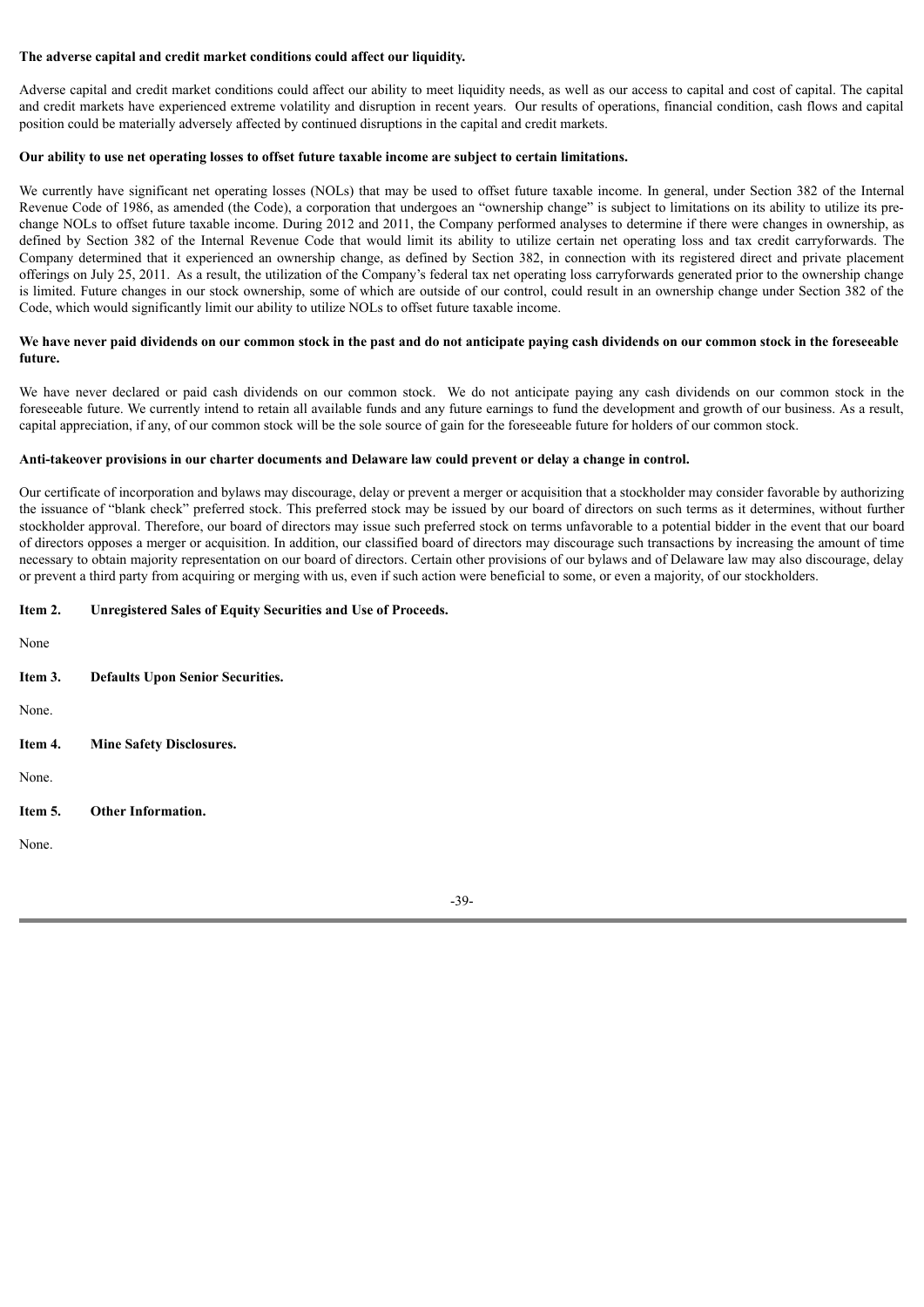#### **Item 6. Exhibits.**

- 10.4 Securities Purchase Agreement, dated February 22, 2013, by and among Celsion Corporation and the purchasers named therein, incorporated herein by reference to Exhibit 10.1 to the Current Report on Form 8-K of the Company, filed with the SEC on February 26, 2013.
- 10.5 Securities Purchase Agreement dated as of May 30, 2013, by and among Celsion Corporation and the purchasers named therein, incorporated herein by reference to Exhibit 10.1 to the Current Report on Form 8-K of the Company, filed with the SEC on June 3, 2013.
- 10.6 Certificate of Amendment to Certificate of Incorporation of Celsion Corporation incorporated herein by reference to Exhibit 3.1 to the Current Report on Form 8-K of the Company, filed with the SEC on October 28, 2013.
- 31.1+ Certification of Chief Executive Officer pursuant to Rule 13a-14(a)/15d-14(a), as adopted pursuant to Section 302 of the Sarbanes-Oxley Act of 2002.
- 31.2+ Certification of Chief Financial Officer pursuant to Rule 13a-14(a)/15d-14(a), as adopted pursuant to Section 302 of the Sarbanes-Oxley Act of 2002.
- 32.1\* Certification pursuant to 18 U.S.C. Section 1350, as adopted pursuant to Section 906 of the Sarbanes-Oxley Act of 2002.
- Filed herewith.
- 101\*\* The following materials from the Company's Quarterly Report on Form 10-Q for the quarter ended September 30, 2013, formatted in XBRL (Extensible Business Reporting Language): (i) the unaudited Balance Sheets, (ii) the unaudited Statements of Operations, (iii) the unaudited Statements of Comprehensive Loss, (iv) the unaudited Statements of Cash Flows, (v) the unaudited Statements of Change in Stockholders' Equity (Deficit), and (vi) Notes to Financial Statements.
	- \* Exhibit 32.1 is being furnished and shall not be deemed to be "filed" for purposes of Section 18 of the Securities Exchange Act of 1934, as amended, or otherwise subject to the liability of that section, nor shall such exhibit be deemed to be incorporated by reference in any registration statement or other document filed under the Securities Act of 1933, as amended, or the Securities Exchange Act, except as otherwise stated in such filing.
	- \*\* Exhibit 101 is being furnished and, in accordance with Rule 406T of Regulation S-T, shall not be deemed to be "filed" for purposes of Section 18 of the Securities Exchange Act of 1934, as amended, or otherwise subject to liability of that section, nor shall such exhibit be deemed to be incorporated by reference in any registration statement or other document filed under the Securities Act of 1933, as amended, or the Securities Exchange Act.
	- \*\*\* Portions of this exhibit have been omitted pursuant to a request for confidential treatment under Rule 24b-2 of the Securities Exchange Act of 1934, amended, and the omitted material has been separately filed with the Securities and Exchange Commission.

-40-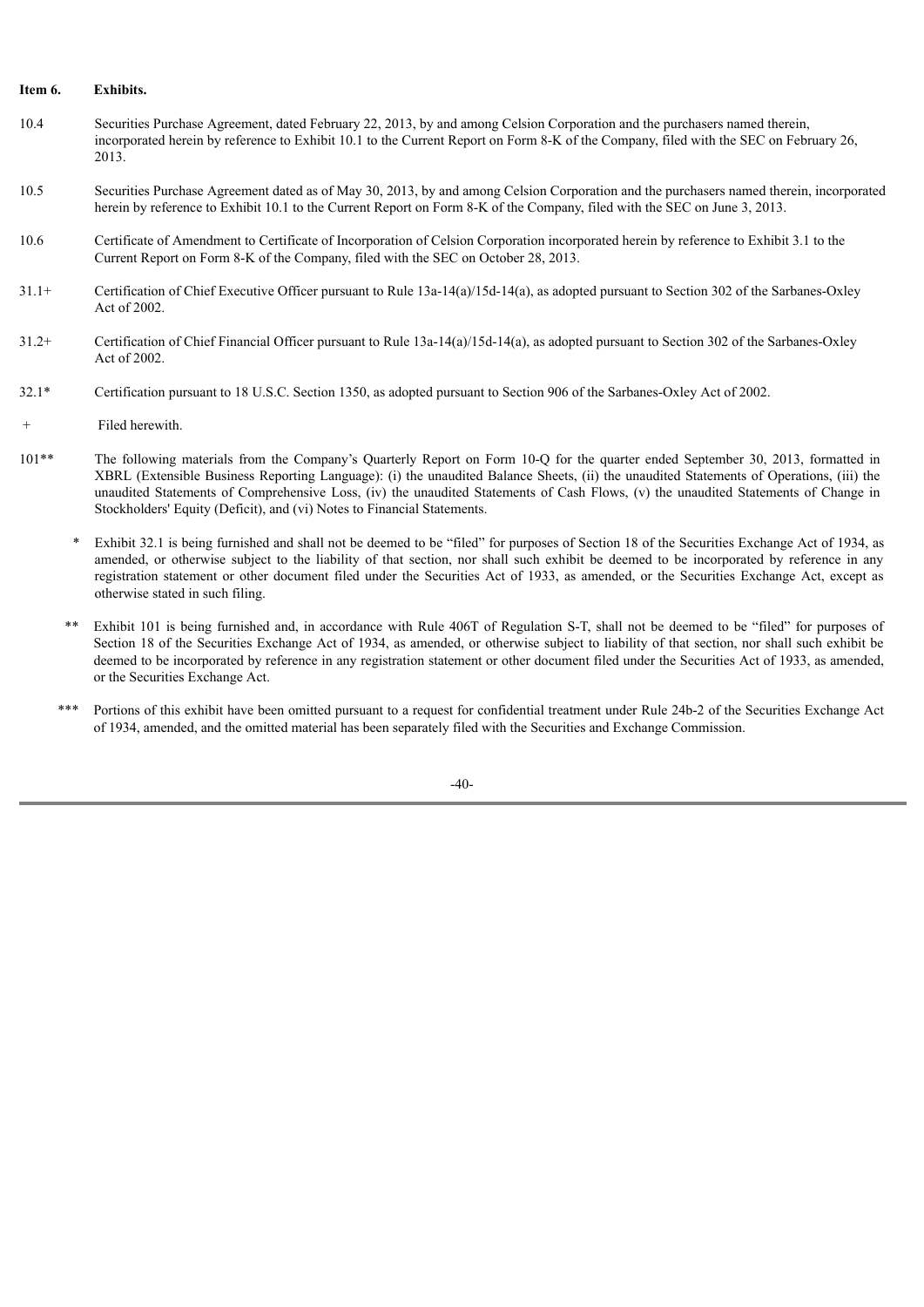## **SIGNATURES**

Pursuant to the requirements of the Securities Exchange Act of 1934, the registrant has duly caused this report to be signed on its behalf by the undersigned thereunto duly authorized.

November 12, 2013

#### CELSION CORPORATION

## Registrant

| By: | /s/ Michael H. Tardugno               |  |
|-----|---------------------------------------|--|
|     | Michael H. Tardugno                   |  |
|     | President and Chief Executive Officer |  |
|     |                                       |  |

By: */s/ Jef rey W. Church* Jeffrey W. Church Senior Vice President and Chief Financial Officer

-41-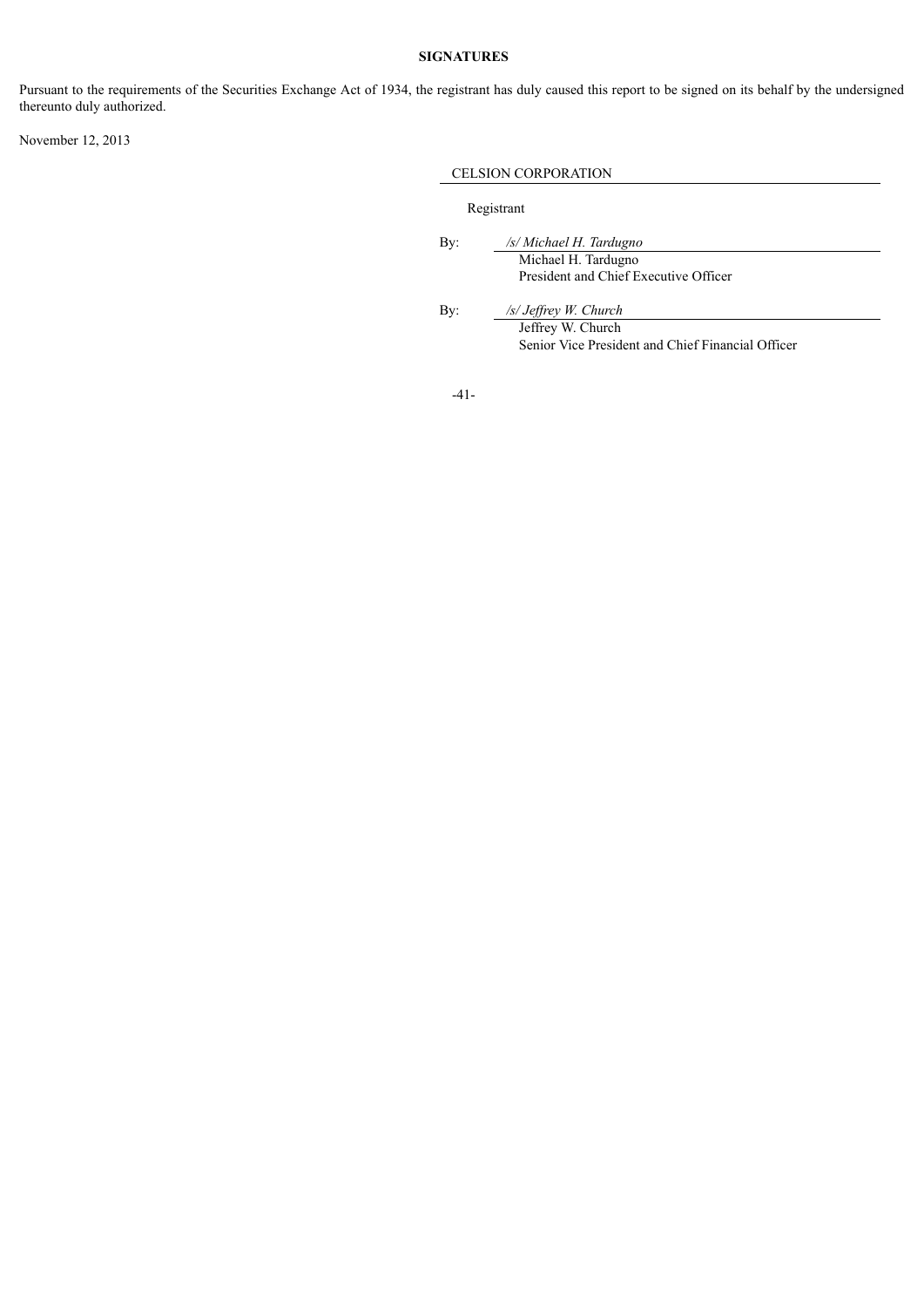## CELSION CORPORATION **CERTIFICATION**

I, Michael H. Tardugno, certify that:

- 1. I have reviewed this quarterly report on Form 10-Q of Celsion Corporation;
- 2. Based on my knowledge, this report does not contain any untrue statement of a material fact or omit to state a material fact necessary to make the statements made, in light of the circumstances under which such statements were made, not misleading with respect to the period covered by this report;
- 3. Based on my knowledge, the financial statements, and other financial information included in this report, fairly present in all material respects the financial condition, results of operations and cash flows of the registrant as of, and for, the periods presented in this report;
- 4. The registrant's other certifying officer(s) and I are responsible for establishing and maintaining disclosure controls and procedures (as defined in Exchange Act Rules 13a-15(e) and 15d-15(e)), and internal control over financial reporting (as defined in Exchange Act Rules 13a-15(f) and 15d-15 (f)), for the registrant and have:
	- (a) Designed such disclosure controls and procedures, or caused such disclosure controls and procedures to be designed under our supervision, to ensure that material information relating to the registrant, including its consolidated subsidiaries, is made known to us by others within those entities, particularly during the period in which this report is being prepared;
	- (b) Designed such internal control over financial reporting, or caused such internal control over financial reporting to be designed under our supervision, to provide reasonable assurance regarding the reliability of financial reporting and the preparation of financial statements for external purposes in accordance with generally accepted accounting principles;
	- (c) Evaluated the effectiveness of the registrant's disclosure controls and procedures and presented in this report our conclusions about the effectiveness of the disclosure controls and procedures, as of the end of the period covered by this report based on such evaluation; and
	- (d) Disclosed in this report any change in the registrant's internal control over financial reporting that occurred during the registrant's most recent fiscal quarter that has materially affected, or is reasonably likely to materially affect, the registrant's internal control over financial reporting;
- 5. The registrant's other certifying officer(s) and I have disclosed, based on our most recent evaluation of internal control over financial reporting, to the registrant's auditors and the audit committee of the registrant's board of directors (or persons performing the equivalent functions):
	- (a) All significant deficiencies and material weaknesses in the design or operation of internal control over financial reporting which are reasonably likely to adversely affect the registrant's ability to record, process, summarize and report financial information; and
	- (b) Any fraud, whether or not material, that involves management or other employees who have a significant role in the registrant's internal control over financial reporting.

**Celsion Corporation**

November 12, 2013 By: /s/ *Michael H. Tardugno*

Michael H. Tardugno President and Chief Executive Officer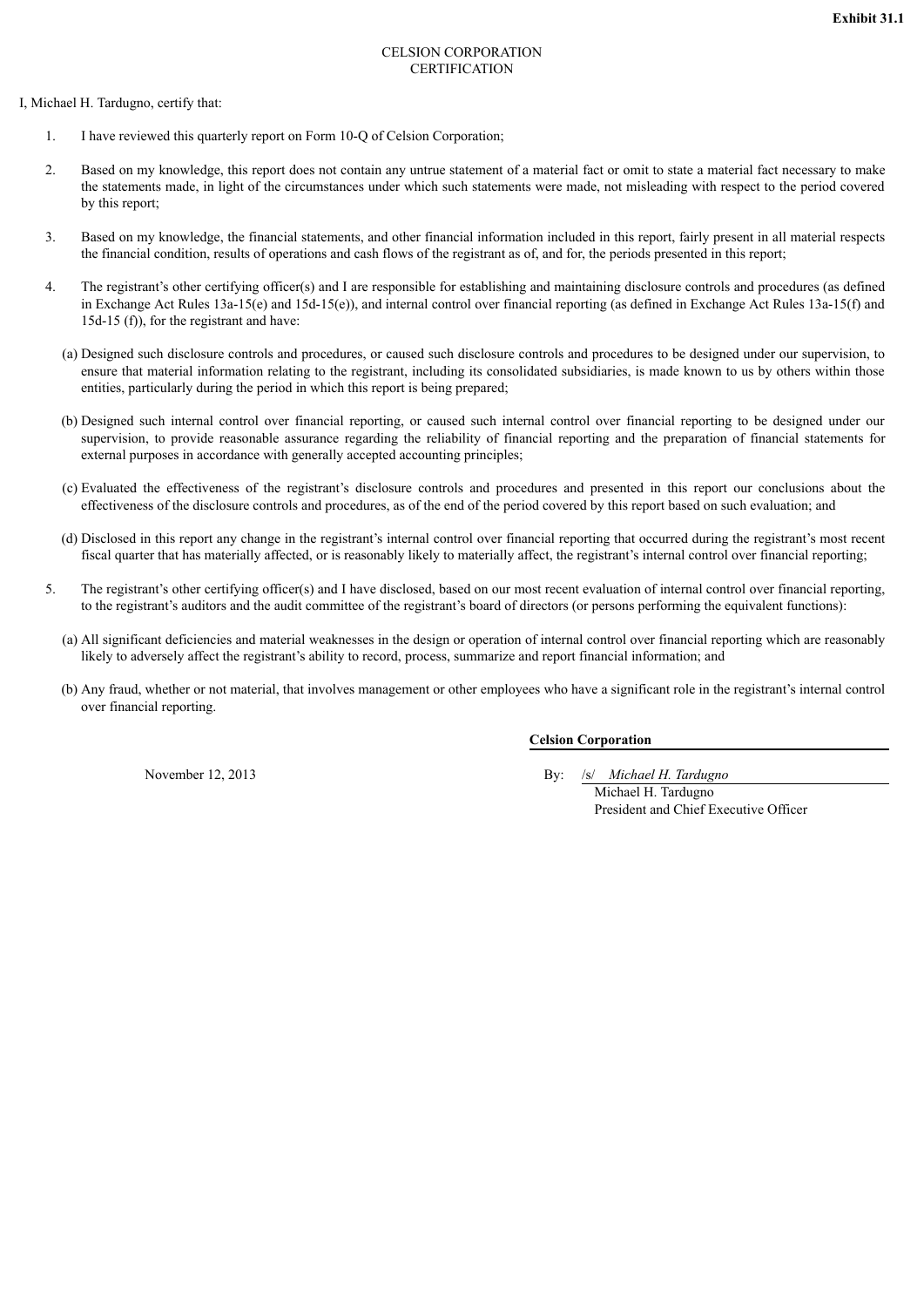## CELSION CORPORATION **CERTIFICATION**

I, Jeffrey W Church, certify that:

- 1. I have reviewed this quarterly report on Form 10-Q of Celsion Corporation;
- 2. Based on my knowledge, this report does not contain any untrue statement of a material fact or omit to state a material fact necessary to make the statements made, in light of the circumstances under which such statements were made, not misleading with respect to the period covered by this report;
- 3. Based on my knowledge, the financial statements, and other financial information included in this report, fairly present in all material respects the financial condition, results of operations and cash flows of the registrant as of, and for, the periods presented in this report;
- 4. The registrant's other certifying officer(s) and I are responsible for establishing and maintaining disclosure controls and procedures (as defined in Exchange Act Rules 13a-15(e) and 15d-15(e)), and internal control over financial reporting (as defined in Exchange Act Rules 13a-15(f) and 15d-15 (f)), for the registrant and have:
	- (a) Designed such disclosure controls and procedures, or caused such disclosure controls and procedures to be designed under our supervision, to ensure that material information relating to the registrant, including its consolidated subsidiaries, is made known to us by others within those entities, particularly during the period in which this report is being prepared;
	- (b) Designed such internal control over financial reporting, or caused such internal control over financial reporting to be designed under our supervision, to provide reasonable assurance regarding the reliability of financial reporting and the preparation of financial statements for external purposes in accordance with generally accepted accounting principles;
	- (c) Evaluated the effectiveness of the registrant's disclosure controls and procedures and presented in this report our conclusions about the effectiveness of the disclosure controls and procedures, as of the end of the period covered by this report based on such evaluation; and
	- (d) Disclosed in this report any change in the registrant's internal control over financial reporting that occurred during the registrant's most recent fiscal quarter that has materially affected, or is reasonably likely to materially affect, the registrant's internal control over financial reporting;
- 5. The registrant's other certifying officer(s) and I have disclosed, based on our most recent evaluation of internal control over financial reporting, to the registrant's auditors and the audit committee of the registrant's board of directors (or persons performing the equivalent functions):
	- (a) All significant deficiencies and material weaknesses in the design or operation of internal control over financial reporting which are reasonably likely to adversely affect the registrant's ability to record, process, summarize and report financial information; and
	- (b) Any fraud, whether or not material, that involves management or other employees who have a significant role in the registrant's internal control over financial reporting.

**Celsion Corporation**

# November 12, 2013 By: /s/ *Jef rey W. Church*

Jeffrey W. Church Senior Vice President and Chief Financial **Officer**